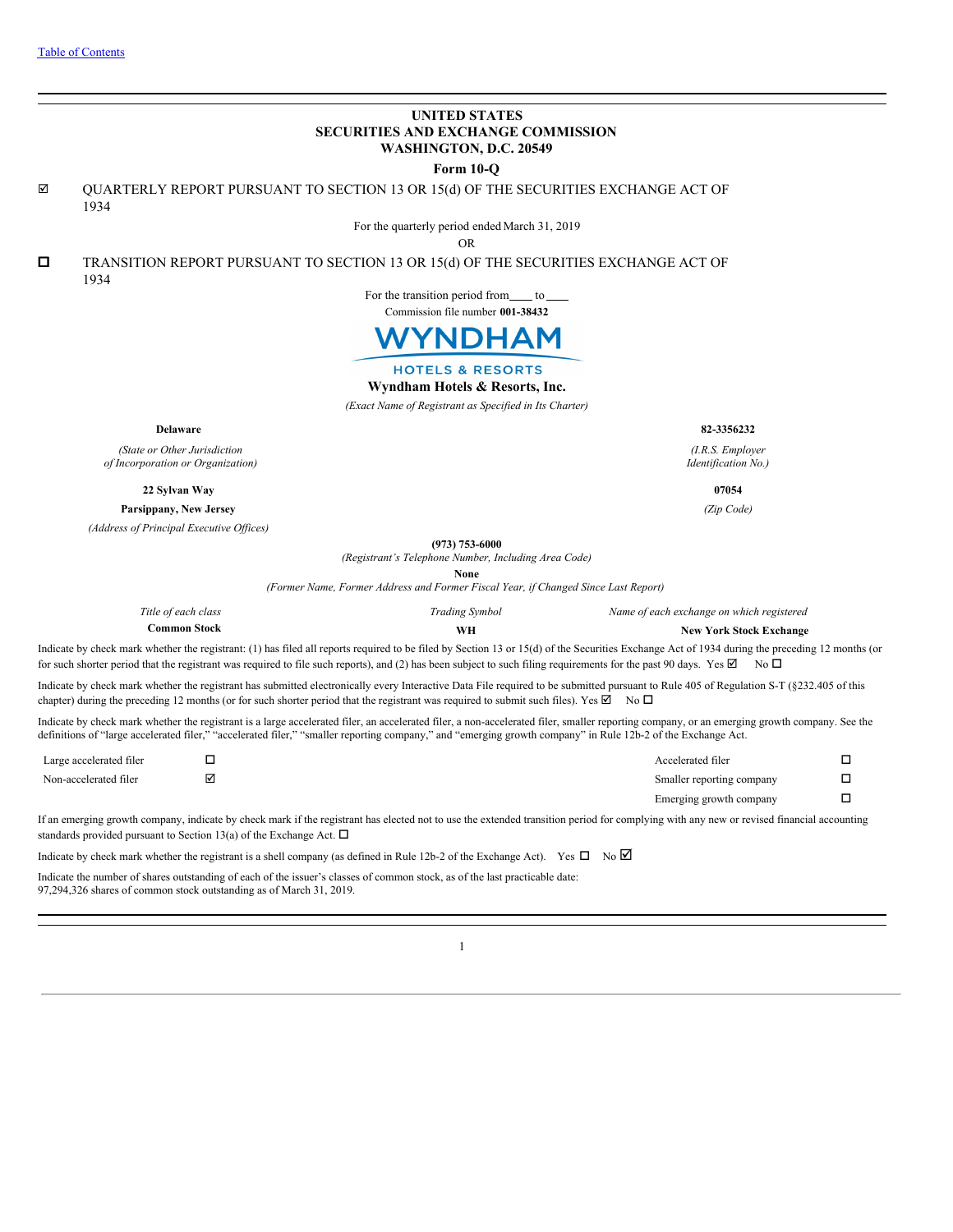<span id="page-1-0"></span>Table of Contents

|                |                                                                                                                           | Page |
|----------------|---------------------------------------------------------------------------------------------------------------------------|------|
| <b>PARTI</b>   | FINANCIAL INFORMATION                                                                                                     |      |
| Item 1.        | Condensed Consolidated and Combined Financial Statements (Unaudited)                                                      |      |
|                | Report of Independent Registered Public Accounting Firm                                                                   |      |
|                | Condensed Consolidated and Combined Statements of Income for the Three Months Ended March 31, 2019 and 2018               | 2    |
|                | Condensed Consolidated and Combined Statements of Comprehensive Income for the Three Months Ended March 31, 2019 and 2018 | 3    |
|                | Condensed Consolidated Balance Sheets as of March 31, 2019 and December 31, 2018                                          | 4    |
|                | Condensed Consolidated and Combined Statements of Cash Flows for the Three Months Ended March 31, 2019 and 2018           | 5    |
|                | Condensed Consolidated and Combined Statements of Equity for the Three Months Ended March 31, 2019 and 2018               | 6    |
|                | Notes to Condensed Consolidated and Combined Financial Statements                                                         | 7    |
| Item 2.        | Management's Discussion and Analysis of Financial Condition and Results of Operations                                     | 22   |
|                | <b>Forward-Looking Statements</b>                                                                                         | 22   |
| Item 3.        | Quantitative and Qualitative Disclosures About Market Risks                                                               | 29   |
| Item 4.        | <b>Controls and Procedures</b>                                                                                            | 30   |
| <b>PART II</b> | OTHER INFORMATION                                                                                                         |      |
| Item 1.        | <b>Legal Proceedings</b>                                                                                                  | 30   |
| Item 1A.       | <b>Risk Factors</b>                                                                                                       | 30   |
| Item 2.        | Unregistered Sales of Equity Securities and Use of Proceeds                                                               | 30   |
| Item 3.        | <b>Defaults Upon Senior Securities</b>                                                                                    | 31   |
| Item 4.        | <b>Mine Safety Disclosures</b>                                                                                            | 31   |
| Item 5.        | <b>Other Information</b>                                                                                                  | 31   |
| Item 6.        | <b>Exhibits</b>                                                                                                           | 31   |
|                | <b>Signatures</b>                                                                                                         | 32   |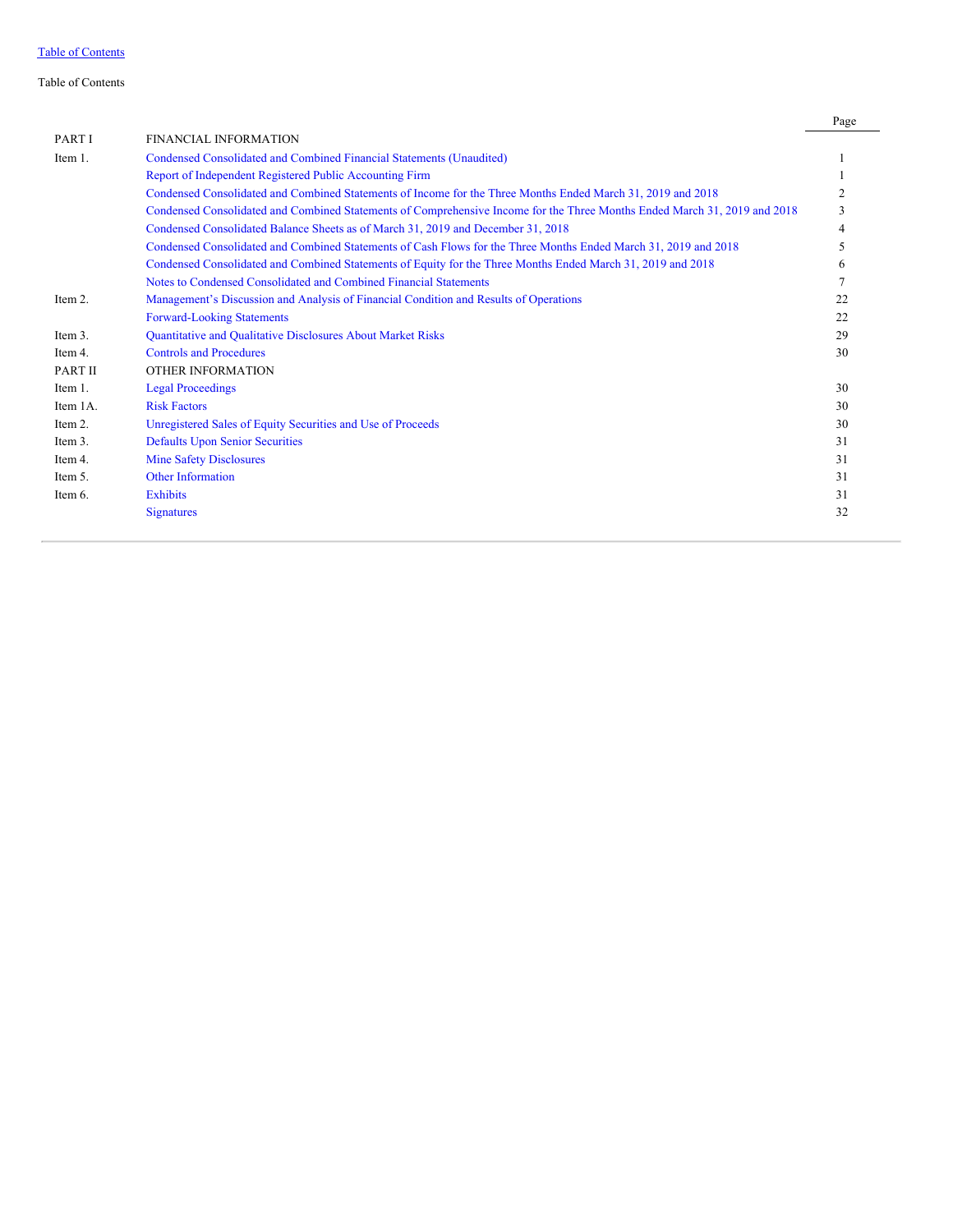# **PART I — FINANCIAL INFORMATION**

### <span id="page-2-0"></span>**Item 1. Financial Statements (Unaudited)**

### <span id="page-2-1"></span>**REPORT OF INDEPENDENT REGISTERED PUBLIC ACCOUNTING FIRM**

To the Board of Directors and Stockholders of Wyndham Hotels & Resorts, Inc.

# **Results of Review of Interim Financial Statements**

We have reviewed the accompanying condensed consolidated balance sheet of Wyndham Hotels & Resorts, Inc. and subsidiaries (the "Company") as of March 31, 2019, the related condensed consolidated and combined statements of income, comprehensive income, cash flows, and equity for the three-month periods ended March 31, 2019 and 2018, and the related notes (collectively referred to as the "interim financial statements"). Based on our reviews, we are not aware of any material modifications that should be made to the accompanying interim financial statements for them to be in conformity with accounting principles generally accepted in the United States of America.

We have previously audited, in accordance with the standards of the Public Company Accounting Oversight Board (United States) (PCAOB), the consolidated balance sheet of the Company as of December 31, 2018, and the related consolidated and combined statements of income, comprehensive income, cash flows, and equity for the year then ended (not presented herein); and in our report dated February 14, 2019, we expressed an unqualified opinion (which included an explanatory paragraph relating to the adoption of Financial Accounting Standard Board Codification 606, *Revenue from Contracts with Customers*, and an emphasis of a matter paragraph relating to expense allocations for certain corporate functions and services historically provided by Wyndham Worldwide) on those consolidated and combined financial statements. In our opinion, the information set forth in the accompanying condensed consolidated balance sheet as of December 31, 2018, is fairly stated, in all material respects, in relation to the consolidated balance sheet from which it has been derived.

### **Basis for Review Results**

The interim financial statements are the responsibility of the Company's management. We are a public accounting firm registered with the PCAOB and are required to be independent with respect to the Company in accordance with the U.S. federal securities laws and the applicable rules and regulations of the Securities and Exchange Commission and the PCAOB.

We conducted our reviews in accordance with standards of the PCAOB. A review of interim financial statements consists principally of applying analytical procedures and making inquiries of persons responsible for financial and accounting matters. It is substantially less in scope than an audit conducted in accordance with the standards of the PCAOB, the objective of which is the expression of an opinion regarding the financial statements taken as a whole. Accordingly, we do not express such an opinion.

/s/ Deloitte & Touche LLP New York, New York April 30, 2019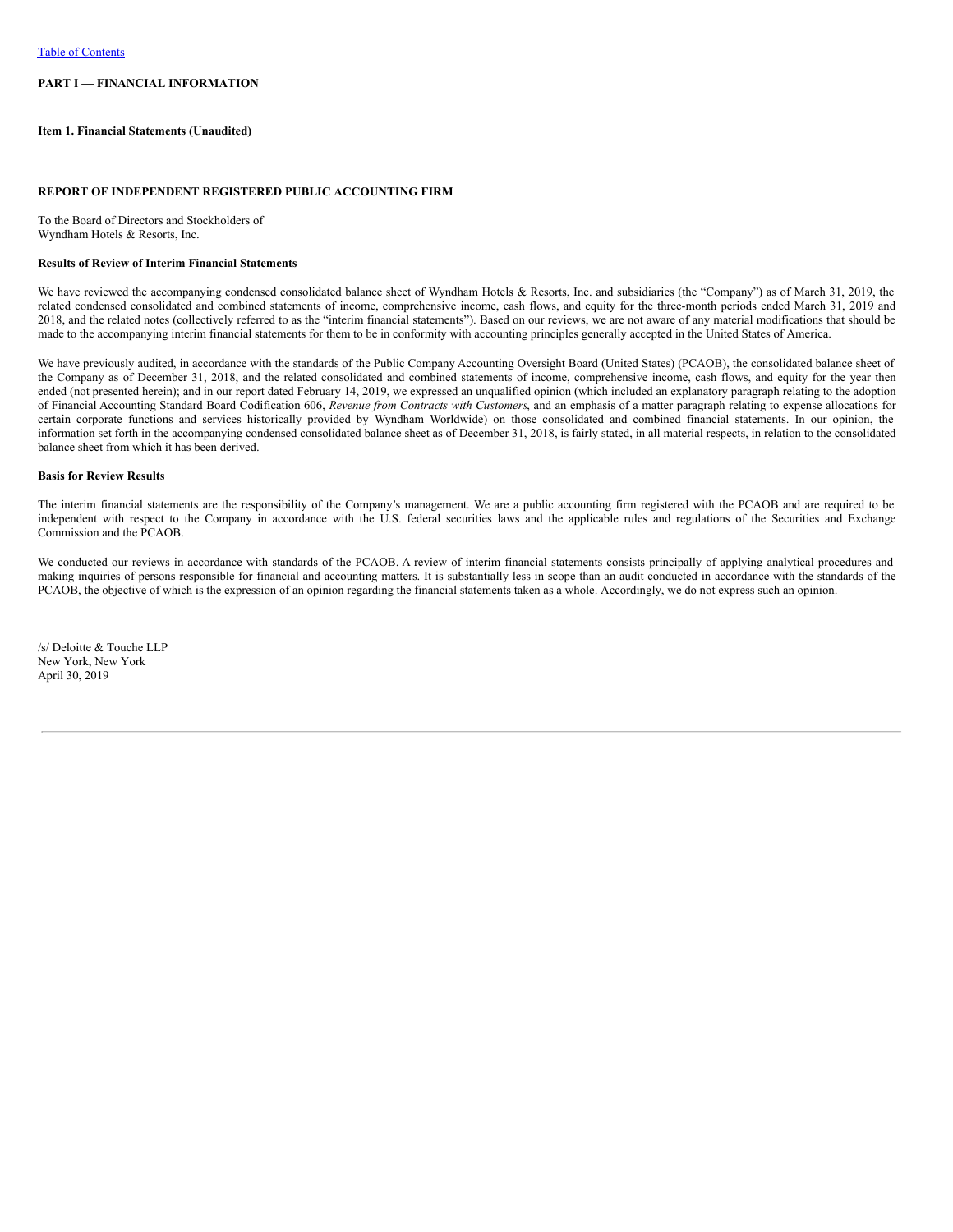### **WYNDHAM HOTELS & RESORTS, INC. CONDENSED CONSOLIDATED AND COMBINED STATEMENTS OF INCOME (In millions, except per share amounts) (Unaudited)**

<span id="page-3-0"></span>

|                                               |              |      | 31, | <b>Three Months Ended March</b> |
|-----------------------------------------------|--------------|------|-----|---------------------------------|
|                                               | 2019         |      |     | 2018                            |
| <b>Net revenues</b>                           |              |      |     |                                 |
| Royalties and franchise fees                  | \$           | 101  | S   | 82                              |
| Marketing, reservation and loyalty            |              | 113  |     | 84                              |
| Hotel management                              |              | 39   |     | 30                              |
| License and other revenues from former Parent |              | 29   |     | 17                              |
| Cost reimbursements                           |              | 155  |     | 66                              |
| Other                                         |              | 31   |     | 23                              |
| Net revenues                                  |              | 468  |     | 302                             |
| <b>Expenses</b>                               |              |      |     |                                 |
| Marketing, reservation and loyalty            |              | 129  |     | 84                              |
| Operating                                     |              | 43   |     | 41                              |
| General and administrative                    |              | 34   |     | 22                              |
| Cost reimbursements                           |              | 155  |     | 66                              |
| Depreciation and amortization                 |              | 29   |     | 19                              |
| Separation-related                            |              | 21   |     | 12                              |
| Transaction-related, net                      |              | 7    |     | $\overline{2}$                  |
| Total expenses                                |              | 418  |     | 246                             |
| <b>Operating income</b>                       |              | 50   |     | 56                              |
| Interest expense, net                         |              | 24   |     | 1                               |
| Income before income taxes                    |              | 26   |     | 55                              |
| Provision for income taxes                    |              | 5    |     | 16                              |
| Net income                                    | S.           | 21   | \$  | 39                              |
|                                               |              |      |     |                                 |
| Earnings per share                            |              |      |     |                                 |
| <b>Basic</b>                                  | $\mathbb{S}$ | 0.22 | S   | 0.40                            |
| Diluted                                       |              | 0.22 |     | 0.40                            |

See Notes to Condensed Consolidated and Combined Financial Statements.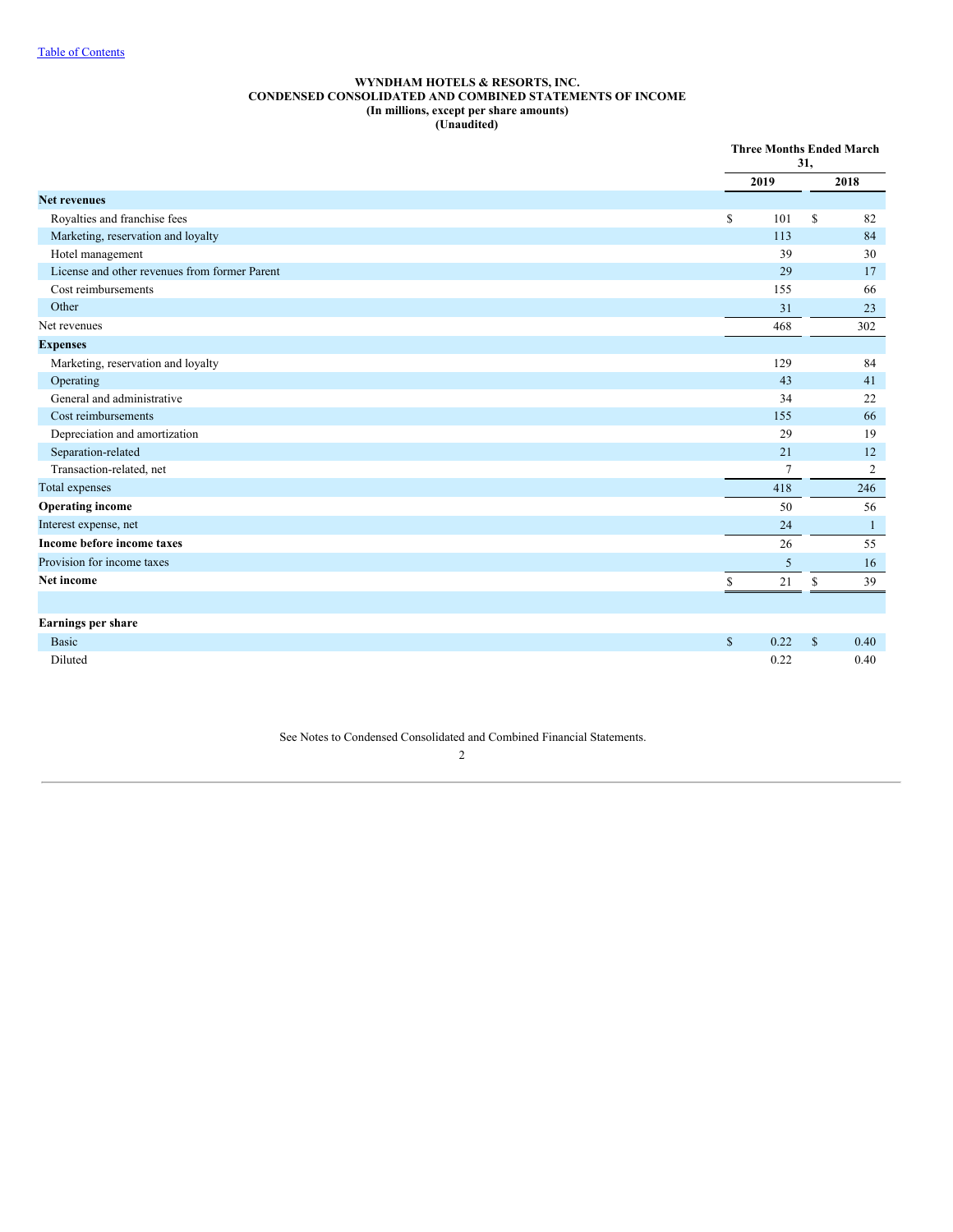# **WYNDHAM HOTELS & RESORTS, INC. CONDENSED CONSOLIDATED AND COMBINED STATEMENTS OF COMPREHENSIVE INCOME (In millions) (Unaudited)**

<span id="page-4-0"></span>

|                                               |      | <b>Three Months Ended March</b><br>31, |
|-----------------------------------------------|------|----------------------------------------|
|                                               | 2019 | 2018                                   |
| <b>Net income</b>                             | 21   | 39                                     |
| Other comprehensive income/(loss), net of tax |      |                                        |
| Foreign currency translation adjustments      |      |                                        |
| Unrealized losses on cash flow hedges         | (8)  |                                        |
| Other comprehensive income/(loss), net of tax |      |                                        |
| Comprehensive income                          | 14   | 40                                     |
|                                               |      |                                        |

See Notes to Condensed Consolidated and Combined Financial Statements.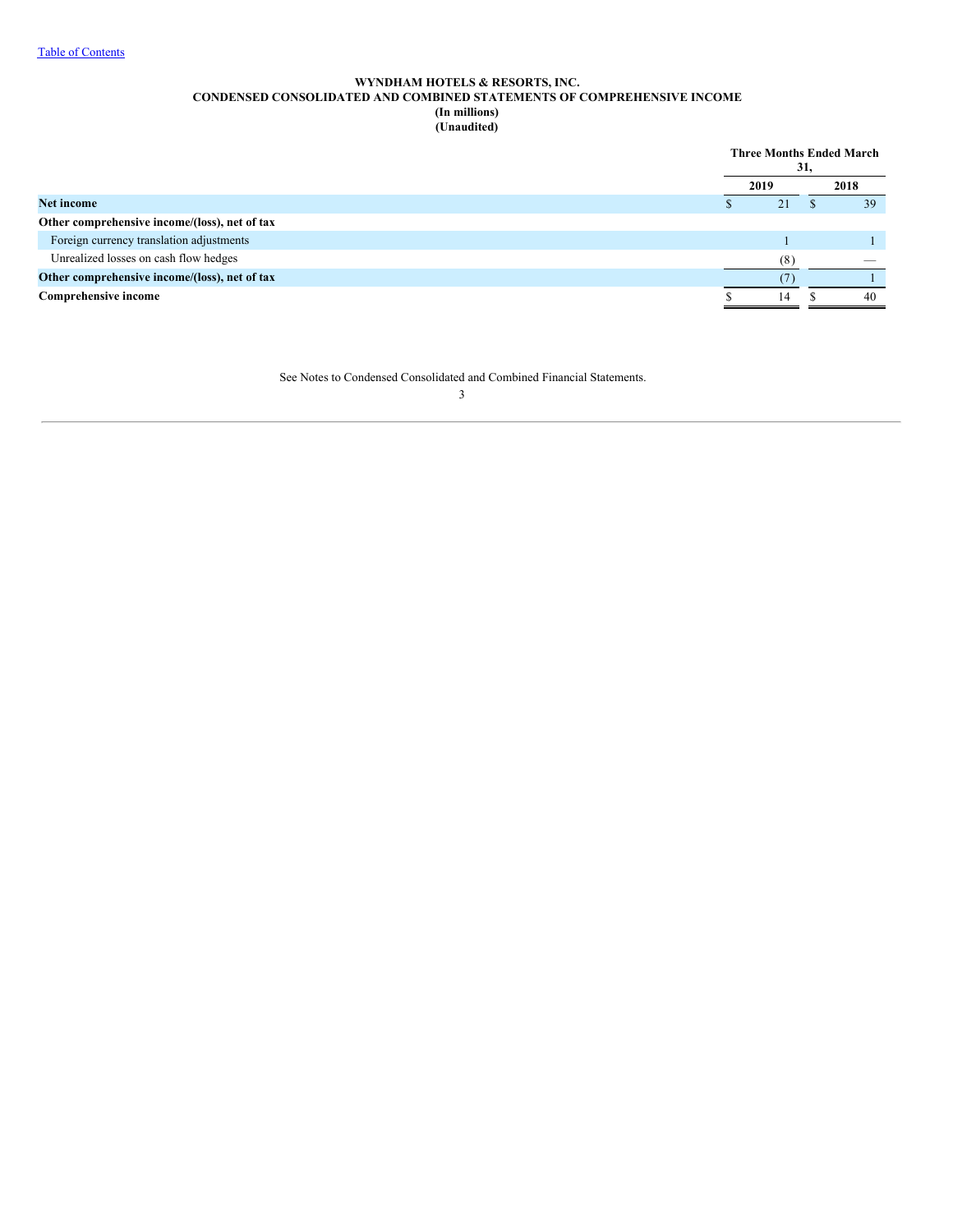### **WYNDHAM HOTELS & RESORTS, INC. CONDENSED CONSOLIDATED BALANCE SHEETS (In millions) (Unaudited)**

<span id="page-5-0"></span>

|                                                                                                                                                             |               | March 31, 2019 |               | December 31, 2018 |
|-------------------------------------------------------------------------------------------------------------------------------------------------------------|---------------|----------------|---------------|-------------------|
| <b>Assets</b>                                                                                                                                               |               |                |               |                   |
| Current assets:                                                                                                                                             |               |                |               |                   |
| Cash and cash equivalents                                                                                                                                   | $\$$          | 284            | $\mathsf{\$}$ | 366               |
| Trade receivables, net                                                                                                                                      |               | 301            |               | 293               |
| Prepaid expenses                                                                                                                                            |               | 54             |               | 40                |
| Other current assets                                                                                                                                        |               | 139            |               | 152               |
| Total current assets                                                                                                                                        |               | 778            |               | 851               |
| Property and equipment, net                                                                                                                                 |               | 317            |               | 326               |
| Goodwill                                                                                                                                                    |               | 1,547          |               | 1,547             |
| Trademarks, net                                                                                                                                             |               | 1,396          |               | 1,397             |
| Franchise agreements and other intangibles, net                                                                                                             |               | 578            |               | 590               |
| Other non-current assets                                                                                                                                    |               | 288            |               | 265               |
| <b>Total assets</b>                                                                                                                                         | $\mathsf{\$}$ | 4,904          | $\mathsf{\$}$ | 4,976             |
| <b>Liabilities and equity</b>                                                                                                                               |               |                |               |                   |
| Current liabilities:                                                                                                                                        |               |                |               |                   |
| Current portion of long-term debt                                                                                                                           | \$            | 21             | \$            | 21                |
| Accounts payable                                                                                                                                            |               | 57             |               | 61                |
| Deferred income                                                                                                                                             |               | 105            |               | 109               |
| Accrued expenses and other current liabilities                                                                                                              |               | 480            |               | 502               |
| Total current liabilities                                                                                                                                   |               | 663            |               | 693               |
| Long-term debt                                                                                                                                              |               | 2,115          |               | 2,120             |
| Deferred income taxes                                                                                                                                       |               | 401            |               | 399               |
| Deferred income                                                                                                                                             |               | 160            |               | 164               |
| Other non-current liabilities                                                                                                                               |               | 201            |               | 182               |
| <b>Total liabilities</b>                                                                                                                                    |               | 3,540          |               | 3,558             |
| Commitments and contingencies (Note 9)                                                                                                                      |               |                |               |                   |
| Stockholders' equity:                                                                                                                                       |               |                |               |                   |
| Preferred stock, \$.01 par value, authorized 6,000,000 shares, none issued and outstanding                                                                  |               |                |               |                   |
| Common stock, \$.01 par value, authorized 600,000,000 shares, 100,368,404 and 100,360,236 issued and outstanding at<br>March 31, 2019 and December 31, 2018 |               | $\mathbf{1}$   |               | $\mathbf{1}$      |
| Treasury stock, at $\cos t - 3,143,278$ and 2,269,169 shares at March 31, 2019 and December 31, 2018                                                        |               | (164)          |               | (119)             |
| Additional paid-in capital                                                                                                                                  |               | 1,481          |               | 1,475             |
| Retained earnings                                                                                                                                           |               | 61             |               | 69                |
| Accumulated other comprehensive income                                                                                                                      |               | (15)           |               | (8)               |
| Total stockholders' equity                                                                                                                                  |               | 1,364          |               | 1,418             |
| <b>Total liabilities and equity</b>                                                                                                                         | $\mathbb{S}$  | 4,904          | \$            | 4,976             |

See Notes to Condensed Consolidated and Combined Financial Statements.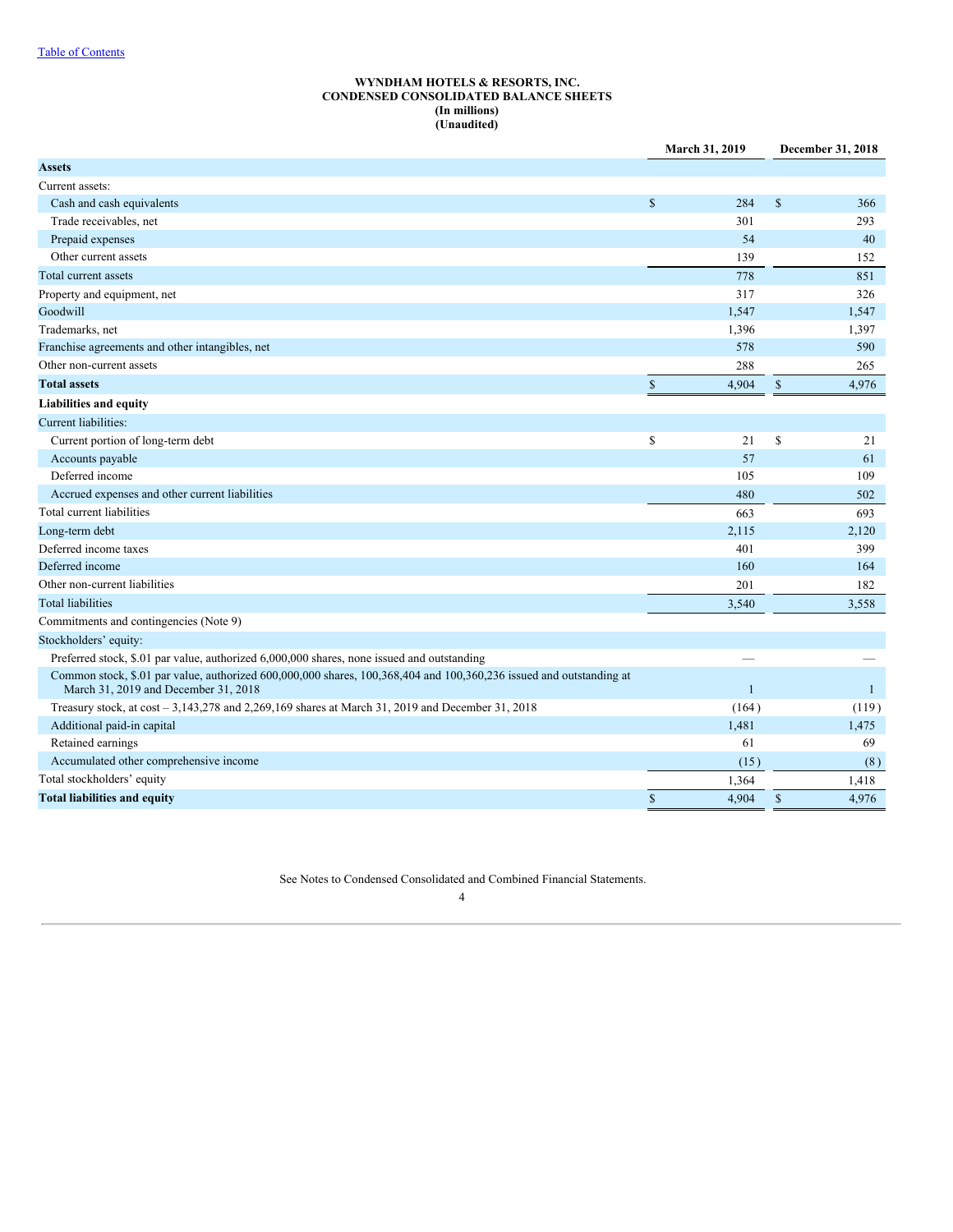### **WYNDHAM HOTELS & RESORTS, INC. CONDENSED CONSOLIDATED AND COMBINED STATEMENTS OF CASH FLOWS (In millions) (Unaudited)**

<span id="page-6-0"></span>

|                                                                                                                                                                                                                                  |                | Three Months Ended March 31, |
|----------------------------------------------------------------------------------------------------------------------------------------------------------------------------------------------------------------------------------|----------------|------------------------------|
| Trade receivables<br>Prepaid expenses<br>Other current assets<br>Accounts payable, accrued expenses and other current liabilities<br>Deferred income<br>(Payments of)/proceeds from development advance notes, net<br>Other, net | 2019           | 2018                         |
| <b>Operating Activities</b>                                                                                                                                                                                                      |                |                              |
| Net income                                                                                                                                                                                                                       | \$<br>21       | \$<br>39                     |
| Adjustments to reconcile net income to net cash provided by operating activities:                                                                                                                                                |                |                              |
| Depreciation and amortization                                                                                                                                                                                                    | 29             | 19                           |
| Deferred income taxes                                                                                                                                                                                                            | 3              | 2                            |
| Stock-based compensation                                                                                                                                                                                                         | 5              |                              |
| Net change in assets and liabilities:                                                                                                                                                                                            |                |                              |
|                                                                                                                                                                                                                                  | (3)            | (14)                         |
|                                                                                                                                                                                                                                  | (14)           | (13)                         |
|                                                                                                                                                                                                                                  | (1)            | (13)                         |
|                                                                                                                                                                                                                                  | (13)           | $\overline{4}$               |
|                                                                                                                                                                                                                                  | (8)            | (5)                          |
|                                                                                                                                                                                                                                  | (6)            | 5                            |
|                                                                                                                                                                                                                                  | (6)            | (8)                          |
| Net cash provided by operating activities                                                                                                                                                                                        | $\overline{7}$ | 16                           |
| <b>Investing Activities</b>                                                                                                                                                                                                      |                |                              |
| Property and equipment additions                                                                                                                                                                                                 | (9)            | (14)                         |
| Issuance of loans                                                                                                                                                                                                                | (2)            |                              |
| Insurance proceeds                                                                                                                                                                                                               |                | 14                           |
| Net cash used in investing activities                                                                                                                                                                                            | (11)           |                              |
| <b>Financing Activities</b>                                                                                                                                                                                                      |                |                              |
| Net transfer to former Parent                                                                                                                                                                                                    |                | (14)                         |
| Proceeds from borrowings from former Parent                                                                                                                                                                                      |                | 13                           |
| Finance lease payments                                                                                                                                                                                                           | (1)            |                              |
| Principal payments on long-term debt                                                                                                                                                                                             | (4)            |                              |
| Dividends to shareholders                                                                                                                                                                                                        | (28)           |                              |
| Repurchases of common stock                                                                                                                                                                                                      | (45)           |                              |
| Net cash used in financing activities                                                                                                                                                                                            | (78)           | (1)                          |
| Effect of changes in exchange rates on cash, cash equivalents and restricted cash                                                                                                                                                |                | (1)                          |
| Net (decrease)/increase in cash, cash equivalents and restricted cash                                                                                                                                                            | (82)           | 14                           |
| Cash, cash equivalents and restricted cash, beginning of period                                                                                                                                                                  | 366            | 59                           |
| Cash, cash equivalents and restricted cash, end of period                                                                                                                                                                        | \$<br>284      | \$<br>73                     |

See Notes to Condensed Consolidated and Combined Financial Statements.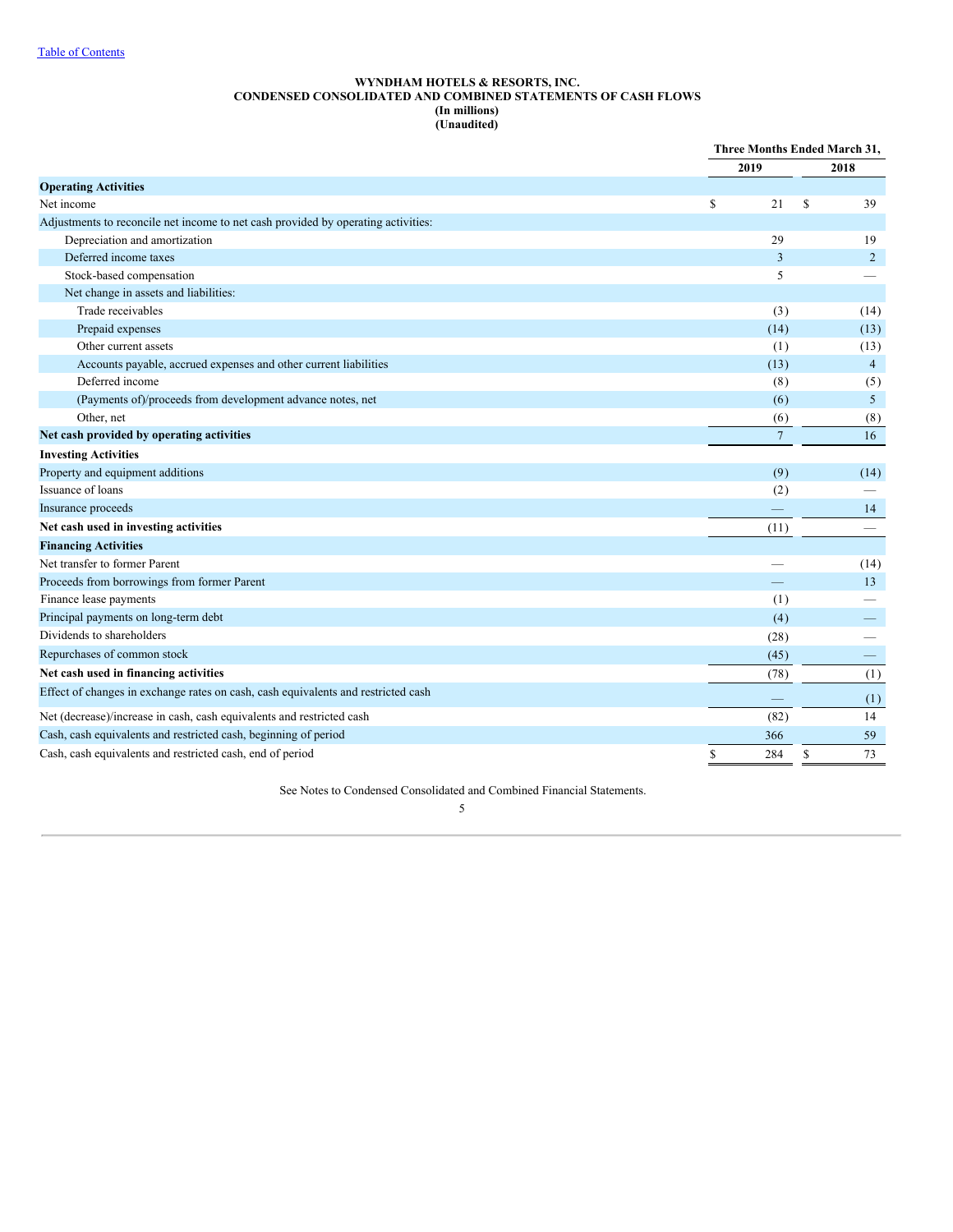### **WYNDHAM HOTELS & RESORTS, INC. CONDENSED CONSOLIDATED AND COMBINED STATEMENTS OF EQUITY (In millions) (Unaudited)**

<span id="page-7-0"></span>

|                                        | <b>Common Shares</b><br>Outstanding |  | <b>Common Stock</b> |  | <b>Treasury</b><br>Stock |  | <b>Additional Paid-</b><br>in Capital |   | Retained<br><b>Earnings</b> |  | <b>Accumulated Other</b><br>Comprehensive<br>Income/(Loss) |  | <b>Total Equity</b> |
|----------------------------------------|-------------------------------------|--|---------------------|--|--------------------------|--|---------------------------------------|---|-----------------------------|--|------------------------------------------------------------|--|---------------------|
| <b>Balance as of December 31, 2018</b> | 98                                  |  |                     |  | (119)                    |  | 1,475                                 | × | 69                          |  | (8)                                                        |  | 1,418               |
| Net income                             |                                     |  |                     |  |                          |  |                                       |   | 21                          |  |                                                            |  | 21                  |
| Other comprehensive loss               | $\overline{\phantom{a}}$            |  | $-$                 |  |                          |  | _                                     |   |                             |  | (7)                                                        |  | (7)                 |
| Dividends                              |                                     |  |                     |  |                          |  |                                       |   | (29)                        |  | $\overline{\phantom{a}}$                                   |  | (29)                |
| Repurchase of common stock             | (1)                                 |  |                     |  | (44)                     |  | _                                     |   |                             |  |                                                            |  | (44)                |
| Change in deferred compensation        | $\overline{\phantom{a}}$            |  |                     |  |                          |  | 5                                     |   |                             |  | $\overline{\phantom{a}}$                                   |  | 5                   |
| Other                                  |                                     |  |                     |  | (1)                      |  |                                       |   | $-$                         |  |                                                            |  |                     |
| Balance as of March 31, 2019           | 97                                  |  |                     |  | (164)                    |  | 1,481                                 |   | 61                          |  | (15)                                                       |  | 1,364               |

|                                                    | <b>Common Shares</b>            |                          | Treasury                 | Former Parent's       |    | <b>Additional Paid-in</b> |                          | <b>Accumulated Other</b><br>Comprehensive |                     |       |
|----------------------------------------------------|---------------------------------|--------------------------|--------------------------|-----------------------|----|---------------------------|--------------------------|-------------------------------------------|---------------------|-------|
|                                                    | Outstanding                     | <b>Common Stock</b>      | <b>Stock</b>             | <b>Net Investment</b> |    | Capital                   | <b>Retained Earnings</b> | Income/(Loss)                             | <b>Total Equity</b> |       |
| Balance as of December 31, 2017                    | $\hspace{0.1mm}-\hspace{0.1mm}$ |                          |                          | 1,257                 | ×. | $\qquad \qquad -$         | $\qquad \qquad -$        |                                           |                     | 1,262 |
| Net income                                         | $\overline{\phantom{a}}$        |                          | $\overline{\phantom{a}}$ | 39                    |    | $\overline{\phantom{a}}$  | $-$                      | $\overline{\phantom{a}}$                  |                     | 39    |
| Net transfers to former Parent                     |                                 |                          |                          | (14)                  |    | $\qquad \qquad -$         | $-$                      | $\overline{\phantom{0}}$                  |                     | (14)  |
| Cumulative effect of change in accounting standard | $\overline{\phantom{a}}$        | $\overline{\phantom{m}}$ | $\overline{\phantom{a}}$ | (15)                  |    | $\overline{\phantom{m}}$  | $\overline{\phantom{a}}$ |                                           |                     | (15)  |
| Other comprehensive income                         |                                 |                          |                          |                       |    |                           | $-$                      |                                           |                     |       |
| Balance as of March 31, 2018                       | $\overline{\phantom{a}}$        | $\overline{\phantom{a}}$ |                          | 1.267                 |    |                           | $\overline{\phantom{m}}$ | 6                                         |                     | 1.273 |

See Notes to Condensed Consolidated and Combined Financial Statements.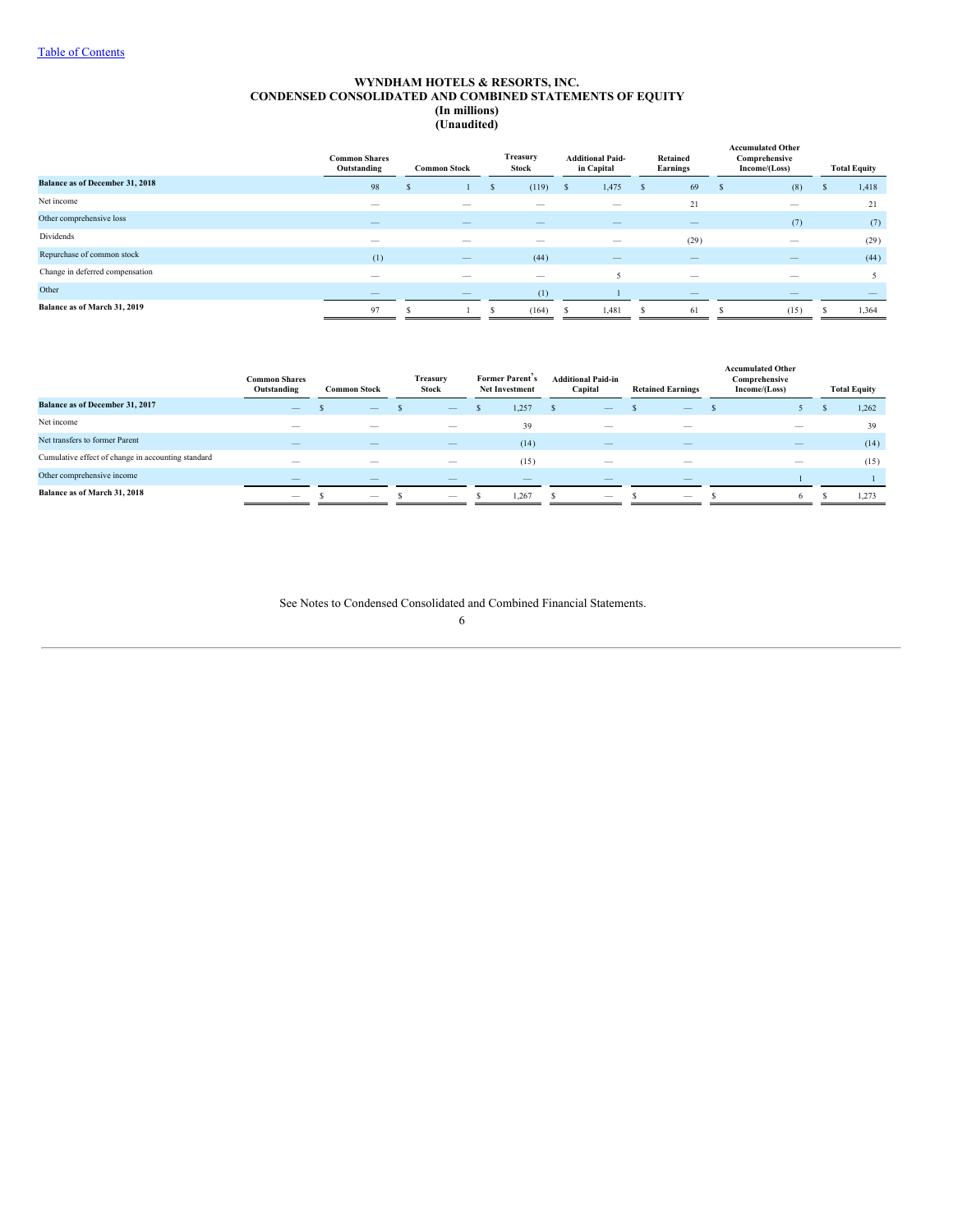# **WYNDHAM HOTELS & RESORTS, INC. NOTES TO CONDENSED CONSOLIDATED AND COMBINED FINANCIAL STATEMENTS (Unless otherwise noted, all amounts are in millions, except share and per share amounts) (Unaudited)**

### <span id="page-8-0"></span>**1. Basis of Presentation**

Wyndham Hotels & Resorts, Inc. (collectively with its consolidated subsidiaries, "Wyndham Hotels" or the "Company") is a leading global hotel franchisor, licensing its renowned hotel brands to hotel owners in more than 80 countries around the world. Prior to May 31, 2018, the Company was wholly owned by Wyndham Worldwide Corporation (''Wyndham Worldwide'', "Wyndham Destinations" and, collectively with its consolidated subsidiaries, ''former Parent'').

The Condensed Consolidated and Combined Financial Statements have been prepared on a stand-alone basis and prior to May 31, 2018 are derived from the consolidated financial statements and accounting records of Wyndham Worldwide. The Condensed Consolidated and Combined Financial statements include Wyndham Hotels' assets, liabilities, revenues, expenses and cash flows and all entities in which Wyndham Hotels has a controlling financial interest. The accompanying Condensed Consolidated and Combined Financial Statements have been prepared in accordance with accounting principles generally accepted in the United States of America. All intercompany balances and transactions have been eliminated in the Condensed Consolidated and Combined Financial Statements.

Wyndham Hotels' Condensed Consolidated and Combined Financial Statements prior to May 31, 2018, include certain indirect general and administrative costs allocated to it by former Parent for certain functions and services including, but not limited to, executive office, finance and other administrative support. These expenses have been allocated to Wyndham Hotels on the basis of direct usage when identifiable, with the remainder allocated primarily based on its pro-rata share of combined revenues or headcount. Both Wyndham Hotels and former Parent considered the basis on which expenses prior to spin-off had been allocated to be a reasonable reflection of the utilization of services provided to or the benefit received by Wyndham Hotels during the periods presented.

In presenting the Condensed Consolidated and Combined Financial Statements, management makes estimates and assumptions that affect the amounts reported and related disclosures. Estimates, by their nature, are based on judgment and available information. Accordingly, actual results could differ from those estimates. In management's opinion, the Condensed Consolidated and Combined Financial Statements contain all normal recurring adjustments necessary for a fair presentation of interim results reported. The results of operations reported for interim periods are not necessarily indicative of the results of operations for the entire year or any subsequent interim period. These Condensed Consolidated and Combined Financial Statements should be read in conjunction with the Company's 2018 Consolidated and Combined Financial Statements included in its Annual Report on [Form](http://www.sec.gov/Archives/edgar/data/1722684/000172268419000008/wh-20181231x10k.htm) 10-K, filed with the U.S. Securities and Exchange Commission on February 14, 2019.

### *Business Description*

Wyndham Hotels operates in the following segments:

- •**Hotel franchising —** licenses the Company's lodging brands and provides related services to third-party hotel owners and others.
- •**Hotel management —**provides hotel management services for full-service and limited-service hotels as well astwo hotels that are owned by the Company.

### **2. New Accounting Pronouncements**

### *Recently Issued Accounting Pronouncements*

*Simplifying the Test for Goodwill Impairment*. In January 2017, the Financial Accounting Standards Board ("FASB") issued guidance which simplifies the current two-step goodwill impairment test by eliminating Step 2 of the test. The guidance requires a one-step impairment test in which an entity compares the fair value of a reporting unit with its carrying amount and recognizes an impairment charge for the amount by which the carrying amount exceeds the reporting unit's fair value, if any. This guidance is effective for fiscal years beginning after December 15, 2019 and interim periods within those fiscal years, and should be applied on a prospective basis. Early adoption is permitted for the interim or annual goodwill impairment tests performed on testing dates after January 1, 2017. The Company is currently evaluating the impact of the adoption of this guidance on its financial statements and related disclosures.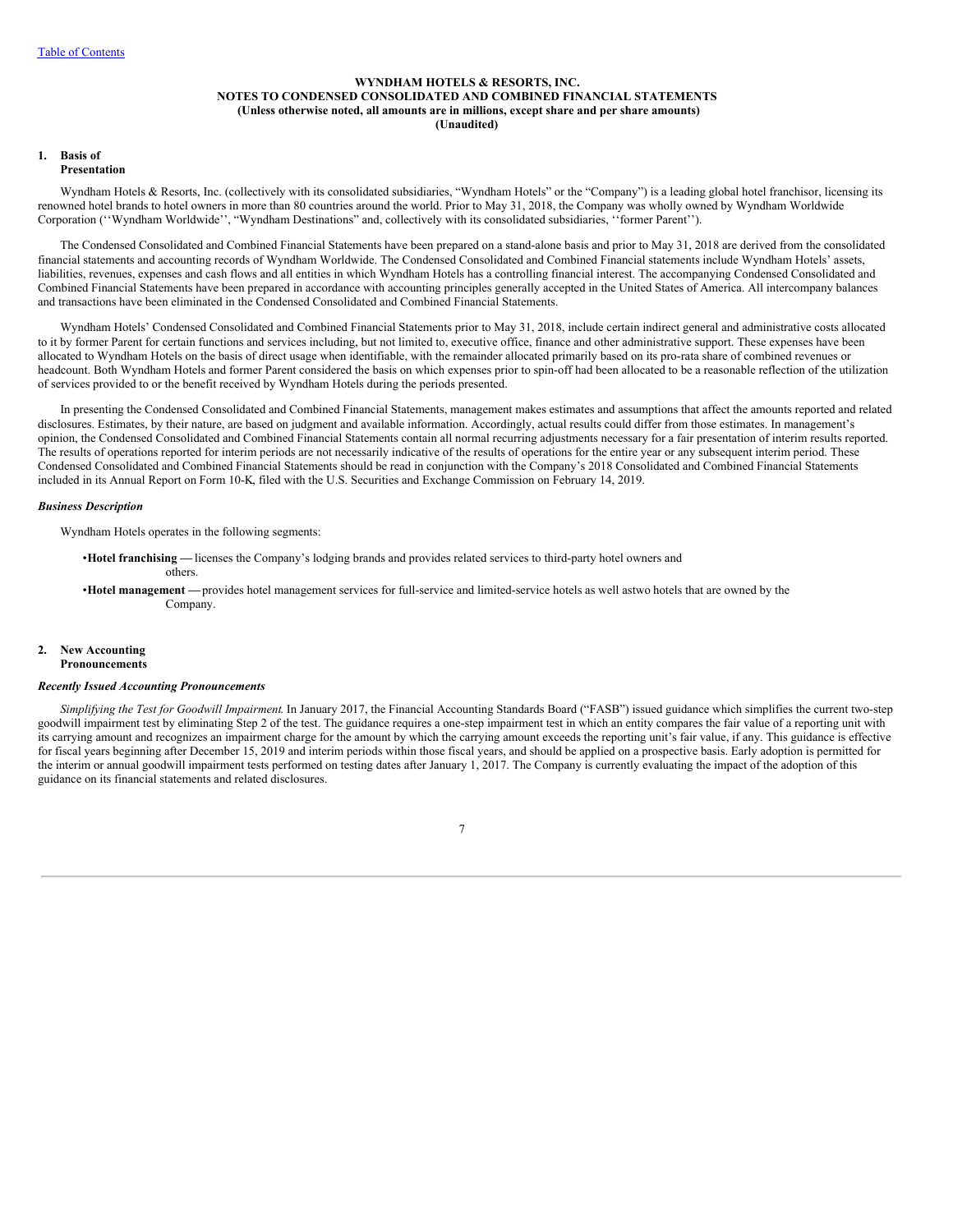Customer's Accounting for Implementation Costs Incurred in a Cloud Computing Arrangement That Is a Service Contract. In August 2018, the FASB issued guidance to address a customer's accounting for implementation costs incurred in a cloud computing arrangement that is a service contract. The guidance aligns the requirements for capitalizing implementation costs incurred in such arrangements with the requirements for capitalizing implementation costs incurred to develop or obtain internal-use software. This guidance is effective for fiscal years beginning after December 15, 2019 and for interim periods within those fiscal years, with early adoption permitted. This guidance should be applied on either a retrospective or prospective basis. The Company is currently evaluating the impact of the adoption of this guidance on its financial statements and related disclosures.

# *Recently Adopted Accounting Pronouncements*

*Leases.* In February 2016, the FASB issued guidance which requires companies generally to recognize on the balance sheet operating and financing lease liabilities and corresponding right-of-use assets. This guidance is effective for fiscal years beginning after December 15, 2018 and for interim periods within those fiscal years, with early adoption permitted. The Company adopted the guidance using the modified retrospective approach as of January 1, 2019. See Note 10 - Leases for further details.

Reclassification of Certain Tax Effects from Accumulated Other Comprehensive Income. In February 2018, the FASB issued guidance which permits entities to reclassify tax effects stranded in accumulated other comprehensive income to retained earnings for stranded tax effects resulting from the Tax Cuts and Jobs Act. This new guidance is effective for annual and interim periods in fiscal years beginning after December 15, 2018. The Company adopted the guidance on January 1, 2019, as required. There was no material impact on its Consolidated and Combined Financial Statements and related disclosures.

### **3. Revenue Recognition**

### *Deferred Income*

Deferred income, or contract liabilities, generally represents payments or consideration received in advance for goods or services that the Company has not yet provided to the customer. Deferred income amounts as of March 31, 2019 and December 31, 2018 are as follows:

|                                                 | <b>March 31, 2019</b> | <b>December 31, 2018</b> |
|-------------------------------------------------|-----------------------|--------------------------|
| Deferred initial franchise fee revenue          | 129                   |                          |
| Deferred loyalty program revenue                | 72                    | 74                       |
| Deferred co-branded credit card program revenue | 20                    | 30                       |
| Deferred hotel management fee revenue           | 22                    |                          |
| Deferred other revenue                          | 22                    |                          |
| Total                                           | 265                   |                          |

Deferred initial franchise fees represent payments received in advance from prospective franchisees upon the signing of a franchise agreement and are generally recognized to revenue within 12 years. Deferred loyalty revenues represent the portion of loyalty program fees charged to franchisees, net of redemption costs, that have been deferred and will be recognized over time based upon loyalty point redemption patterns. Deferred co-branded credit card program revenue represents payments received in advance from the Company's co-branded credit card partners primarily for card member activity, which is typically recognized within one year.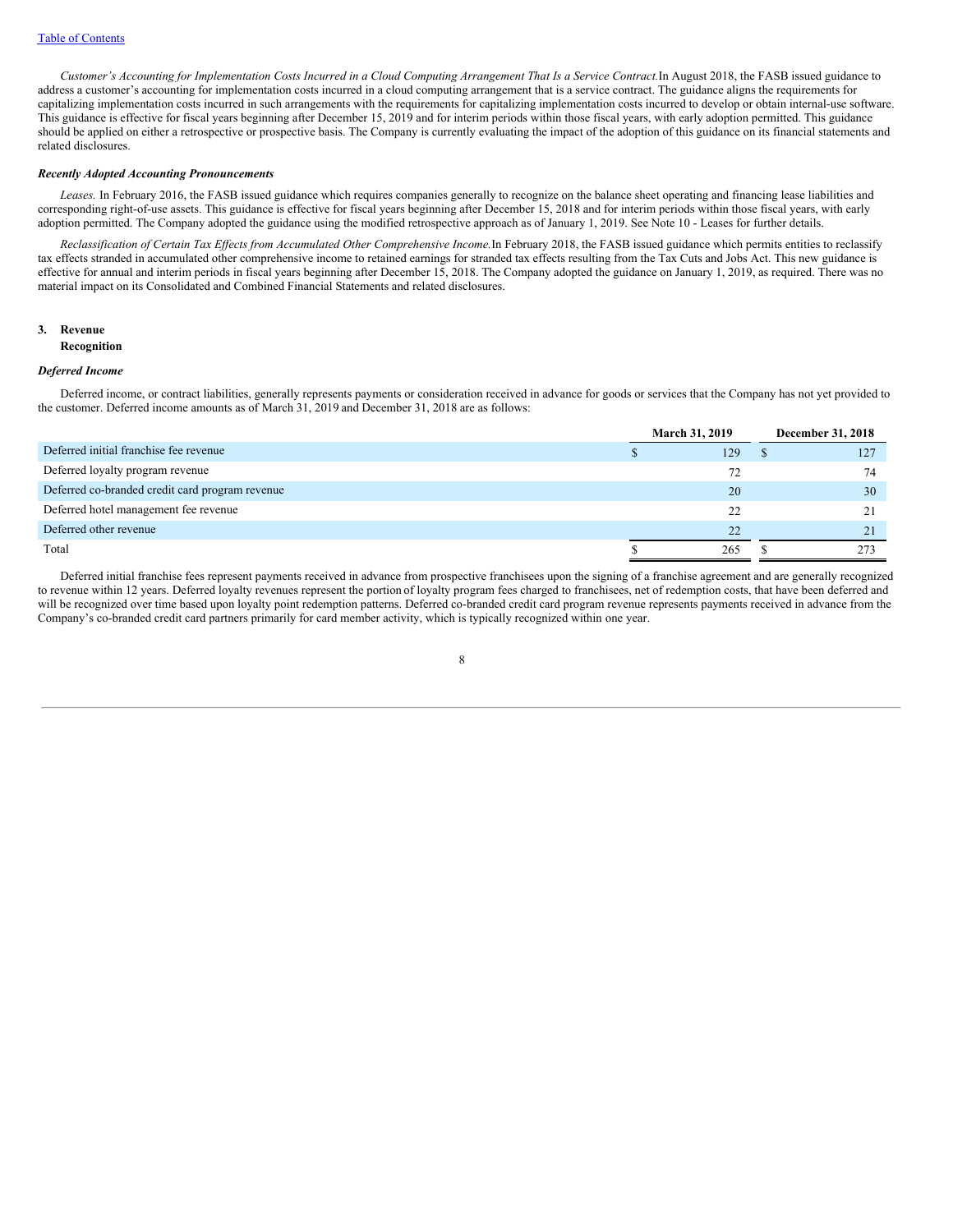### *Performance Obligations*

A performance obligation is a promise in a contract to transfer a distinct good or service to a customer. The consideration received from a customer is allocated to each distinct performance obligation and recognized as revenue when, or as, each performance obligation is satisfied. The following table summarizes the Company's remaining performance obligations for the twelve-month periods set forth below:

|                                        | $4/1/2019$ -<br>3/31/2020 |     |      | $4/1/2020$ -<br>3/31/2021 | $4/1/2021-$<br>3/31/2022 |    | <b>Thereafter</b> | Total |
|----------------------------------------|---------------------------|-----|------|---------------------------|--------------------------|----|-------------------|-------|
| Initial franchise fee revenue          | D                         | 24  | - 35 | 11                        | 10                       | -S | 84                | 129   |
| Loyalty program revenue                |                           | 46  |      | 18                        |                          |    |                   | 72    |
| Co-branded credit card program revenue |                           | 20  |      | _                         |                          |    |                   | 20    |
| Hotel management fee revenue           |                           |     |      | _                         |                          |    | 20                | 22    |
| Other revenue                          |                           | 14  |      |                           |                          |    |                   | 22    |
| Total                                  |                           | 105 |      | 30                        |                          |    | 113               | 265   |

# *Disaggregation of Net Revenues*

The table below presents a disaggregation of the Company's net revenues from contracts with customers by major services and products for each of the Company's segments:

|                                               |                     | Three Months Ended March 31, |                |      |  |
|-----------------------------------------------|---------------------|------------------------------|----------------|------|--|
|                                               | 2019                |                              |                | 2018 |  |
| <b>Hotel Franchising</b>                      |                     |                              |                |      |  |
| Royalties and franchise fees                  | $\mathbb{S}$<br>99  | $\mathbb{S}$                 | 79             |      |  |
| Marketing, reservation and loyalty            | 112                 |                              | 84             |      |  |
| License and other revenues from former Parent | 29                  |                              | 17             |      |  |
| Other                                         | 29                  |                              | 23             |      |  |
| <b>Total Hotel Franchising</b>                | 269                 |                              | 203            |      |  |
|                                               |                     |                              |                |      |  |
| <b>Hotel Management</b>                       |                     |                              |                |      |  |
| Royalties and franchise fees                  | $\overline{c}$      |                              | 3              |      |  |
| Marketing, reservation and loyalty            |                     |                              |                |      |  |
| Hotel management - owned properties           | 26                  |                              | 23             |      |  |
| Hotel management - managed properties         | 13                  |                              | $\overline{7}$ |      |  |
| Cost reimbursements                           | 155                 |                              | 66             |      |  |
| <b>Total Hotel Management</b>                 | 197                 |                              | 99             |      |  |
|                                               |                     |                              |                |      |  |
| <b>Corporate and Other</b>                    |                     | $\overline{c}$               |                |      |  |
|                                               |                     |                              |                |      |  |
| <b>Net Revenues</b>                           | $\mathbb{S}$<br>468 | $\mathbb{S}$                 | 302            |      |  |

### *Capitalized Contract Costs*

The Company incurs certain direct and incremental sales commissions costs in order to obtain hotel franchise and management contracts. Such costs are capitalized and subsequently amortized beginning upon hotel opening over the first non-cancellable period of the agreement. In the event an agreement is terminated prior to the end of the first non-cancellable period, any unamortized cost is immediately expensed. As of March 31, 2019 and December 31, 2018, capitalized contract costs were\$25 million and \$24 million, respectively, of which \$6 million and \$8 million, respectively, were included in other current assets, and \$19 million and \$16 million, respectively, were included in other non-current assets on its Condensed Consolidated Balance Sheets.

# **4. Earnings Per**

**Share**

The computation of basic and diluted earnings per share ("EPS") is based on net income divided by the basic weighted average number of common shares and diluted weighted average number of common shares, respectively. On June 1, 2018, the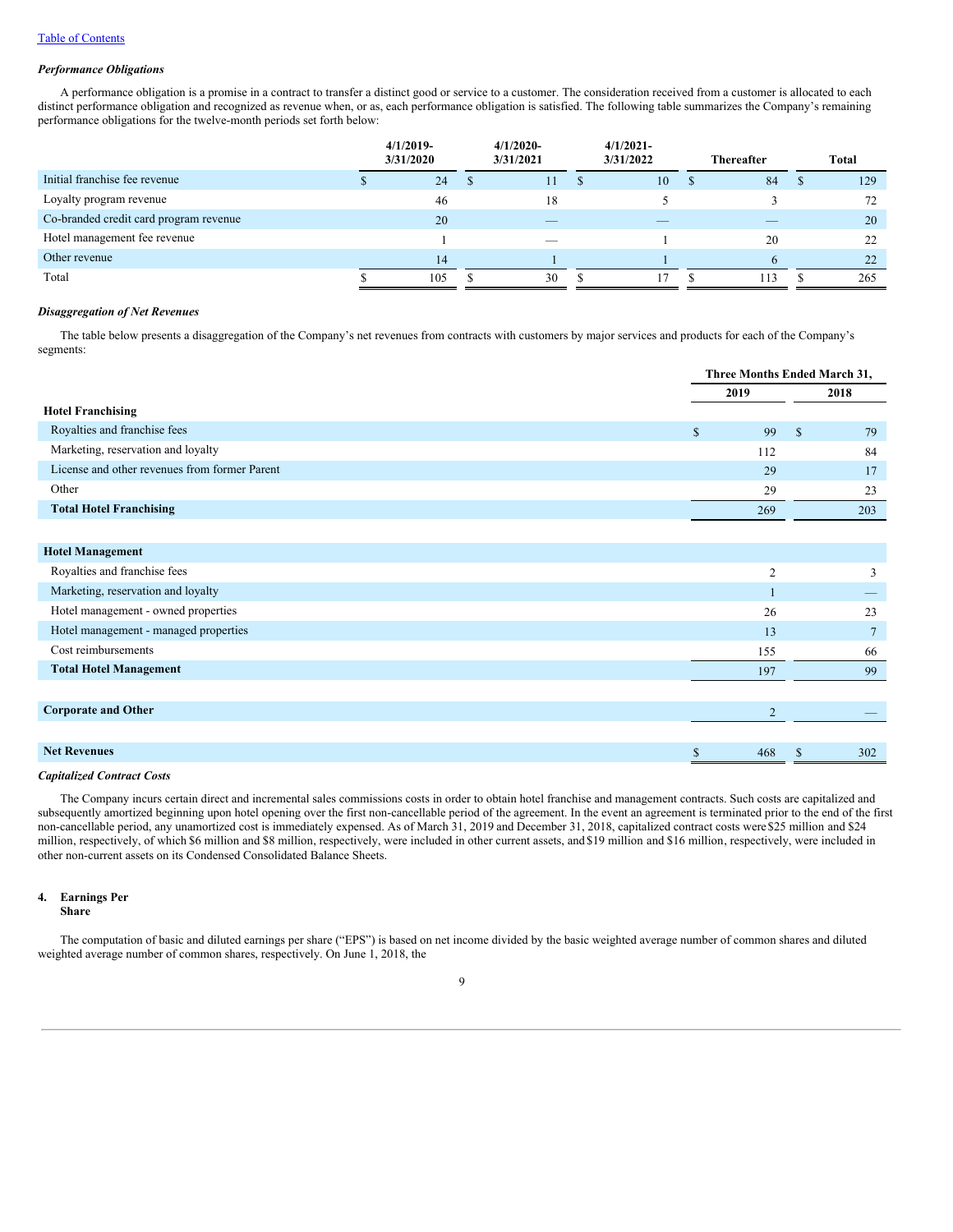Company's separation from Wyndham Worldwide was effected through a tax-free distribution to Wyndham Worldwide's stockholders ofone share of the Company's common stock for every one share of Wyndham Worldwide common stock held as of the close of business on May 18, 2018. As a result, on June 1, 2018, the Company had 99.8 million shares of common stock outstanding (inclusive of deferred shares and shares that vested upon separation). This share amount is being utilized for the calculation of basic and diluted earnings per share for all periods presented prior to the date of separation.

The following table sets forth the computation of basic and diluted EPS (in millions, except per-share data):

|                                                   | Three Months Ended March 31, |      |              |      |
|---------------------------------------------------|------------------------------|------|--------------|------|
|                                                   |                              | 2019 |              | 2018 |
| Net income                                        |                              | 21   |              | 39   |
| Basic weighted average shares outstanding         |                              | 97.9 |              | 99.8 |
| Stock options and restricted stock units ("RSUs") |                              | 0.3  |              |      |
| Diluted weighted average shares outstanding       |                              | 98.2 |              | 99.8 |
|                                                   |                              |      |              |      |
| Earnings per share:                               |                              |      |              |      |
| <b>Basic</b>                                      | $\mathbb{S}$                 | 0.22 | $\mathbb{S}$ | 0.40 |
| Diluted                                           |                              | 0.22 |              | 0.40 |
|                                                   |                              |      |              |      |
| Dividends:                                        |                              |      |              |      |
| Cash dividends declared per share                 | $\mathbb{S}$                 | 0.29 | $\mathbf S$  |      |
| Aggregate dividends paid to shareholders          | S                            | 28   | ъ            |      |

### *Stock Repurchase Program*

On May 9, 2018, the Company's Board of Directors approved a stock repurchase program, which became effective immediately following the Distribution, under which the Company is authorized to repurchase up to \$300 million of its outstanding common stock.

The following table summarizes stock repurchase activity under the current stock repurchase program (in millions, except per share data):

|                                           | <b>Shares</b> | Cost | <b>Average Price Per</b><br><b>Share</b> |
|-------------------------------------------|---------------|------|------------------------------------------|
| As of January 1, 2019                     | 2.3           | 119  | 52.51                                    |
| For the three months ended March 31, 2019 | 0.9           | -44  | 50.75                                    |
| As of March 31, 2019                      | 3.1           | 164  | 52.02                                    |

### Note: Amounts may not add due to rounding.

The Company had \$136 million of remaining availability under its program as ofMarch 31, 2019.

#### **5. Franchising, Marketing and Reservation Activities**

Royalties and franchise fee revenues on the Condensed Consolidated and Combined Statements of Income include initial franchise fees of\$4 million and \$3 million for the three months ended March 31, 2019 and 2018, respectively.

In accordance with its franchise agreements, generally Wyndham Hotels is contractually obligated to expend the marketing and reservation fees it collects from franchisees for the operation of an international, centralized, brand-specific reservation system and for marketing purposes such as advertising, promotional and co-marketing programs, and training for the respective franchisees. Additionally, the Company is required to provide certain services to its franchisees, including technology and purchasing programs.

The Company may, at its discretion, provide development advance notes to certain franchisees or hotel owners in order to assist them in converting to one of Wyndham Hotels' brands, in building a new hotel to be flagged under one of Wyndham Hotels' brands or in assisting in other franchisee expansion efforts. Provided the franchisee/hotel owner is in compliance with

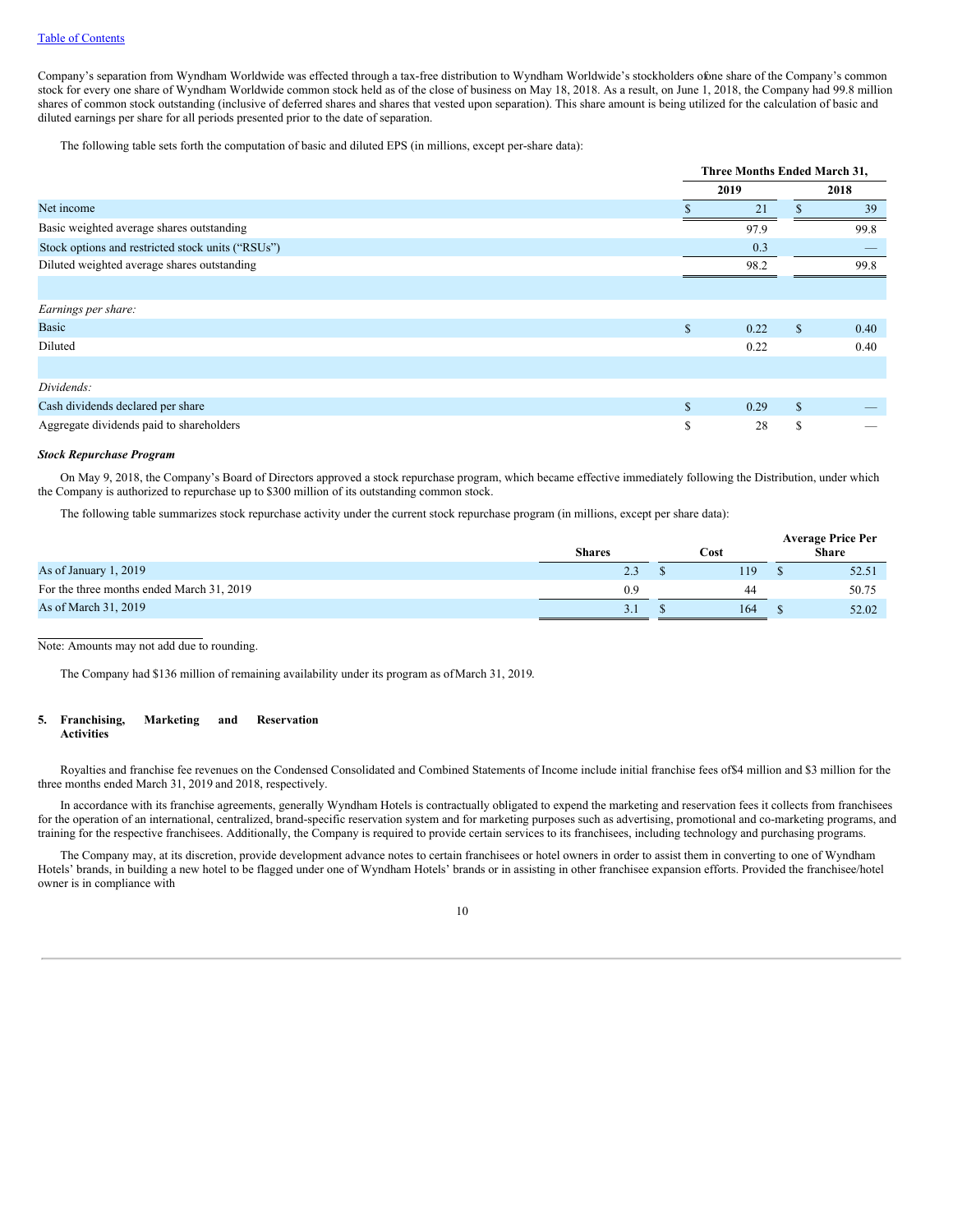the terms of the franchise/management agreement, all or a portion of the development advance notes may be forgiven by Wyndham Hotels over the period of the franchise/management agreement, which typically ranges from 10 to 20 years. Otherwise, the related principal is due and payable to Wyndham Hotels. In certain instances, Wyndham Hotels may earn interest on unpaid franchisee development advance notes. Such interest was not significant during the three months ended March 31, 2019 and 2018. Development advance notes recorded on the Condensed Consolidated Balance Sheets amounted to \$79 million and \$78 million as of March 31, 2019 and December 31, 2018, respectively, and are classified within other non-current assets on the Condensed Consolidated Balance Sheets. During the three months ended March 31, 2019 and 2018, the Company recorded \$2 million and \$1 million, respectively, related to the forgiveness of these notes. Such amounts are recorded as a reduction of royalties and franchise fees and marketing, reservation and loyalty revenues on the Condensed Consolidated and Combined Statements of Income. The Company recorded \$1 million and less than \$1 million of bad debt expenses related to development advance notes during the three months endedMarch 31, 2019 and 2018, respectively. Such expenses were reported within operating expenses on the Condensed Consolidated and Combined Statements of Income. The Company received less than \$1 million and \$8 million of proceeds from repayment of development advance notes during the three months ended March 31, 2019 and 2018, respectively, and issued \$6 million and \$3 million of development advance notes during the three months ended March 31, 2019 and 2018, respectively. These amounts are reflected net in operating activities on the Condensed Consolidated and Combined Statements of Cash Flows.

# **6. Income**

# **Taxes**

The Company files income tax returns in the U.S. federal and state jurisdictions, as well as in foreign jurisdictions. Through May 31, 2018, the Company was part of a consolidated U.S. federal income tax return and consolidated and combined state returns with its former Parent. The Company is no longer subject to U.S. federal income tax examinations, for years prior to 2015, as part of the former Parent's filings. The Company is no longer subject to state and local, or foreign, income tax examinations for years prior to 2009.

The Company made federal and state income tax payments, net of refunds, in the amount of\$1 million for the three months endedMarch 31, 2019. During the three months ended March 31, 2018, the former Parent paid\$11 million of federal and state income tax liabilities related to the Company, which is reflected in its Condensed and Consolidated Financial Statements as an increase in former Parent's net investment. Additionally, the Company made foreign income tax payments, net of refunds, in the amount of \$5 million and \$2 million for the three months ended March 31, 2019 and 2018.

The Company's effective tax rates were 19.2% and 29.1% during the three months ended March 31, 2019 and 2018, respectively. The decrease was primarily related to the tax impact from a settlement with state taxing authorities in the first quarter of 2019.

# **7. Long-Term Debt and Borrowing**

**Arrangements**

The Company's indebtedness consisted of:

|                                                        | March 31, 2019 |       | December 31, 2018 |       |
|--------------------------------------------------------|----------------|-------|-------------------|-------|
| Long-term debt: (a)                                    |                |       |                   |       |
| \$750 million revolving credit facility (due May 2023) |                | _     |                   |       |
| Term loan (due May 2025)                               |                | 1,578 |                   | 1,582 |
| 5.375% senior unsecured notes (due April 2026)         |                | 494   |                   | 494   |
| Finance leases                                         |                | 64    |                   | 65    |
| Total long-term debt                                   |                | 2,136 |                   | 2,141 |
| Less: Current portion of long-term debt                |                | 21    |                   | 21    |
| Long-term debt                                         |                | 2.115 |                   | 2.120 |
|                                                        |                |       |                   |       |

(a)The carrying amount of the term loan and senior unsecured notes are net of deferred debt issuance costs of \$20 million and \$21

million as of March 31, 2019 and December 31, 2018, respectively.

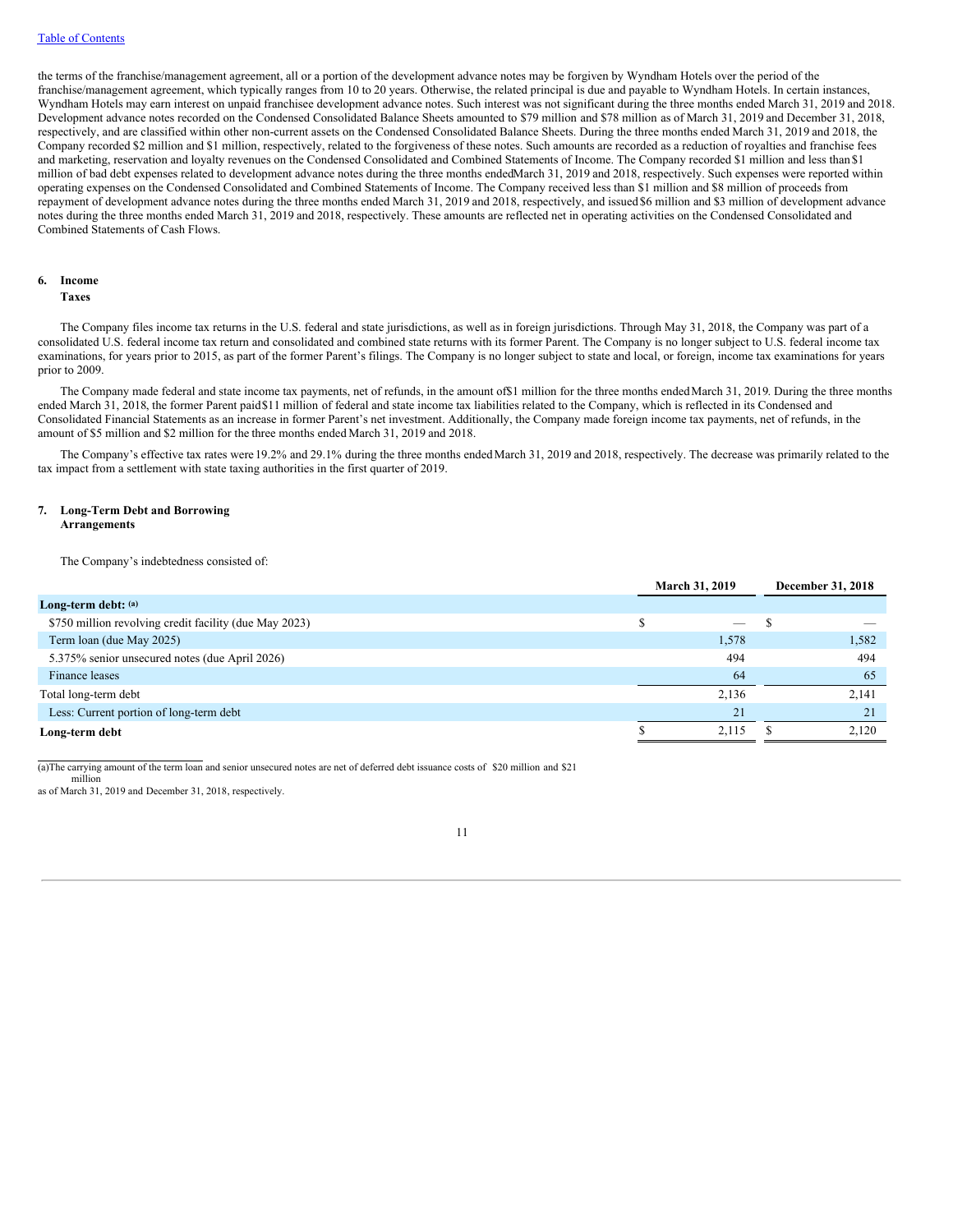### *Maturities and Capacity*

The Company's outstanding debt as of March 31, 2019 matures as follows:

|                       | Long-Term Debt |
|-----------------------|----------------|
| Within 1 year         | 21             |
| Between 1 and 2 years | 21             |
| Between 2 and 3 years | 21             |
| Between 3 and 4 years | 21             |
| Between 4 and 5 years | 22             |
| Thereafter            | 2,030          |
| Total                 | 2,136          |

As of March 31, 2019, the available capacity under the Company's revolving credit facility was as follows:

|                         | <b>Revolving Credit Facility</b> |     |
|-------------------------|----------------------------------|-----|
| Total capacity          |                                  | 750 |
| Less: Letters of credit |                                  |     |
| Available capacity      |                                  | 724 |
|                         |                                  |     |

### *Deferred Debt Issuance Costs*

The Company classifies deferred debt issuance costs related to its revolving credit facility within other non-current assets on the Condensed Consolidated Balance Sheets. The Company had deferred debt issuance costs of \$5 million as of March 31, 2019 and December 31, 2018.

#### *Cash Flow Hedge*

The Company has hedged a portion of its \$1.6 billion term loan. As of March 31, 2019, the pay-fixed/receive-variable interest rate swaps hedge\$1.0 billion of the Company's term loan interest rate exposure, of which \$500 million has a remaining term of approximately five years with a weighted average fixed rate of2.61% and \$500 million has a remaining term of approximately three years with a weighted average fixed rate of2.43%. The variable rates of the swap agreements are based on one-month LIBOR. The aggregate fair value of these interest rate swaps was a \$15 million and \$5 million liability as of March 31, 2019 and December 31, 2018, respectively, which was included within other non-current liabilities on the Condensed Consolidated Balance Sheets. Unrealized losses recognized in accumulated other comprehensive income ("AOCI") for the three months ended March 31, 2019 were \$10 million (\$8 million, net of taxes).

#### *Interest Expense, Net*

Wyndham Hotels incurred net interest expense of \$24 million and \$1 million for the three months ended March 31, 2019 and 2018, respectively. Cash paid related to such interest was \$18 million for the three months endedMarch 31, 2019.

### **8. Fair**

### **Value**

Wyndham Hotels measures its financial assets and liabilities at fair value on a recurring basis and utilizes the fair value hierarchy to determine such fair values. Financial assets and liabilities carried at fair value are classified and disclosed in one of the following three categories:

Level 1: Quoted prices for identical instruments in active markets.

Level 2: Quoted prices for similar instruments in active markets; quoted prices for identical or similar instruments in markets that are not active; and model-derived valuations whose inputs are observable or whose significant value driver is observable.

Level 3: Unobservable inputs used when little or no market data is available. In certain cases, the inputs used to measure fair value may fall into different levels of the fair value hierarchy. In such cases, the level in the fair value hierarchy within which the fair value measurement falls has been determined based on the lowest level input (closest to Level 3) that is

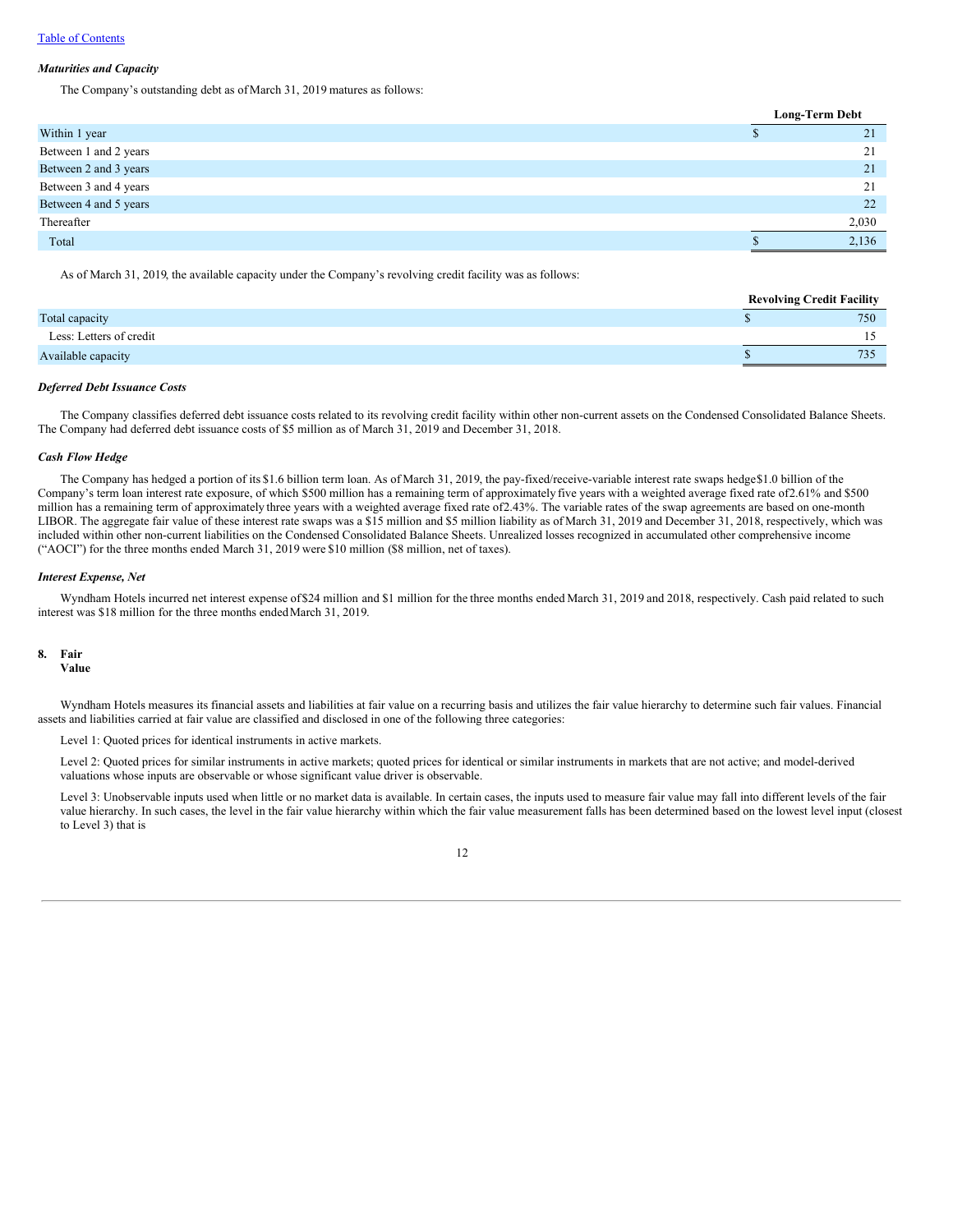significant to the fair value measurement. Wyndham Hotels' assessment of the significance of a particular input to the fair value measurement in its entirety requires judgment, and considers factors specific to the asset or liability.

The fair value of financial instruments is generally determined by reference to market values resulting from trading on a national securities exchange or in an over-thecounter market. In cases where quoted market prices are not available, fair value is based on estimates using present value or other valuation techniques, as appropriate. The carrying amounts of cash and cash equivalents, trade receivables, accounts payable and accrued expenses and other current liabilities approximate fair value due to the shortterm maturities of these assets and liabilities. The carrying amounts and estimated fair values of all other financial instruments are as follows:

|             | March 31, 2019 |  |                                             |  |  |
|-------------|----------------|--|---------------------------------------------|--|--|
|             |                |  | <b>Carrying Amount</b> Estimated Fair Value |  |  |
| <b>Debt</b> |                |  |                                             |  |  |
| Total debt  | 2,136          |  | 2,164                                       |  |  |

The Company estimates the fair value of its debt using Level 2 inputs based on indicative bids from investment banks or quoted market prices with the exception of finance leases, which are estimated at carrying value.

### *Financial Instruments*

Changes in interest rates and foreign exchange rates expose Wyndham Hotels to market risk. The Company uses cash flow hedges as part of its overall strategy to manage its exposure to market risks associated with fluctuations in interest rates and foreign currency exchange rates. As a matter of policy, the Company only enters into transactions that it believes will be highly effective at offsetting the underlying risk, and it does not use derivatives for trading or speculative purposes.

### *Interest Rate Risk*

A portion of debt used to finance the Company's operations is exposed to interest rate fluctuations. The Company uses various hedging strategies and derivative financial instruments to create a desired mix of fixed and floating rate assets and liabilities. Derivative instruments currently used in these hedging strategies include interest rate swaps. The derivatives used to manage the risk associated with the Company's floating rate debt are derivatives designated as cash flow hedges. The amount of gains or losses the Company expects to reclassify from AOCI to earnings during the next 12 months is approximately \$1 million.

#### *Foreign Currency Risk*

The Company has foreign currency rate exposure to exchange rate fluctuations worldwide particularly with respect to the Canadian Dollar, the Chinese Yuan, the Euro, the British Pound and the Argentine Peso. The Company uses foreign currency forward contracts at various times to manage and reduce the foreign currency exchange rate risk associated with its foreign currency denominated receivables and payables, forecasted royalties, and forecasted earnings and cash flows of foreign subsidiaries and other transactions. Losses recognized in income from freestanding foreign currency exchange contracts were \$1 million for both the three months ended March 31, 2019 and 2018.

As required, the Company began accounting for Argentina as a highly inflationary economy as of July 1, 2018. The Company incurred\$1 million in foreign currency exchange losses related to Argentina during the three months ended March 31, 2019. Such losses are included in operating expenses in the Condensed Consolidated and Combined Statements of Income.

### *Credit Risk and Exposure*

The Company is exposed to counterparty credit risk in the event of nonperformance by counterparties to various agreements and sales transactions. The Company manages such risk by evaluating the financial position and creditworthiness of such counterparties and often by requiring collateral in instances in which financing is provided. The Company mitigates counterparty credit risk associated with its derivative contracts by monitoring the amounts at risk with each counterparty to such contracts, periodically evaluating counterparty creditworthiness and financial position, and where possible, dispersing its risk among multiple counterparties.

As of March 31, 2019, Wyndham Hotels had \$46 million of management guarantee receivables related to hotel management agreements that provide the owner of the hotels with a guarantee of a certain level of profitability based upon various metrics. The collectability of these receivables is contingent on the future profitability of the managed hotels subject to the management agreements. See Note 9 - Commitments and Contingencies for further detail.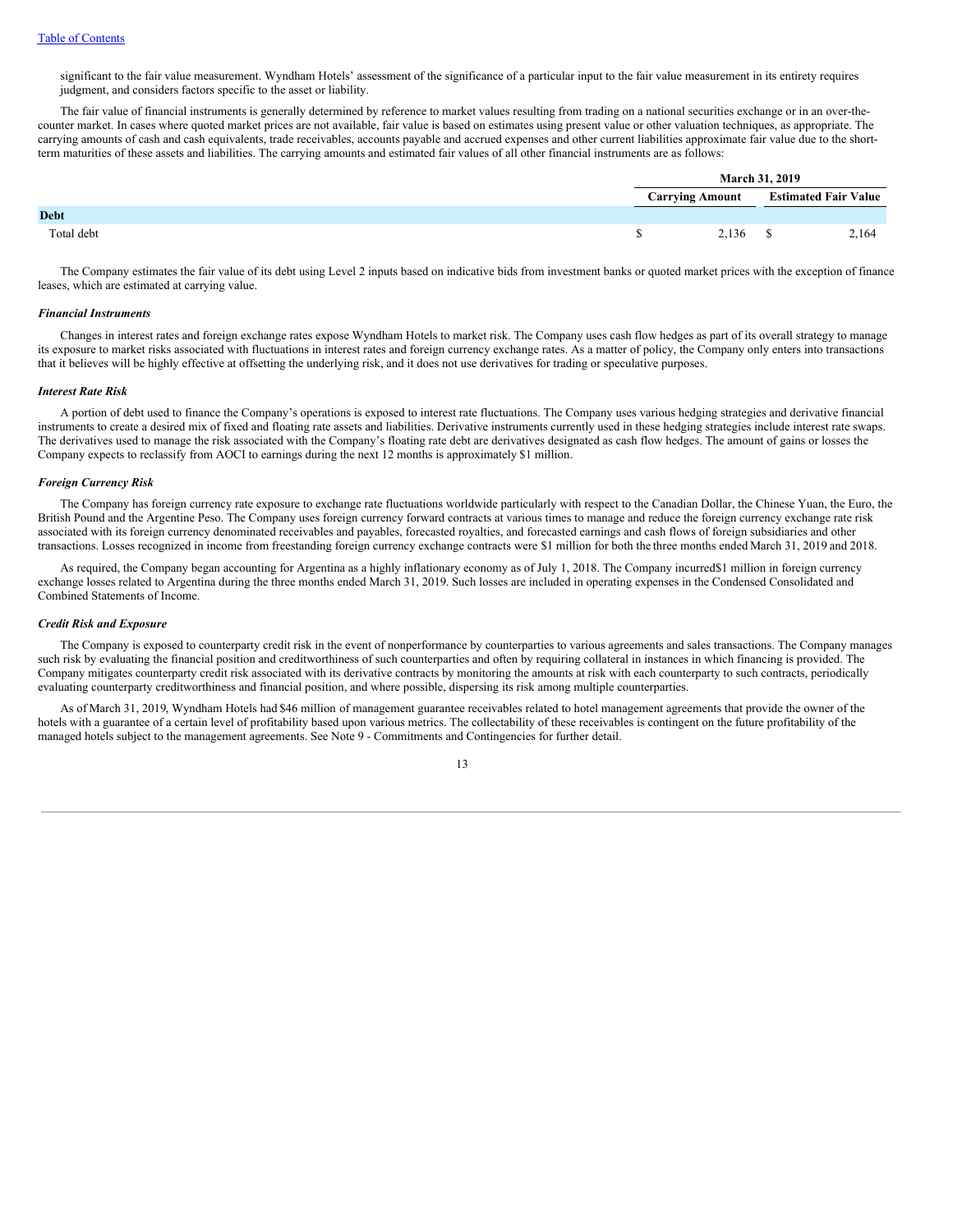### **9. Commitments and Contingencies**

### *Litigation*

Wyndham Hotels is involved, at times, in claims, legal and regulatory proceedings and governmental inquiries arising in the ordinary course of its business, including but not limited to: breach of contract, fraud and bad faith claims with franchisees in connection with franchise agreements and with owners in connection with management contracts, as well as negligence, breach of contract, fraud, employment, consumer protection and other statutory claims asserted in connection with alleged acts or occurrences at owned, franchised or managed properties or in relation to guest reservations and bookings. The Company may also at times be involved in claims, legal and regulatory proceedings and governmental inquiries relating to bankruptcy proceedings involving efforts to collect receivables from a debtor in bankruptcy, employment matters, claims of infringement upon third parties' intellectual property rights, claims relating to information security, privacy and consumer protection, fiduciary duty/trust claims, tax claims, environmental claims and landlord/tenant disputes.

The Company assumed one-third of certain contingent and other corporate liabilities of Wyndham Worldwide incurred prior to the spin-off, including liabilities of Wyndham Worldwide related to, arising out of or resulting from certain terminated or divested businesses, certain general corporate matters of Wyndham Worldwide and any actions with respect to the separation plan or the distribution made or brought by any third party.

Wyndham Hotels records an accrual for legal contingencies when it determines, after consultation with outside counsel, that it is probable that a liability has been incurred and the amount of the loss can be reasonably estimated. In making such determinations, Wyndham Hotels evaluates, among other things, the degree of probability of an unfavorable outcome, and when it is probable that a liability has been incurred, its ability to make a reasonable estimate of loss. Wyndham Hotels reviews these accruals each reporting period and makes revisions based on changes in facts and circumstances, including changes to its strategy in dealing with these matters.

Wyndham Hotels believes that it has adequately accrued for such matters with reserves of \$14 million and \$25 million as of March 31, 2019 and December 31, 2018. The Company also had receivables of \$9 million and \$21 million as of March 31, 2019 and December 31, 2018 for certain matters which are covered by insurance and were included in other current assets on its Condensed Consolidated Balance Sheets. For matters not requiring accrual, Wyndham Hotels believes that such matters will not have a material effect on its results of operations, financial position or cash flows based on information currently available. However, litigation is inherently unpredictable and, although Wyndham Hotels believes that its accruals are adequate and/or that it has valid defenses in these matters, unfavorable results could occur. As such, an adverse outcome from such proceedings for which claims are awarded in excess of the amounts accrued, if any, could be material to Wyndham Hotels with respect to earnings and/or cash flows in any given reporting period. As of March 31, 2019, the potential exposure resulting from adverse outcomes of such legal proceedings could, in the aggregate, range up to approximately \$5 million in excess of recorded accruals. However, Wyndham Hotels does not believe that the impact of such litigation will result in a material liability to Wyndham Hotels in relation to its combined financial position or liquidity.

### *Guarantees*

### *Hotel Management Guarantees*

The Company has entered into hotel management agreements that provide the hotel owner with a guarantee of a certain level of profitability based upon various metrics. Under such agreements, the Company would be required to compensate the hotel owner for any profitability shortfall over the life of the management agreement up to a specified aggregate amount. For certain agreements, the Company may be able to recapture all or a portion of the shortfall payments in the event that future operating results exceed targets. The original terms of the Company's existing guarantees range from nine to ten years. As of March 31, 2019, the maximum potential amount of future payments that may be made under these guarantees was \$97 million with a combined annual cap of \$26 million. These guarantees have a remaining life of approximately four to five years with a weighted average life of approximately four years.

In connection with its performance guarantees, as of March 31, 2019, the Company maintained a liability of \$25 million, of which \$15 million was included in other noncurrent liabilities and \$10 million was included in accrued expenses and other current liabilities on its Condensed Consolidated Balance Sheet. As ofMarch 31, 2019, the Company also had a corresponding \$10 million asset related to these guarantees which was included in other non-current assets on its Condensed Consolidated Balance Sheet. As of December 31, 2018, the Company maintained a liability of \$24 million, of which \$15 million was included in other non-current liabilities and \$9 million was included in accrued expenses and other current liabilities on its Condensed Consolidated Balance Sheet. As of December 31, 2018, the Company also had a corresponding \$11 million asset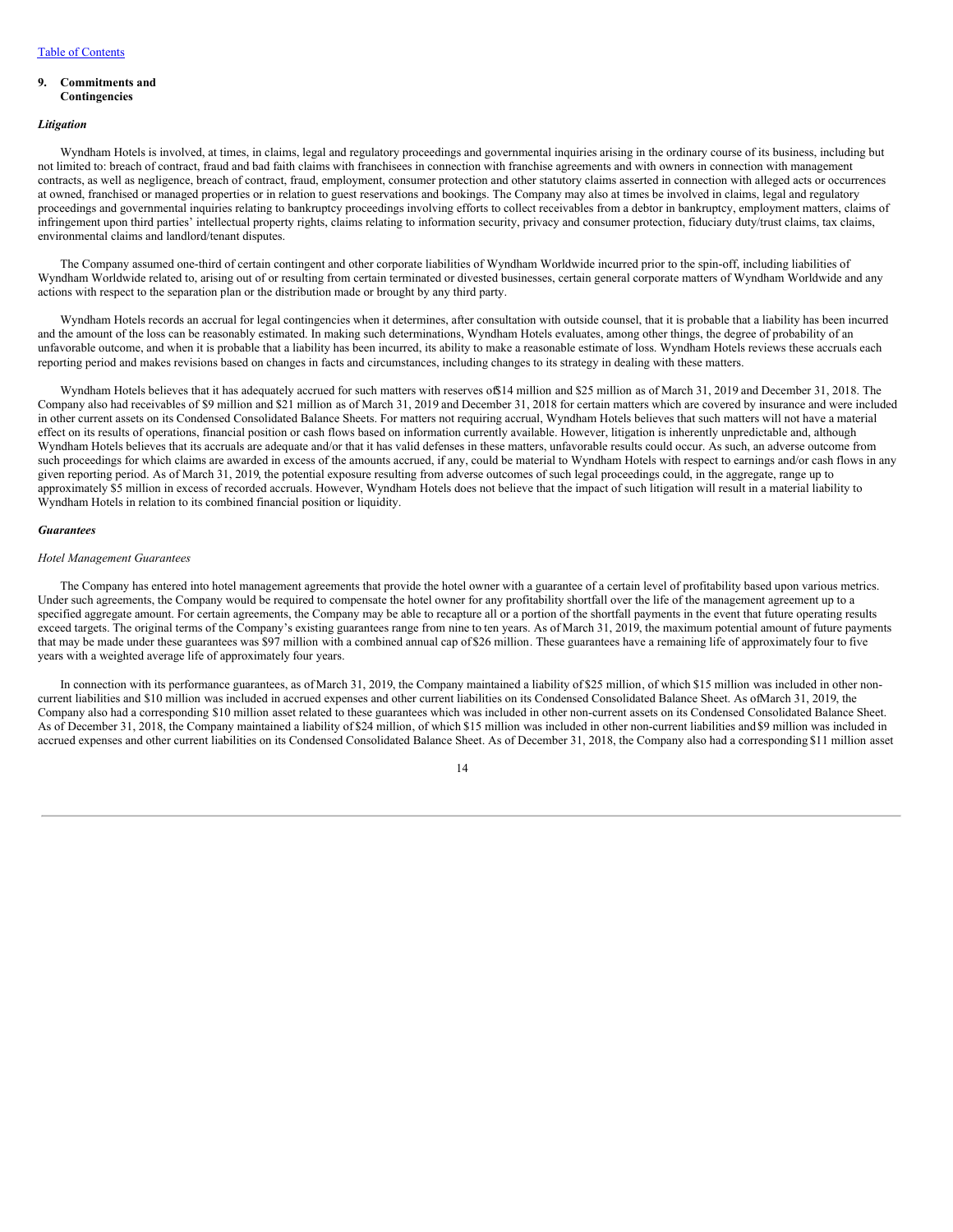related to the guarantees, of which \$1 million was included in other current assets and \$10 million was included in other non-current assets on its Condensed Consolidated Balance Sheets. Such assets are being amortized on a straight-line basis over the life of the agreements. The amortization expense for the performance guarantees noted above was \$1 million and less than \$1 million for the three months ended March 31, 2019 and 2018, respectively.

For guarantees subject to recapture provisions, the Company had receivables of \$50 million as of March 31, 2019, which were included in other non-current assets on its Condensed Consolidated Balance Sheet. As of December 31, 2018, the Company had receivables of \$46 million, of which \$45 million were included in other non-current assets and \$1 million was included in other current assets on its Condensed Consolidated Balance Sheet. Such receivables were the result of payments made to date that are subject to recapture and which the Company believes will be recoverable from future operating performance. In the event the Company chooses not to fund any future operating shortfalls under those management agreements, the owners of the hotels may terminate the agreements, which would eliminate the Company's ability to realize its receivables. As of March 31, 2019 and December 31, 2018, the Company also had receivables of \$20 million and \$21 million, respectively, of deferred hotel management fees which are included within other non-current assets on the Condensed Consolidated Balance Sheets. As of March 31, 2019 and December 31, 2018, such receivables are fully offset by \$20 million and \$21 million, respectively, of deferred hotel management fees which are included within deferred income with the Condensed Consolidated Balance Sheets.

# Credit Support Provided and Other Indemnifications relating to Wyndham Worldwide's Sale of its European Vacation Rentals Business

In May 2018, Wyndham Destination Network, LLC ("WDN"), a subsidiary of Wyndham Worldwide Corporation, completed the sale of Wyndham Worldwide's European Vacation Rentals business to Compass IV Limited, an affiliate of Platinum Equity, LLC. In connection with the sale of the European Vacation Rentals business, the Company provided certain post-closing credit support in the form of guarantees to help ensure that the business meets the requirements of certain credit card service providers, travel association and regulatory authorities.

Pursuant to the terms of the Separation and Distribution Agreement that was entered into in connection with the Company's spin-off, the Company will assume one-third and Wyndham Destinations will assume two-thirds of losses that may be incurred by Wyndham Destinations or the Company in the event that these credit support arrangements are enforced or called upon by any beneficiary in respect of any indemnification claims made.

As of March 31, 2019, there were\$130 million of outstanding guarantees provided by the Company. Such guarantees had a fair value of\$62 million, and the Company had an offsetting \$41 million receivable from its former Parent representing two-thirds of the fair value of the guarantees. The fair value of the guarantees of 62 million was included in other non-current liabilities and the \$41 million receivable from its former Parent was included in other non-current assets on its Condensed Consolidated Balance Sheets.

In connection with the sale of the European Vacation Rentals business, the former Parent had deposited\$46 million in an escrow account for post-closing credit support to certain regulatory authorities. As a result of the Company providing the additional post-closing credit support during the third quarter of 2018, the \$46 million escrow deposit was released to the Company's former Parent. The Company is entitled to one-third of such escrow deposit refund and, as a result, recorded a receivable of \$15 million from its former Parent, which was included in current assets as of March 31, 2019 on its Condensed Consolidated Balance Sheet. Such receivable is expected to be settled in the second quarter of 2019.

During the first quarter of 2019, the working capital adjustment associated with the sale of the European Vacation Rentals business was finalized, which allowed the Company to estimate the net proceeds that Wyndham Destinations will generate from the sale of the business. The Company is entitled to one-third of the excess of net proceeds above a pre-set amount. The Company expects to receive \$24 million from its former Parent and, as such, the Company has a net receivable of\$24 million which was included in current assets on its Condensed Consolidated Balance Sheet as of March 31, 2019. Such net receivable consisted of a \$70 million receivable from former Parent, partially offset by a \$46 million payable to its former Parent related to income taxes on the sale, both of which, are expected to be settled in the second quarter of 2019.

### *Transfer of Former Parent Liabilities and Issuances of Guarantees to Former Parent and Af iliates*

Upon the distribution of the Company's common stock to Wyndham Worldwide shareholders, the Company entered into certain guarantee commitments with its former Parent. These guarantee arrangements relate to certain former Parent contingent tax and other corporate liabilities. The Company assumed and is responsible for one-third of such contingent liabilities while its former Parent is responsible for the remaining two-thirds. The amount of liabilities assumed by the Company in connection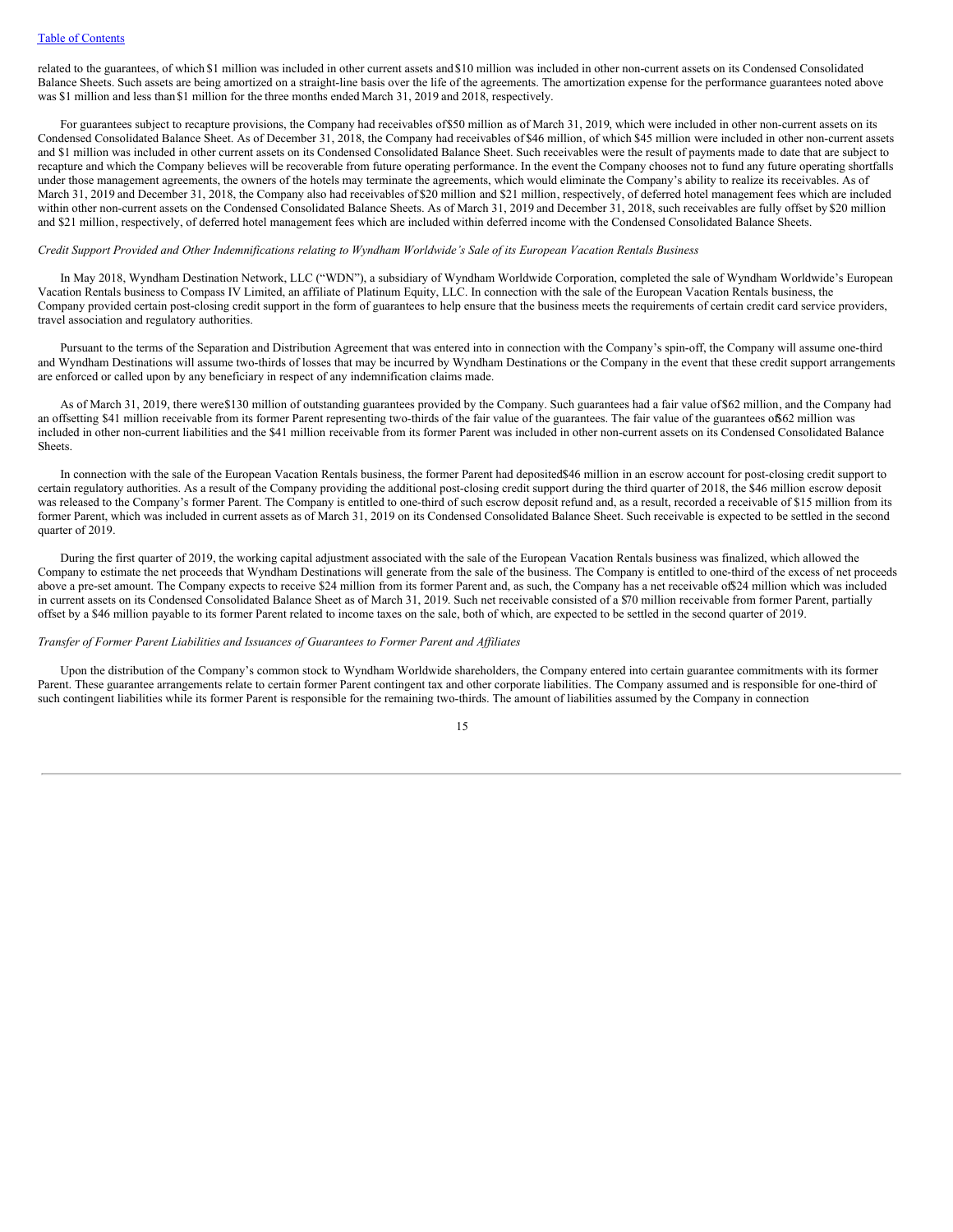with the spin-off was \$24 million as of March 31, 2019 and December 31, 2018, which were included within other non-current liabilities. The Company also had an\$11 million liability due to its former Parent primarily related to taxes which was included within current liabilities on its Condensed Consolidated Balance Sheets as of March 31, 2019 and December 31, 2018. In addition, the Company had \$44 million of tax related receivables due from former Parent and subsidiaries as ofMarch 31, 2019 and December 31, 2018, which was included within current assets on its Condensed Consolidated Balance Sheets.

# **10. Leases**

The Company adopted the new accounting guidance for leases using the modified retrospective approach as of January 1, 2019. Prior-year financial statements were not recast under the new standard, and therefore those amounts are not presented in the tables below. The Company elected the package of transition provisions available for expired or existing contracts, which allowed the Company to carry forward its historical assessments of (i) whether contracts are or contain leases, (ii) lease classification and (iii) initial direct costs. The adoption of the new accounting guidance for leases resulted in the recognition of an operating right-of-use asset and operating lease liability of \$12 million. Assets of \$41 million and liabilities of \$59 million related to finance leases were already reflected on the Company's Condensed Consolidated Balance Sheet as of December 31, 2018, under the previous accounting standard for leases.

The Company leases property and equipment under finance and operating leases. For leases with terms greater than one-year, the Company records the related asset and obligation at the present value of lease payments over the term. The Company does not separate lease and nonlease components of equipment leases.

The table below presents the lease-related assets and liabilities recorded on the Condensed Consolidated Balance Sheets.

|                             | <b>Classification on the Balance Sheet</b>     |        | March 31, 2019 |
|-----------------------------|------------------------------------------------|--------|----------------|
| <b>Assets</b>               |                                                |        |                |
| Operating lease assets      | Other non-current assets                       | \$.    | 12             |
| Finance lease assets        | Property and equipment, net                    |        | 41             |
| Total lease assets          |                                                |        | 53             |
|                             |                                                |        |                |
| <b>Liabilities</b>          |                                                |        |                |
| Current                     |                                                |        |                |
| Operating lease liabilities | Accrued expenses and other current liabilities | ¢<br>ъ | 4              |
| Finance lease liabilities   | Current portion of long-term debt              |        | 5              |
| Noncurrent                  |                                                |        |                |
| Operating lease liabilities | Other non-current liabilities                  |        | 8              |
| Finance lease liabilities   | Long-term debt                                 |        | 59             |
| Total lease liabilities     |                                                |        | 76             |

The table below presents the remaining lease term and discount rates for finance and operating leases.

|                                       | <b>March 31, 2019</b> |
|---------------------------------------|-----------------------|
| Weighted-average remaining lease term |                       |
| Operating leases                      | 2.8 years             |
| Finance leases                        | $10.4$ years          |
| Weighted-average discount rate        |                       |
| Operating leases (a)                  | $5.2\%$               |
| Finance leases                        | $4.5\%$               |

(a) Upon adoption of the new lease guidance, discount rates used for existing leases were established on January 1, 2019.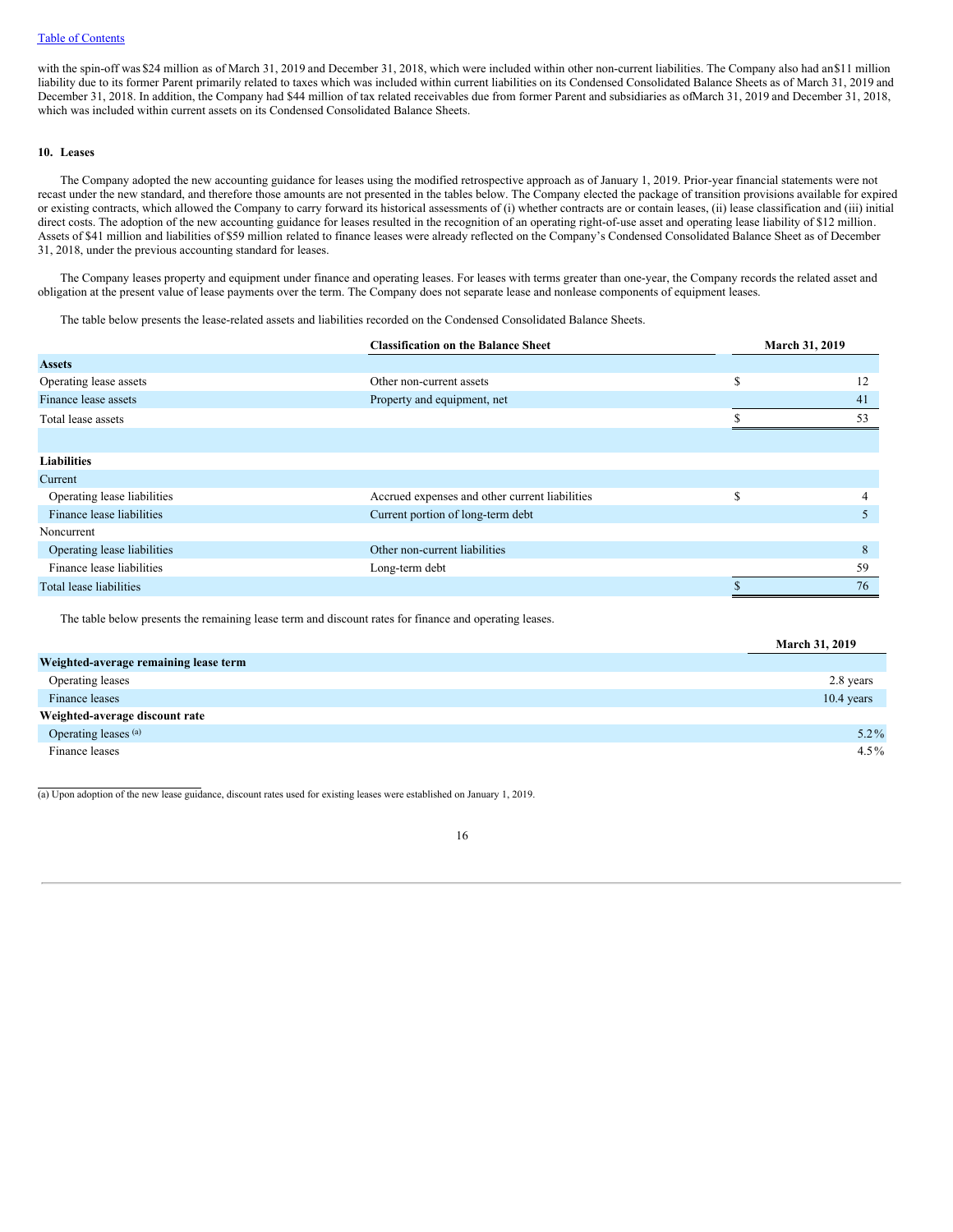# *Undiscounted Cash Flows*

The table below reconciles the undiscounted cash flows for each of the first five years and total of the remaining years to the finance lease liabilities and operating lease liabilities recorded on the Company's Condensed Consolidated Balance Sheet as of March 31, 2019.

|                                                      | <b>Operating Leases</b> | <b>Finance Leases</b> |
|------------------------------------------------------|-------------------------|-----------------------|
| Remainder of 2019                                    | 4                       | 6.<br>.n              |
| 2020                                                 |                         |                       |
| 2021                                                 |                         |                       |
| 2022                                                 |                         |                       |
| 2023                                                 |                         |                       |
| 2024                                                 |                         |                       |
| Thereafter                                           |                         | 38                    |
| Total minimum lease payments                         | 13                      | 79                    |
| Less: amount of lease payments representing interest |                         | 15                    |
| Present value of future minimum lease payments       | 12                      | 64                    |
| Less: current obligations under leases               |                         |                       |
| Long-term lease obligations                          | $\mathbf{8}$            | 59                    |

### *Other Information*

For the three months ended March 31, 2019, cash paid for operating and finance leases was 2 million which was included within operating activities and \$1 million which was included within financing activities on the Condensed Consolidated Statement of Cash Flows.

For the three months ended March 31, 2019, the Company incurred\$1 million of finance lease expense for each of amortization of right-of-use assets and interest expense as well as \$1 million expense for operating leases.

# **11. Stock-Based**

# **Compensation**

The Company has a stock-based compensation plan available to grant non-qualified stock options, incentive stock options, stock-settled appreciation rights, RSUs, performance-vesting restricted stock units ("PSUs") and other stock-based awards to key employees, non-employee directors, advisors and consultants. Under the Wyndham Hotels & Resorts, Inc. 2018 Equity and Incentive Plan, which became effective on May 14, 2018, a maximum of 10.0 million shares of common stock may be awarded. As of March 31, 2019, 6.5 million shares remained available.

### *Incentive Equity Awards Granted by the Company*

During 2019, Wyndham Hotels' Board of Directors approved an incentive equity award grant to employees of Wyndham Hotels in the form of RSUs, stock options and PSUs.

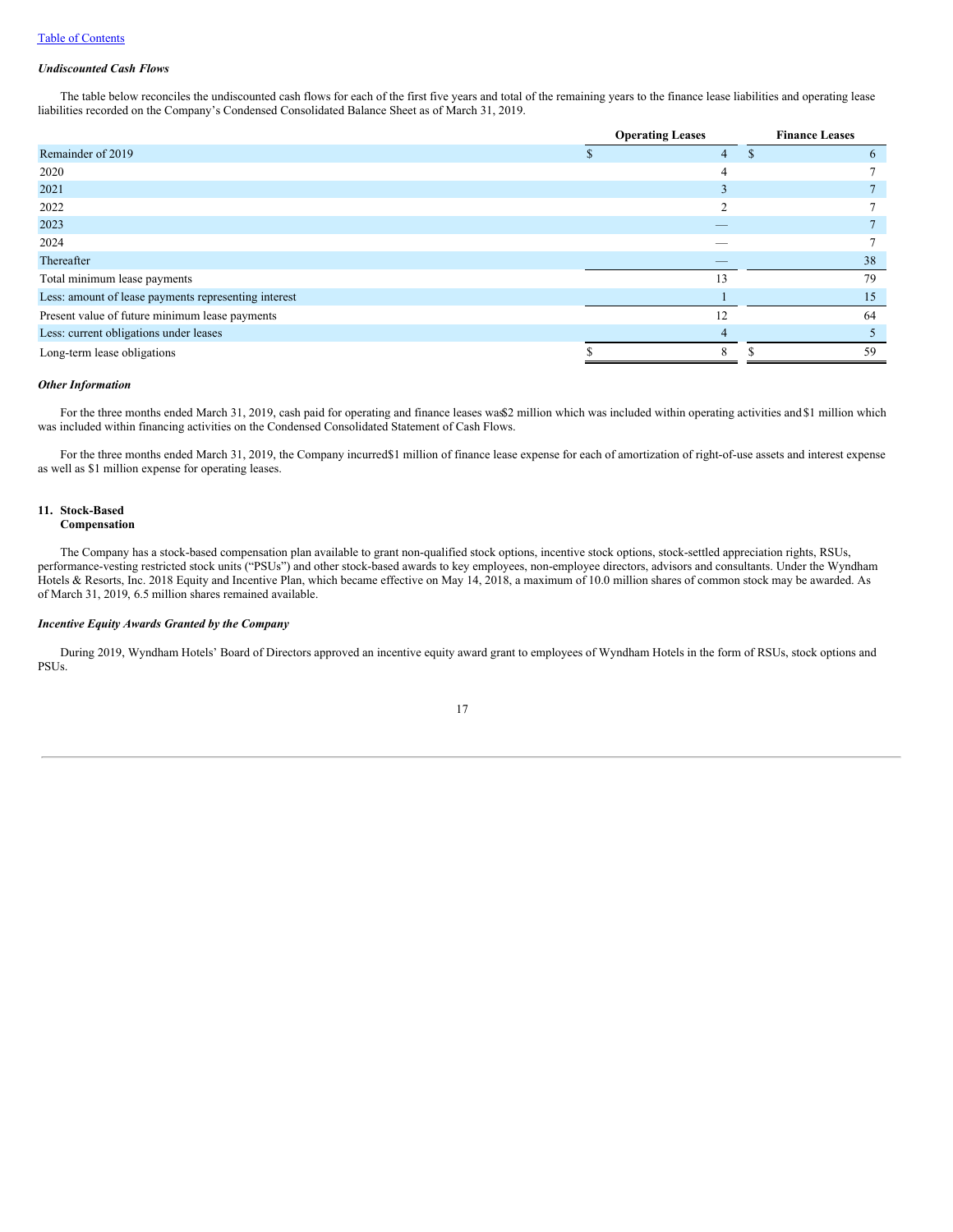# Table of [Contents](#page-1-0)

2019.

The activity related to the Company's incentive equity awards for thethree months ended March 31, 2019 consisted of the following:

|                                 |                          | <b>RSUs</b> | <b>Options</b> |                                           |    |                         | <b>PSUs</b> |                          |       |                                           |     |             |                     |       |  |                                           |
|---------------------------------|--------------------------|-------------|----------------|-------------------------------------------|----|-------------------------|-------------|--------------------------|-------|-------------------------------------------|-----|-------------|---------------------|-------|--|-------------------------------------------|
|                                 | Number of<br><b>RSUs</b> |             |                | Weighted<br>Average<br><b>Grant Price</b> | of |                         |             | Number<br><b>Options</b> |       | Weighted<br>Average<br><b>Grant Price</b> |     | <b>PSUs</b> | <b>Number</b><br>of |       |  | Weighted<br>Average<br><b>Grant Price</b> |
| Balance as of December 31, 2018 | 0.5                      |             |                | 61.31                                     |    | 0.5                     |             |                          | 61.40 |                                           |     |             |                     |       |  |                                           |
| $Granted^{(a)}$                 | 0.5                      |             |                | 52.44                                     |    | 0.5                     |             |                          | 52.44 |                                           | 0.1 |             |                     | 52.44 |  |                                           |
| Balance as of March 31, 2019    | 1.0 <sub>l</sub>         | (b)         |                | 50.03                                     |    | 1.0 <sub>1</sub><br>(c) |             |                          | 56.90 |                                           | 0.1 | $(d)$ $\S$  |                     | 52.44 |  |                                           |

(a) Represents awards granted by the Company in February

(b) Approximately 1.0 million RSUs outstanding as of March 31, 2019 are expected to vest over time and have an aggregate unrecognized compensation expense of \$60 million, which is expected to be recognized over a weighted average period of 3.5 years.

(c) Approximately 1.0 million options outstanding as of March 31, 2019 are expected to vest over time and have an aggregate unrecognized compensation expense of \$10 million, which is expected to be recognized over a weighted average period of 3.6 years.

(d) Approximately 0.1 million PSUs outstanding as of March 31, 2019 are expected to vest over time and have an aggregate unrecognized compensation expense of \$5 million, which is expected to be recognized over a weighted average period of 2.9 years.

The fair value of stock options granted by Wyndham Hotels on February 27, 2019 was estimated to b\$10.46 per option on the date of the grant using the Black-Scholes option-pricing model with the relevant assumptions outlined in the table below. Expected volatility is based on both historical and implied volatilities of the stock of comparable companies over the estimated expected life of the options. The expected life represents the period of time the options are expected to be outstanding. The risk-free interest rate is based on yields on U.S. Treasury strips with a maturity similar to the estimated expected life of the options. The projected dividend yield was based on the Company's anticipated annual dividend divided by the price of the Company's stock on the date of the grant.

|                          | 2019         |
|--------------------------|--------------|
| Grant date strike price  | \$52.44      |
| Expected volatility      | 22.24%       |
| Expected life            | $6.25$ years |
| Risk-free interest rate  | $2.63\%$     |
| Projected dividend yield | 2.21%        |

### *Incentive Equity Awards Granted by Wyndham Worldwide*

In addition to the awards granted by Wyndham Hotels, as of March 31, 2019, there were0.1 million RSUs outstanding which were granted to employees by Wyndham Worldwide prior to the Company's spin-off. Such outstanding RSUs were converted to the Company's stock at a weighted average grant price of \$64.46, have an aggregate unrecognized compensation expense of \$2 million and will fully vest in July 2019.

### *Stock-Based Compensation Expense*

Stock-based compensation expense for awards granted to employees was \$5 million and \$3 million for the three months ended March 31, 2019 and 2018, respectively, of which \$2 million, for the three months ended March 31, 2019, was recorded within separation-related costs on the Condensed Consolidated and Combined Statements of Income. The Company also recorded stock-based compensation expense for non-employee directors which was less than \$1 million for the three months ended March 31, 2019.

# **12. Segment**

**Information**

The reportable segments presented below represent Wyndham Hotels' operating segments for which separate financial information is available and is utilized on a regular basis by its chief operating decision maker to assess performance and allocate resources. In identifying its reportable segments, Wyndham Hotels also considers the nature of services provided by its operating segments. Management evaluates the operating results of each of its reportable segments based upon net revenues and "Adjusted EBITDA", which is defined as net income excluding interest expense, depreciation and amortization, impairment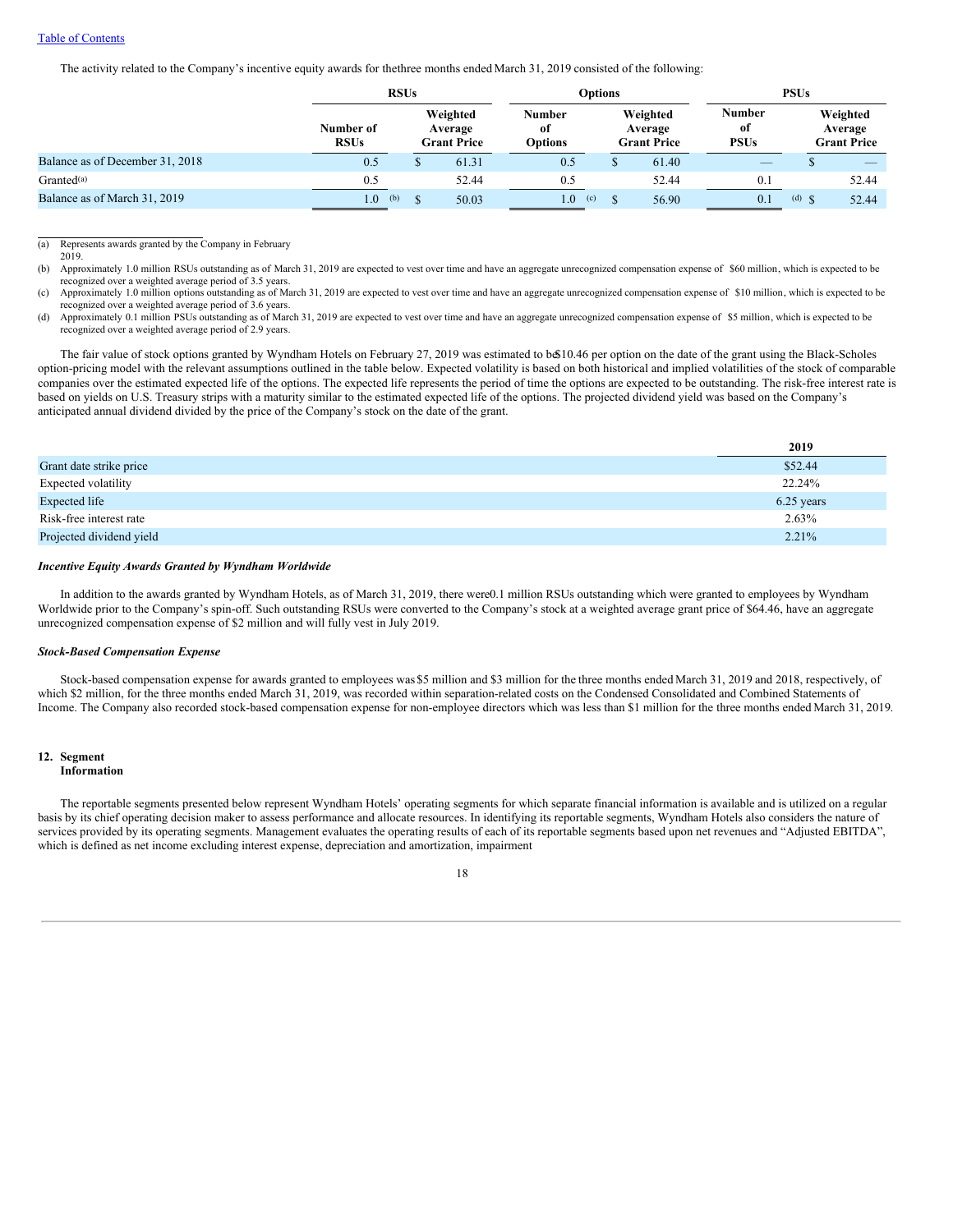charges, restructuring and related charges, contract termination costs, transaction-related expenses (acquisition-, disposition- or separation-related), foreign currency impacts of highly inflationary countries, stock-based compensation expense, early extinguishment of debt costs and income taxes. Beginning with the third quarter of 2018, Wyndham Hotels' calculation of Adjusted EBITDA excludes the currency effects of highly inflationary countries. Wyndham Hotels believes that Adjusted EBITDA is a useful measure of performance for its segments which, when considered with U.S. GAAP measures, Wyndham Hotels believes allows a more complete understanding of its operating performance. Wyndham Hotels' presentation of Adjusted EBITDA may not be comparable to similarly-titled measures used by other companies.

|                                  | Three Months Ended March 31, |                     |     |                        |  |                     |   |                        |
|----------------------------------|------------------------------|---------------------|-----|------------------------|--|---------------------|---|------------------------|
|                                  | 2019                         |                     |     |                        |  |                     |   |                        |
|                                  |                              | <b>Net Revenues</b> |     | <b>Adjusted EBITDA</b> |  | <b>Net Revenues</b> |   | <b>Adjusted EBITDA</b> |
| Hotel Franchising                |                              | 269                 | -85 | 113                    |  | 203                 | S | 86                     |
| Hotel Management                 |                              | 197                 |     | 16                     |  | 99                  |   | 16                     |
| <b>Total Reportable Segments</b> |                              | 466                 |     | 129                    |  | 302                 |   | 102                    |
| Corporate and Other              |                              |                     |     | (18)                   |  |                     |   | (10)                   |
| <b>Total Company</b>             |                              | 468                 |     | 111                    |  | 302                 |   | 92                     |

The table below is a reconciliation of Net income to Adjusted EBITDA.

|                                                          | Three Months Ended March 31, |      |  |  |  |
|----------------------------------------------------------|------------------------------|------|--|--|--|
|                                                          | 2019                         | 2018 |  |  |  |
| Net income                                               | 21                           | 39   |  |  |  |
| Provision for income taxes                               |                              | 16   |  |  |  |
| Depreciation and amortization                            | 29                           | 19   |  |  |  |
| Interest expense, net                                    | 24                           |      |  |  |  |
| Stock-based compensation                                 |                              |      |  |  |  |
| Separation-related expenses                              | 21                           | 12   |  |  |  |
| Transaction-related expenses, net                        |                              |      |  |  |  |
| Foreign currency impact of highly inflationary countries |                              |      |  |  |  |
| <b>Adjusted EBITDA</b>                                   | 111                          | 92   |  |  |  |

# **13. Separation-Related and Transaction-Related**

# **Expenses**

# *Separation-Related*

For the three months ended March 31, 2019 and 2018, the Company incurred \$21 million and \$12 million, respectively, of separation-related costs associated with its spinoff from Wyndham Worldwide. These costs primarily consist of severance, stock-based compensation and other employee-related costs.

### *Transaction-Related, Net*

For the three months ended March 31, 2019, the Company incurred \$7 million of transaction-related costs primarily for integration activities related to the Company's acquisition of La Quinta in 2018. For the three months ended March 31, 2018 the Company incurred \$2 million in net expenses consisting primarily of \$7 million related to the acquisition of La Quinta, offset by a \$5 million reversal of an accrued acquisition-related contingency associated with the Company's Rio Mar property.

# **14. Transactions with Former**

**Parent**

Wyndham Hotels has a number of arrangements with its former Parent for services provided between both parties as described below.

### *Cash Management*

Former Parent used a centralized cash management process. Prior to the Company's spin-off, the majority of Wyndham Hotels' daily cash receipts were transferred to former Parent and former Parent funded Wyndham Hotels' operating and

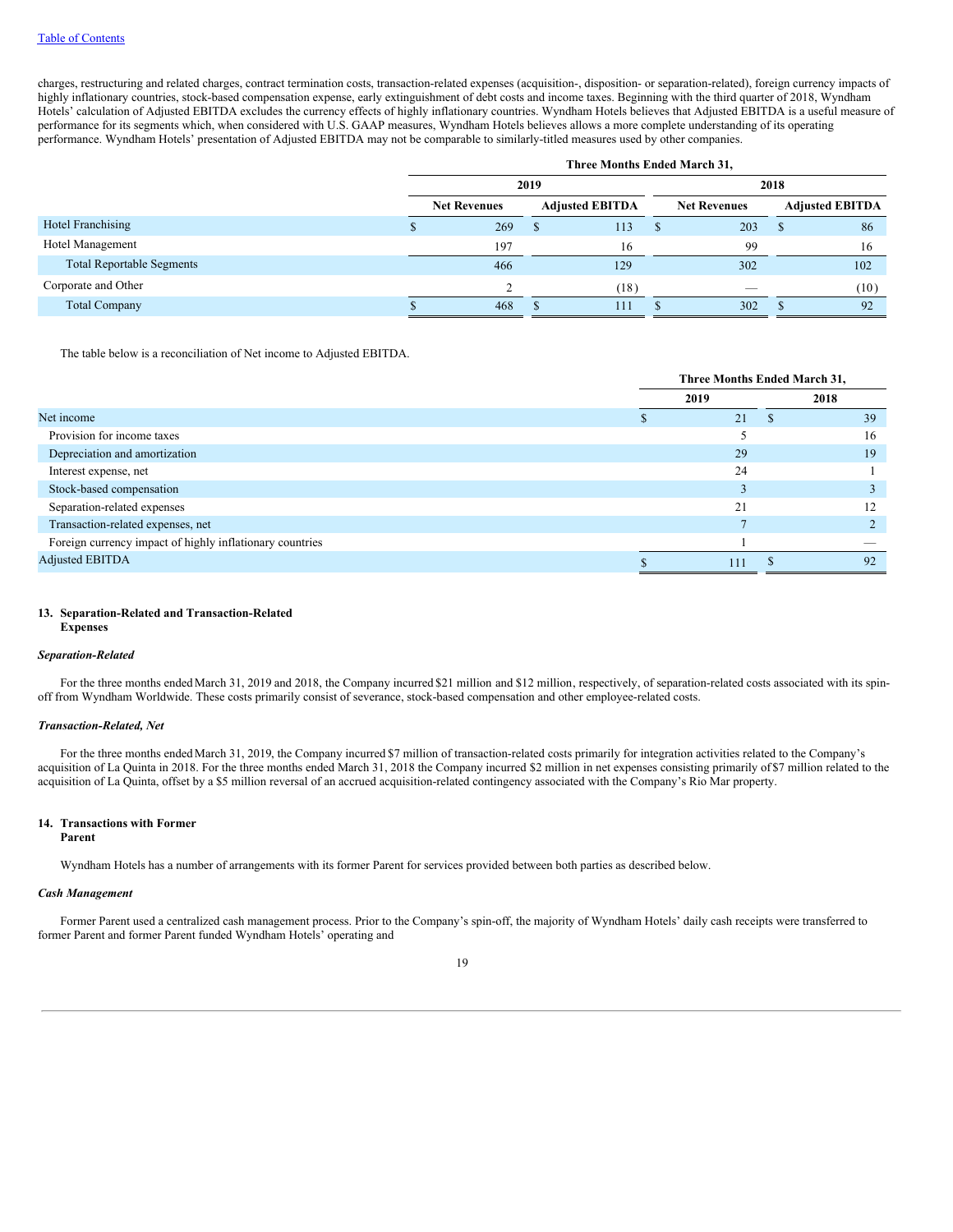investing activities as needed. Accordingly, the cash and cash equivalents held by former Parent were not allocated to Wyndham Hotels prior to the Distribution. During such periods, Wyndham Hotels reflected transfers of cash between the Company and former Parent as a component of Due to former Parent, net on its Condensed Consolidated Balance Sheets.

### *Net Transfer to Former Parent*

The components of net transfers to and net contribution from former Parent in the Condensed and Combined Statements of former Parent's Net Investment were as follows:

| 31, 2018                                        |      |
|-------------------------------------------------|------|
| Cash pooling and general financing activities   | (44) |
| Indirect general corporate overhead allocations |      |
| Corporate allocations for shared services       |      |
| Stock-based compensation allocations            |      |
| Income taxes                                    |      |
| Net transfers to former Parent                  | (14) |

### *Services Provided by Former Parent*

Prior to the Company's spin-off, Wyndham Hotels' Condensed Consolidated and Combined Financial Statements included costs for services that its former Parent provided to the Company, including, but not limited to, information technology support, financial services, human resources and other shared services. Historically, these costs were charged to Wyndham Hotels on a basis determined by its former Parent to reflect a reasonable allocation of actual costs incurred to perform the services. During the three months ended March 31, 2018, Wyndham Hotels was charged \$7 million, for such services, which were included in operating and general and administrative expenses in Wyndham Hotels' Condensed Consolidated and Combined Statements of Income.

Additionally, former Parent allocated indirect general corporate overhead costs to Wyndham Hotels for certain functions and services provided, including, but not limited to, executive facilities, shared service technology platforms, finance and other administrative support. Accordingly, the Company recorded \$9 million of expenses for indirect general corporate overhead from former Parent during the three months ended March 31, 2018, which are included in general and administrative expenses within its Condensed Consolidated and Combined Statements of Income.

These allocations may not, however, reflect the expense Wyndham Hotels would have incurred as an independent, publicly traded company for the periods presented. Actual costs that may have been incurred had Wyndham Hotels been a stand-alone company would depend on a number of factors, including the chosen organizational structure, the functions Wyndham Hotels might have performed itself or outsourced and strategic decisions Wyndham Hotels might have made in areas such as information technology and infrastructure. Following the Company's spin-off, Wyndham Hotels performed these functions using its own resources or purchased services from either former Parent or third parties.

### *Insurance*

Prior to the Company's spin-off, former Parent provided the Company with insurance coverage for general liability, property, business interruption and other risks with respect to business operations and charged the Company a fee based on estimates of claims. Wyndham Hotels was charged \$1 million for the three months ended March 31, 2018, which was included in the Condensed Consolidated and Combined Statements of Income.

### *Defined Contribution Benefit Plans*

Prior to the Company's spin-off, former Parent administered and maintained defined contribution savings plans and a deferred compensation plan that provided eligible employees of Wyndham Hotels an opportunity to accumulate funds for retirement. Former Parent matched the contributions of participating employees on the basis specified by each plan. Wyndham Hotels' cost for these plans was \$2 million for the three months ended March 31, 2018. Subsequent to the Company's spin-off, Wyndham Hotels administers and maintains its own defined contribution savings plans and deferred compensation plan.

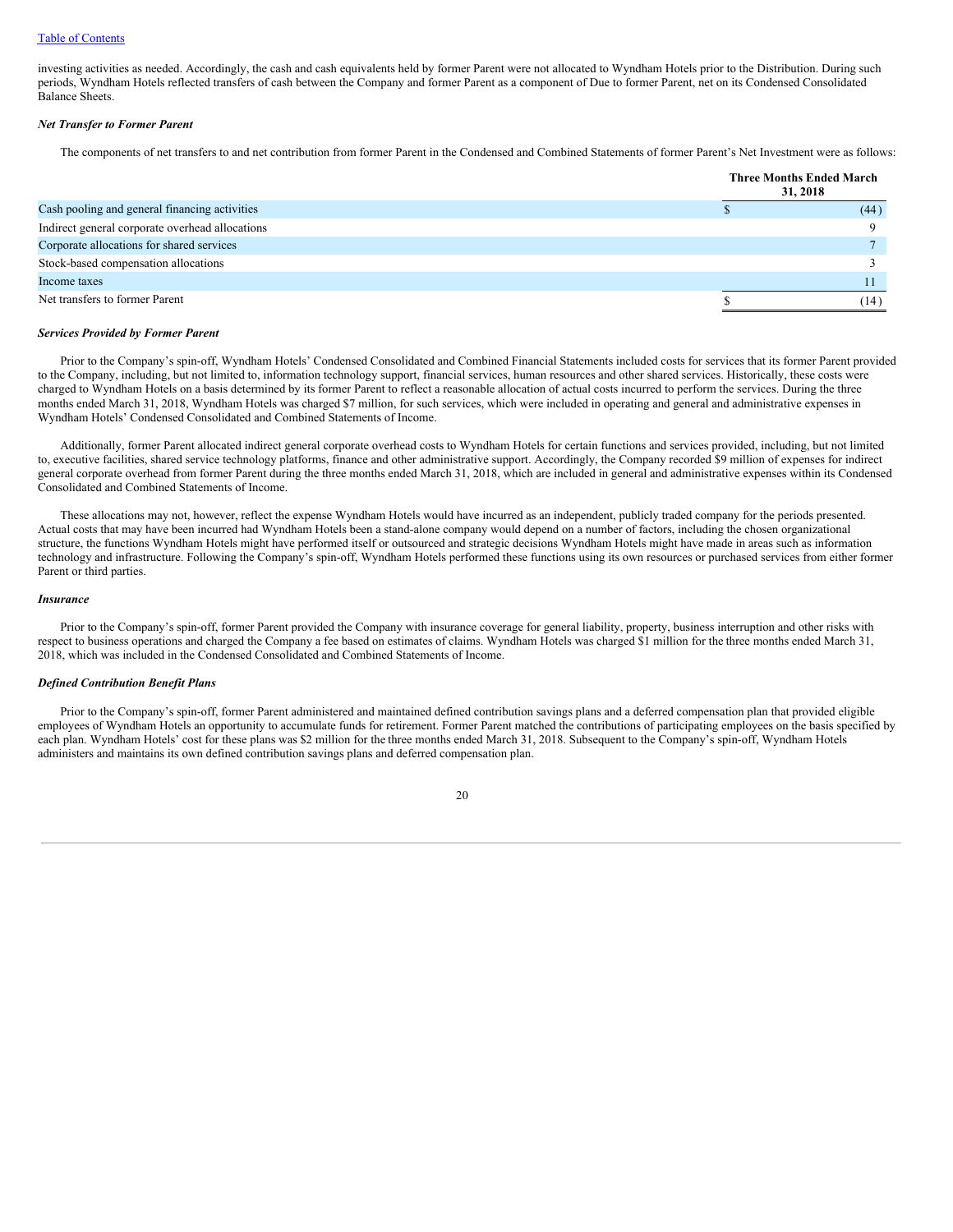### *Transactions with Former Parent*

In connection with the Company's spin-off, Wyndham Hotels and Wyndham Worldwide entered into long-term exclusive license agreements to retain Wyndham Destinations' affiliations with one of the hospitality industry's top-rated loyalty programs, Wyndham Rewards, as well as to continue to collaborate on inventory-sharing and customer cross-sell initiatives.

Wyndham Hotels also entered into several agreements with Wyndham Destinations that govern the relationship of the parties following the spin-off, including a separation and distribution agreement, an employee matters agreement, a tax matters agreement and a transition services agreement. In connection with these agreements, the Company recorded \$2 million of revenues for the three months ended March 31, 2019, which are reported within Corporate and Other on the Condensed Consolidated and Combined Statements of Income.

In addition, Wyndham Hotels recorded revenues from Wyndham Destinations in the amount of\$23 million for a license, development and non-competition agreement and \$6 million for activities associated with the Wyndham Rewards program for thethree months ended March 31, 2019. Such fees are recorded within license and other revenues from former Parent on the Condensed Consolidated and Combined Statements of Income.

These agreements have either not existed historically, or may be on different terms than the terms of the arrangement or agreements that existed prior to the spin-off. These Condensed Consolidated and Combined Financial Statements do not reflect the effect of these new and/or revised agreements for periods prior to the spin-off.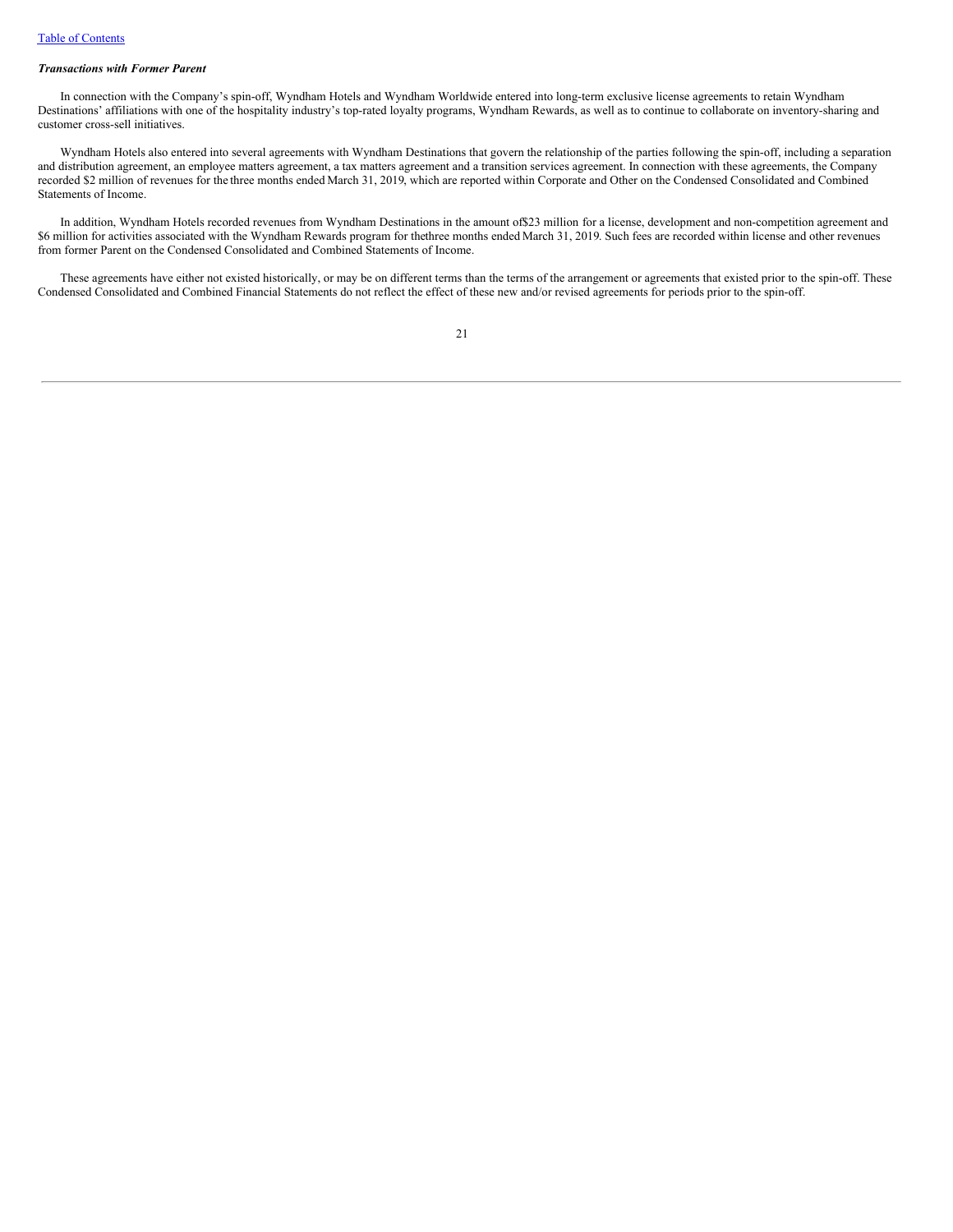# <span id="page-23-0"></span>**Item 2. Management's Discussion and Analysis of Financial Condition and Results of Operations. (Unless otherwise noted, all amounts are in millions, except share and per share amounts)**

# <span id="page-23-1"></span>**FORWARD-LOOKING STATEMENTS**

This report contains forward-looking statements within the meaning of Section 21E of the Exchange Act. These statements include, but are not limited to, statements related to our expectations regarding our strategy and the performance of our business, our financial results, our liquidity and capital resources and other non-historical statements. Forward-looking statements include those that convey management's expectations as to the future based on plans, estimates and projections and may be identified by words such as "will," "expect," "believe," "plan," "anticipate," "intend," "goal," "future," "outlook," "guidance," "target," "objective," "estimate" and similar words or expressions, including the negative version of such words and expressions. Such forward-looking statements involve known and unknown risks, uncertainties and other factors, which may cause the actual results, performance or achievements of Wyndham Hotels to be materially different from any future results, performance or achievements expressed or implied by such forward-looking statements.

You are cautioned not to place undue reliance on these forward-looking statements, which speak only as of the date of this report. Factors that could cause actual results to differ materially from those in the forward-looking statements include without limitation general economic conditions, the performance of the financial and credit markets, the economic environment for the hospitality industry, operating risks associated with the hotel franchising and hotel management businesses, the impact of war, terrorist activity or political strife, risks related to our spin-off as a newly independent company and risks related to our ability to obtain financing as well as the risks described in our Annual Report on [Form](http://www.sec.gov/Archives/edgar/data/1722684/000172268419000008/wh-20181231x10k.htm) 10-K, filed with the SEC on February 14, 2019. Except as required by law, Wyndham Hotels undertakes no obligation to publicly update or revise any forwardlooking statements, whether as a result of new information, subsequent events or otherwise.

References herein to "Wyndham Hotels," the "Company," "we," "our" and "us" refer to both (i) Wyndham Hotels & Resorts, Inc. and its consolidated subsidiaries for time periods following the consummation of the spin-off and (ii) the Wyndham Hotels & Resorts Businesses for time periods prior to the consummation of the spin-off. Unless the context otherwise suggests, references herein to "Wyndham Worldwide," "Wyndham Destinations" and "former Parent" refer to Wyndham Worldwide Corporation and its consolidated subsidiaries.

# **BUSINESS AND OVERVIEW**

Wyndham Hotels & Resorts is a leading global hotel franchisor, licensing its renowned hotel brands to hotel owners in more than 80 countries around the world.

Wyndham Hotels operates in the following segments:

•**Hotel franchising —** licenses our lodging brands and provides related services to third-party hotel owners and

others.

•**Hotel management —**provides hotel management services for full-service and limited-service hotels as well as two hotels that are owned by Wyndham **Hotels**.

The Condensed Consolidated and Combined Financial Statements presented herein have been prepared on a stand-alone basis and prior to May 31, 2018 are derived from the consolidated financial statements and accounting records of Wyndham Worldwide. The Condensed Consolidated and Combined Financial Statements include Wyndham Hotels' assets, liabilities, revenues, expenses and cash flows and all entities in which Wyndham Hotels has a controlling financial interest.

### **RESULTS OF OPERATIONS**

Discussed below are our key operating statistics, combined results of operations and the results of operations for each of our reportable segments. The reportable segments presented below represent our operating segments for which discrete financial information is available and used on a regular basis by our chief operating decision maker to assess performance and to allocate resources. In identifying our reportable segments, we also consider the nature of services provided by our operating segments. Management evaluates the operating results of each of our reportable segments based upon net revenues and Adjusted EBITDA. Beginning with the third quarter of 2018, our calculation of Adjusted EBITDA excludes the currency effects of highly inflationary countries. Adjusted EBITDA is defined as net income excluding interest expense, depreciation and amortization, impairment charges, restructuring and related charges, contract termination costs, transaction-related expenses (acquisition-, disposition- or separation-related), foreign currency impacts of highly inflationary countries, stock-based compensation expense, early extinguishment of debt costs and income taxes. We believe that Adjusted EBITDA is a useful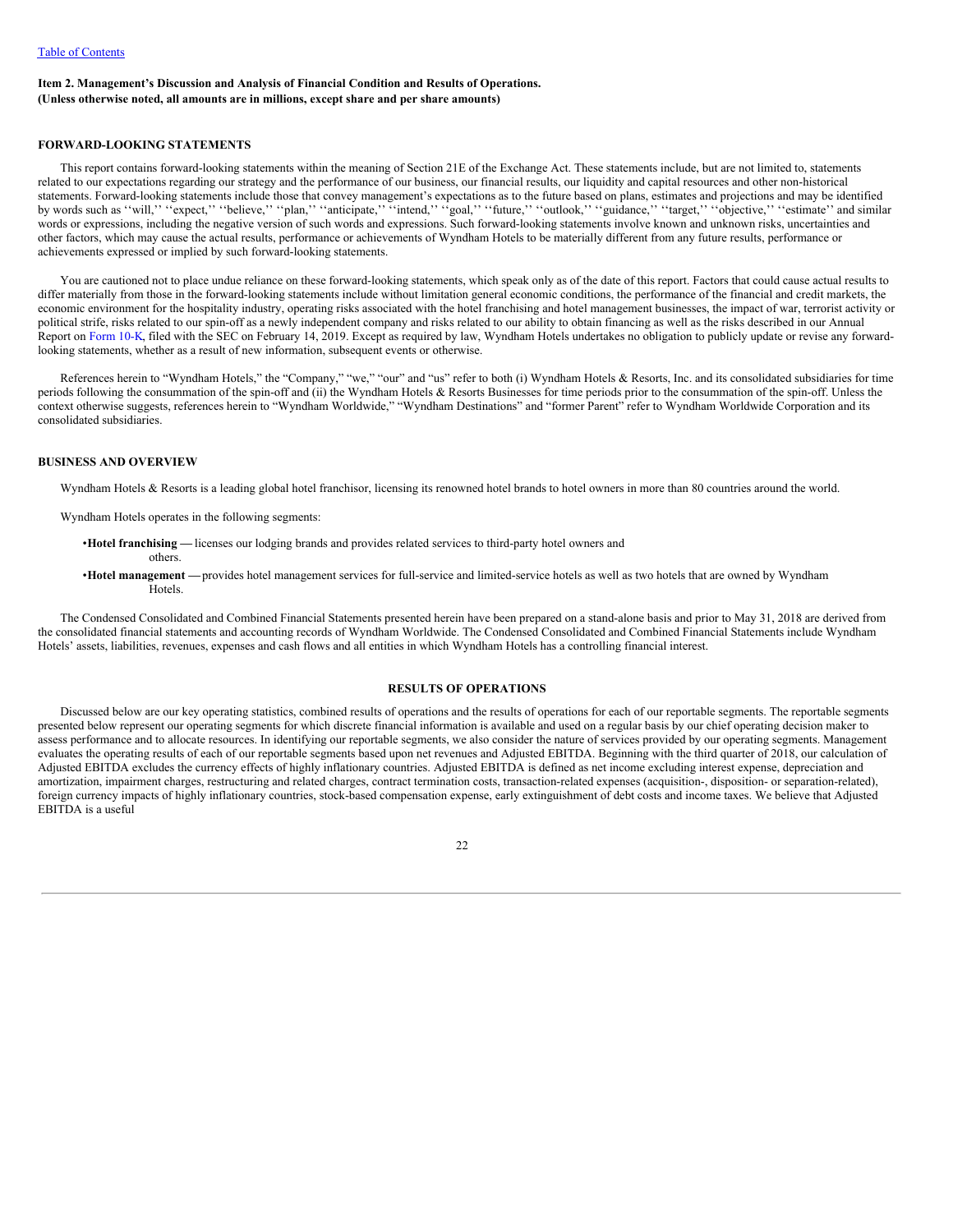measure of performance for our segments and, when considered with U.S. GAAP measures, gives a more complete understanding of our operating performance. Adjusted EBITDA is not a recognized term under U.S. GAAP and should not be considered as an alternative to net income or other measures of financial performance or liquidity derived in accordance with U.S. GAAP. Our presentation of Adjusted EBITDA may not be comparable to similarly-titled measures used by other companies.

We generate royalties and franchise fees, management fees and other revenues from hotel franchising and hotel management activities, as well as fees from licensing our "Wyndham" trademark, certain other trademarks and intellectual property. In addition, pursuant to our franchise and management contracts with third-party hotel owners, we generate marketing, reservation and loyalty fee revenues and cost reimbursement revenues that over time are offset, respectively, by the marketing, reservation and loyalty costs and property operating costs that we incur.

### **OPERATING STATISTICS**

The table below presents our operating statistics for the three months endedMarch 31, 2019 and 2018. "Rooms" represent the number of hotel rooms in our brand systems as of the last date of the period. "RevPAR" represents the room rental revenues generated by our franchisees divided by the number of available room-nights in the period. These operating statistics are drivers of our revenues and therefore provide an enhanced understanding of our business. Refer to the Results of Operations section below for a discussion as to how these operating statistics affected our business for the periods presented.

|                              |                | Three Months Ended March 31, |   |         |          |
|------------------------------|----------------|------------------------------|---|---------|----------|
|                              |                | 2019                         |   | 2018    | % Change |
| Rooms <sup>(a)</sup>         |                |                              |   |         |          |
| <b>United States</b>         |                | 506,600                      |   | 437,200 | $16\%$   |
| International                |                | 305,500                      |   | 285,800 | $7\%$    |
| Total rooms                  |                | 812,100                      |   | 723,000 | $12\%$   |
|                              |                |                              |   |         |          |
| <b>RevPAR<sup>(a)</sup></b>  |                |                              |   |         |          |
| <b>United States</b>         | <b>CD</b><br>ъ | 40.56                        | S | 35.91   | 13%      |
| International <sup>(b)</sup> |                | 28.92                        |   | 30.90   | $(6\%)$  |
| Total RevPAR <sup>(b)</sup>  |                | 36.21                        |   | 33.95   | $7\%$    |

(a) Includes the impact of acquisitions and dispositions from their respective dates

forward.

(b) Excluding currency effects for the three months ended March 31, 2019, international RevPAR increased 2% and total RevPAR increased 9%.

# **THREE MONTHS ENDED MARCH 31, 2019 VS. THREE MONTHS ENDED MARCH 31, 2018**

|                            | Three Months Ended March 31, |      |      |            |
|----------------------------|------------------------------|------|------|------------|
|                            |                              | 2019 | 2018 | $%$ Change |
| Net revenues               |                              | 468  | 302  | 55 %       |
| Expenses                   |                              | 418  | 246  | 70%        |
| Operating income           |                              | 50   | 56   | $(11\%)$   |
| Interest expense, net      |                              | 24   |      | <b>NM</b>  |
| Income before income taxes |                              | 26   | 55   | $(53\%)$   |
| Provision for income taxes |                              |      | 16   | $(69\%)$   |
| Net income                 |                              | 21   | 39   | $(46\%)$   |

During the three months ended March 31, 2019, net revenues increased 55% compared with the prior-year period, primarily due to \$169 million of incremental revenues from the La Quinta acquisition, which included \$97 million of incremental cost reimbursement revenues. Excluding the La Quinta acquisition, a \$2 million unfavorable impact from the Knights Inn divestiture, and a \$2 million unfavorable impact from currency translation, net revenues increased \$1 million compared to the prior year, as higher license and other fees were offset by reduced cost reimbursement revenues.

During the three months ended March 31, 2019, total expenses increased 70%, which included an estimated \$146 million of incremental expenses from La Quinta, a \$9 million increase in separation-related costs, and \$5 million of higher net transaction-related costs. Excluding cost reimbursement revenues and the acquisition of La Quinta, during the three months ended March 31, 2019: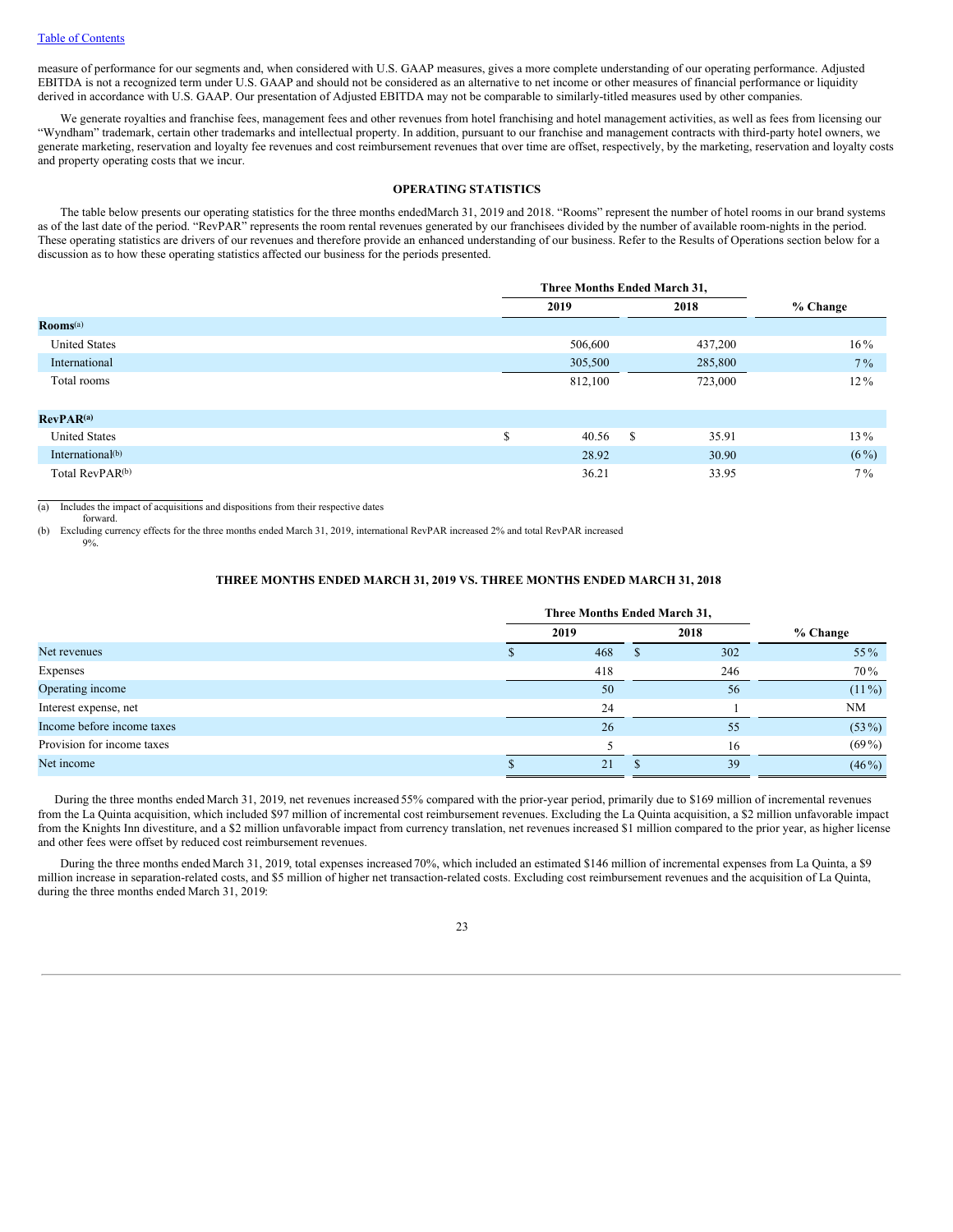- Marketing, reservation and loyalty expenses were 41.1% of revenues, compared to 35.6% during the three months endedMarch 31, 2018, primarily due to earlier marketing spending this year as well as a reclassification of certain costs to our marketing, reservation and loyalty funds;
- Operating expenses were 16.2% of revenues, compared to 17.4% during the three months endedMarch 31, 2018, primarily due to a reclassification of certain costs to our marketing,reservation and loyalty funds; and
- General and administrative expenses increased to 11.8% of revenues from 9.3% during the three months ended March 31, 2018, as a result of incremental costs related to operating as a stand-alone public company.

Marketing, reservation and loyalty expenses exceeded marketing, reservation and loyalty revenues by \$16 million during the three months endedMarch 31, 2019, driven by the incurrence of marketing expenses in advance of revenues in the period. Marketing, reservation and loyalty revenues equaled marketing, reservation and loyalty expenses during the three months ended March 31, 2018.

During the three months ended March 31, 2019, interest expense, net increased \$23 million compared with the prior year due to the borrowings made by us in the second quarter of 2018, primarily to fund the La Quinta acquisition.

Our effective tax rates were 19.2% and 29.1% for the three months endedMarch 31, 2019 and 2018, respectively. The decrease was primarily related to the tax impact from a settlement with state taxing authorities in the first quarter of 2019.

As a result of these items, principally driven by higher separation-related expenses, and net transaction-related and interest expenses associated with the La Quinta acquisition, net income decreased \$18 million compared with the three months ended March 31, 2018.

The table below is a reconciliation of Net income to Adjusted EBITDA.

|                                                          | Three Months Ended March 31, |      |  |        |  |
|----------------------------------------------------------|------------------------------|------|--|--------|--|
|                                                          | 2019                         | 2018 |  |        |  |
| Net income                                               |                              | 21   |  | 39     |  |
| Provision for income taxes                               |                              |      |  | 16     |  |
| Depreciation and amortization                            |                              | 29   |  | 19     |  |
| Interest expense, net                                    |                              | 24   |  |        |  |
| Stock-based compensation                                 |                              |      |  |        |  |
| Separation-related expenses                              |                              | 21   |  |        |  |
| Transaction-related expenses, net                        |                              |      |  |        |  |
| Foreign currency impact of highly inflationary countries |                              |      |  | $\sim$ |  |
| <b>Adjusted EBITDA</b>                                   |                              | 111  |  | 92     |  |

Following is a discussion of the results of each of our segments and Corporate and Other for the three months endedMarch 31, 2019 compared to the three months ended March 31, 2018:

|                          |                              |    | <b>Net Revenues</b>      |           | <b>Adjusted EBITDA</b> |                              |  |      |            |  |  |
|--------------------------|------------------------------|----|--------------------------|-----------|------------------------|------------------------------|--|------|------------|--|--|
|                          | Three Months Ended March 31, |    |                          |           |                        | Three Months Ended March 31, |  |      |            |  |  |
|                          | 2019                         |    | 2018                     | % Change  |                        | 2019                         |  | 2018 | $%$ Change |  |  |
| <b>Hotel Franchising</b> | 269                          | ۰D | 203                      | 33%       |                        | 113                          |  | 86   | 31%        |  |  |
| Hotel Management         | 197                          |    | 99                       | 99%       |                        | 16                           |  | 16   | $0\%$      |  |  |
| Corporate and Other      |                              |    | $\overline{\phantom{a}}$ | <b>NM</b> |                        | (18)                         |  | (10) | <b>NM</b>  |  |  |
| <b>Total Company</b>     | 468                          |    | 302                      | 55%       |                        | 111                          |  | 92   | 21%        |  |  |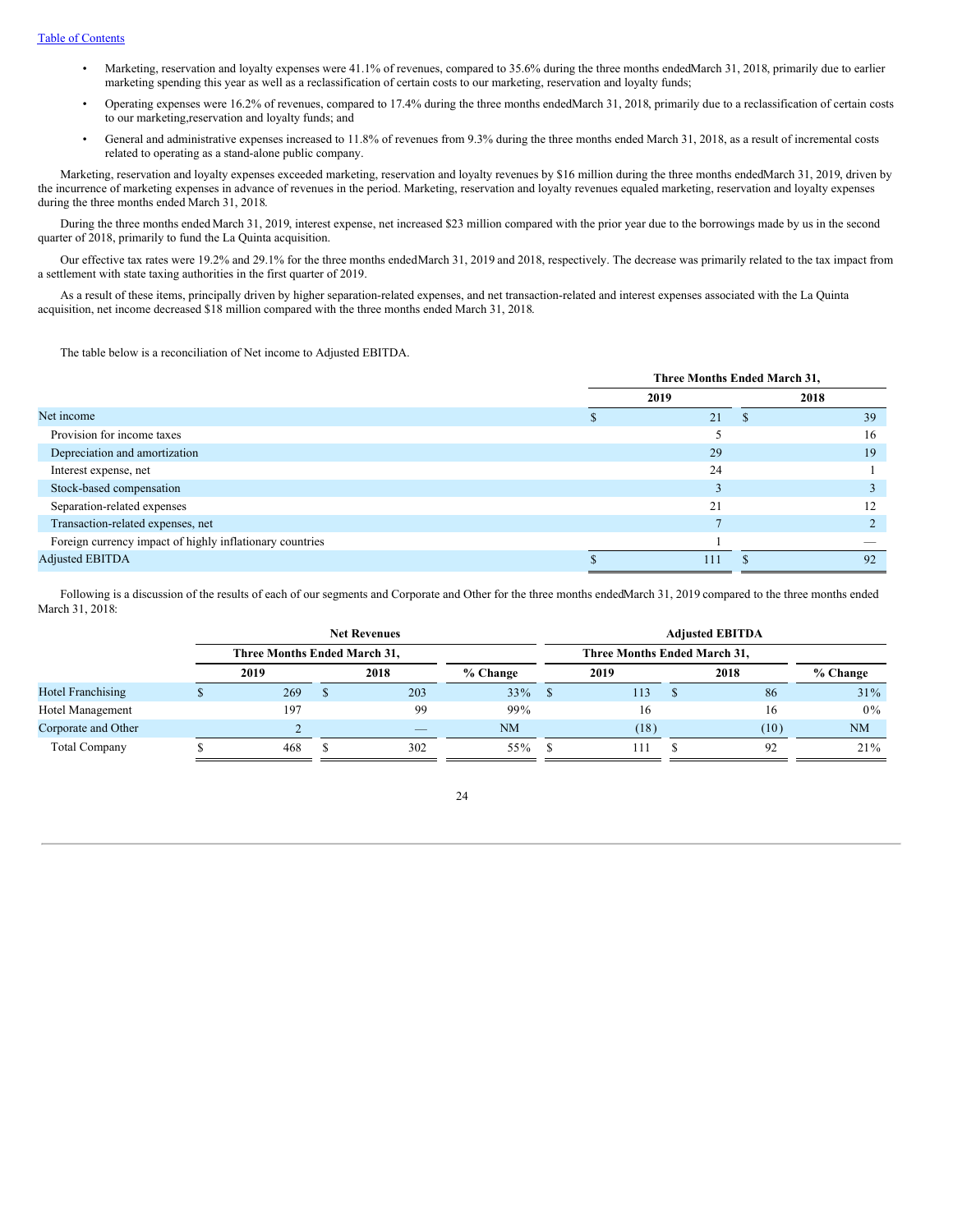# Table of [Contents](#page-1-0)

### **Hotel Franchising**

|                               |   | Three Months Ended March 31, |             |          |  |  |
|-------------------------------|---|------------------------------|-------------|----------|--|--|
|                               |   | 2019                         | 2018        | % Change |  |  |
| $\mathbf{Rooms}^{\text{(a)}}$ |   |                              |             |          |  |  |
| <b>United States</b>          |   | 454,900                      | 424,500     | $7\%$    |  |  |
| International                 |   | 290,400                      | 272,800     | $6\%$    |  |  |
| Total rooms                   |   | 745,300                      | 697,300     | $7\%$    |  |  |
| RevPAR <sup>(a)</sup>         |   |                              |             |          |  |  |
| <b>United States</b>          | S | 37.69                        | 34.20<br>-S | $10\%$   |  |  |
| International <sup>(b)</sup>  |   | 27.56                        | 29.39       | $(6\%)$  |  |  |
| Total RevPAR <sup>(b)</sup>   |   | 33.76                        | 32.34       | $4\%$    |  |  |

(a) Includes the impact of acquisitions and dispositions from their respective dates

forward.

(b) Excluding currency effects, international RevPAR increased 2% and total RevPAR increased 7%.

Revenues increased 33% compared to the first of quarter 2018. Excluding a \$59 million net favorable impact from our 2018 acquisition of La Quinta and divestiture of the Knights Inn brand and a \$2 million unfavorable impact from foreign currency translation, revenues increased 4% primarily due to higher license fees.

Adjusted EBITDA grew 31% compared to the first quarter of 2018 to\$113 million. Excluding an estimated \$25 million net favorable impact from our 2018 acquisition and divestiture and a \$1 million unfavorable impact from foreign currency, adjusted EBITDA grew 4%, reflecting the growth in revenues and lower expenses, partially offset by the timing of marketing expenses, which reduced adjusted EBITDA by \$13 million. Excluding the acquisition of La Quinta, during the three months ended March 31, 2019:

- Marketing, reservation and loyalty expenses were 45.9% of revenues, compared to 40.7% during the same period in the prior year due to earlier marketing spend this year and a reclassification of certain costs to our marketing, reservation and loyalty funds;
- Operating expenses decreased to 8.7% of revenues from 12.2% during the same period in the prior year, primarily due to a reclassification of certain costs to our marketing, reservation and loyalty funds; and
- General and administrative expenses decreased to 3.5% of revenues, compared to 4.9% during the same period in the prior year, primarily due to the impact of reorganizing certain functions into our Corporate segment as a result of our spin-off to a stand-alone public company.

Marketing, reservation and loyalty expenses exceeded marketing, reservation and loyalty revenues by \$11 million and marketing, reservation and loyalty revenues exceeded marketing, reservation and loyalty expenses by \$1 million during the three months ended March 31, 2019 and 2018, respectively.

### **Hotel Management**

|                               |   | Three Months Ended March 31, |    |        |            |  |
|-------------------------------|---|------------------------------|----|--------|------------|--|
|                               |   | 2019                         |    | 2018   | $%$ Change |  |
| $\mathbf{Rooms}^{\text{(a)}}$ |   |                              |    |        |            |  |
| <b>United States</b>          |   | 51,700                       |    | 12,800 | $304\%$    |  |
| International                 |   | 15,100                       |    | 12,900 | $17\%$     |  |
| Total rooms                   |   | 66,800                       |    | 25,700 | 160%       |  |
| RevPAR <sup>(a)</sup>         |   |                              |    |        |            |  |
| <b>United States</b>          | S | 65.58                        | -S | 94.28  | $(30\%)$   |  |
| International $(b)$           |   | 55.12                        |    | 61.82  | $(11\%)$   |  |
| Total RevPAR <sup>(b)</sup>   |   | 63.25                        |    | 77.61  | $(19\%)$   |  |

(a) Includes the impact of acquisitions from their dates

forward.

(b) Excluding currency effects, international RevPAR was unchanged and total RevPAR decreased 17%.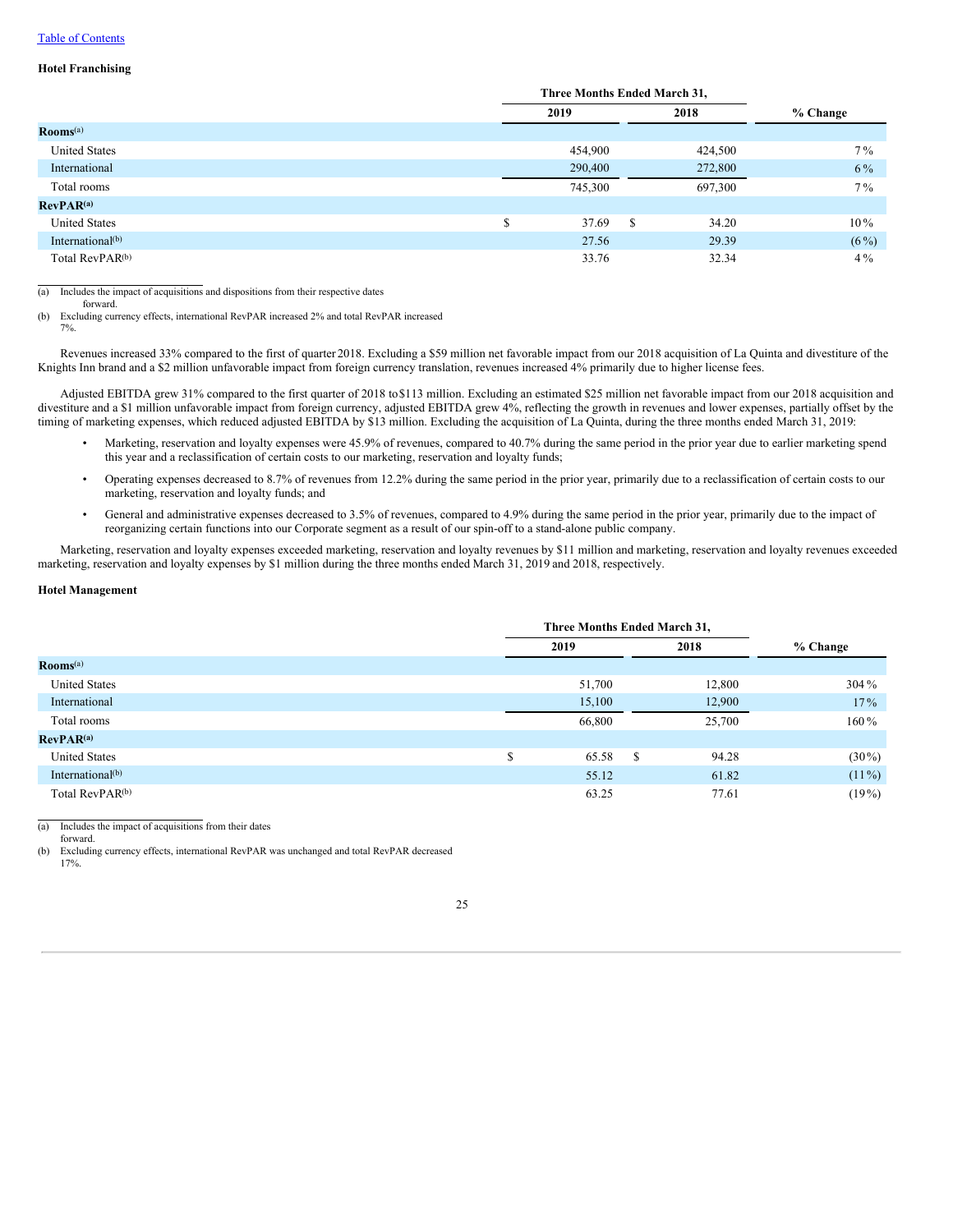Revenues increased \$98 million compared to the prior-year period, reflecting \$108 million of incremental revenues from La Quinta (including \$97 million of costreimbursement revenues). Excluding the impact from the acquisition of La Quinta, revenues declined \$10 million due to lower cost-reimbursement revenues, which have no impact on adjusted EBITDA.

Adjusted EBITDA was unchanged compared to the prior-year period, reflecting an estimated \$7 million of adjusted EBITDA from La Quinta and by \$4 million from the absence of the hurricane-related net insurance proceeds received in first quarter of 2018.

Cost reimbursement revenue was equal to reimbursable expenses in both2019 and 2018. Marketing, reservation and loyalty expenses exceeded marketing, reservation and loyalty revenues by \$4 million and \$1 million for the three months ended March 31, 2019 and 2018, respectively.

### **Corporate and Other**

Corporate and Other revenues increased \$2 million during the three months endedMarch 31, 2019 compared to the same period in2018, which represents fees earned under a transition services agreement with our former Parent.

Adjusted EBITDA decreased \$8 million during the three months endedMarch 31, 2019 compared to the same period in2018, primarily due to a reorganization of certain functions into our Corporate segment in connection with our spin-off to a stand-alone public company.

# **FINANCIAL CONDITION, LIQUIDITY AND CAPITAL RESOURCES**

# **FINANCIAL CONDITION**

|                            | March 31,<br>2019 | December 31,<br>2018 | Change |
|----------------------------|-------------------|----------------------|--------|
| Total assets               | 4,904             | 4,976                | (72)   |
| Total liabilities          | 3,540             | 3,558                | (18)   |
| Total stockholders' equity | 1,364             | 1,418                | (54)   |

Total assets decreased \$72 million from December 31, 2018 to March 31, 2019 primarily due to a decrease in cash as a result of our stock repurchases and dividends. Total liabilities decreased \$18 million primarily due to a decrease in accounts payable due to timing of payments. Total equity decreased\$54 million from December 31, 2018 to March 31, 2019 primarily due to stock repurchases and dividends, partially offset by our net income in the quarter.

## **LIQUIDITY AND CAPITAL RESOURCES**

We intend to use the cash flow generated by our operations to create value for stockholders. Our asset-light business model, with low fixed costs and stable, recurring franchise fee revenue, generates attractive margins and cash flow. In addition to investments in the business, including acquisitions of brands and businesses that would expand our presence and capabilities in the lodging industry, we expect to return capital to our stockholders through dividends and/or share repurchases. We expect to pay a regular dividend and use excess cash to repurchase shares.

As of March 31, 2019, we had a Term Loan with an aggregate principal amount of \$1.6 billion maturing in 2025 and a revolving credit facility in an aggregate principal amount of \$750 million, all of which was undrawn. The interest rate per annum applicable to our Term Loan is equal to, at our option, either a base rate plus a margin of 0.75% or LIBOR plus a margin of 1.75%. The revolving credit facility is subject to an interest rate per annum equal to, at our option, either a base rate plus a margin ranging from 0.50% to 1.00% or LIBOR plus a margin ranging from 1.50% to 2.00%, in either case based upon the total leverage ratio of the Company and its restricted subsidiaries.

The Federal Reserve has established the Alternative Reference Rates Committee to identify alternative reference rates in the event that LIBOR ceases to exist after 2021. Our credit facility, which includes its revolving credit facility and term loan, gives the option to use LIBOR as a base rate and our interest rate swaps are based on the onemonth U.S. dollar LIBOR rate. In the event that LIBOR is no longer published, the credit facility allows us and the administrative agent of the facility to replace LIBOR with an alternative benchmark rate, subject to the approval of majority of lenders. The International Swaps and Derivatives Association is expected to issue protocols to allow swap parties to amend their existing contracts.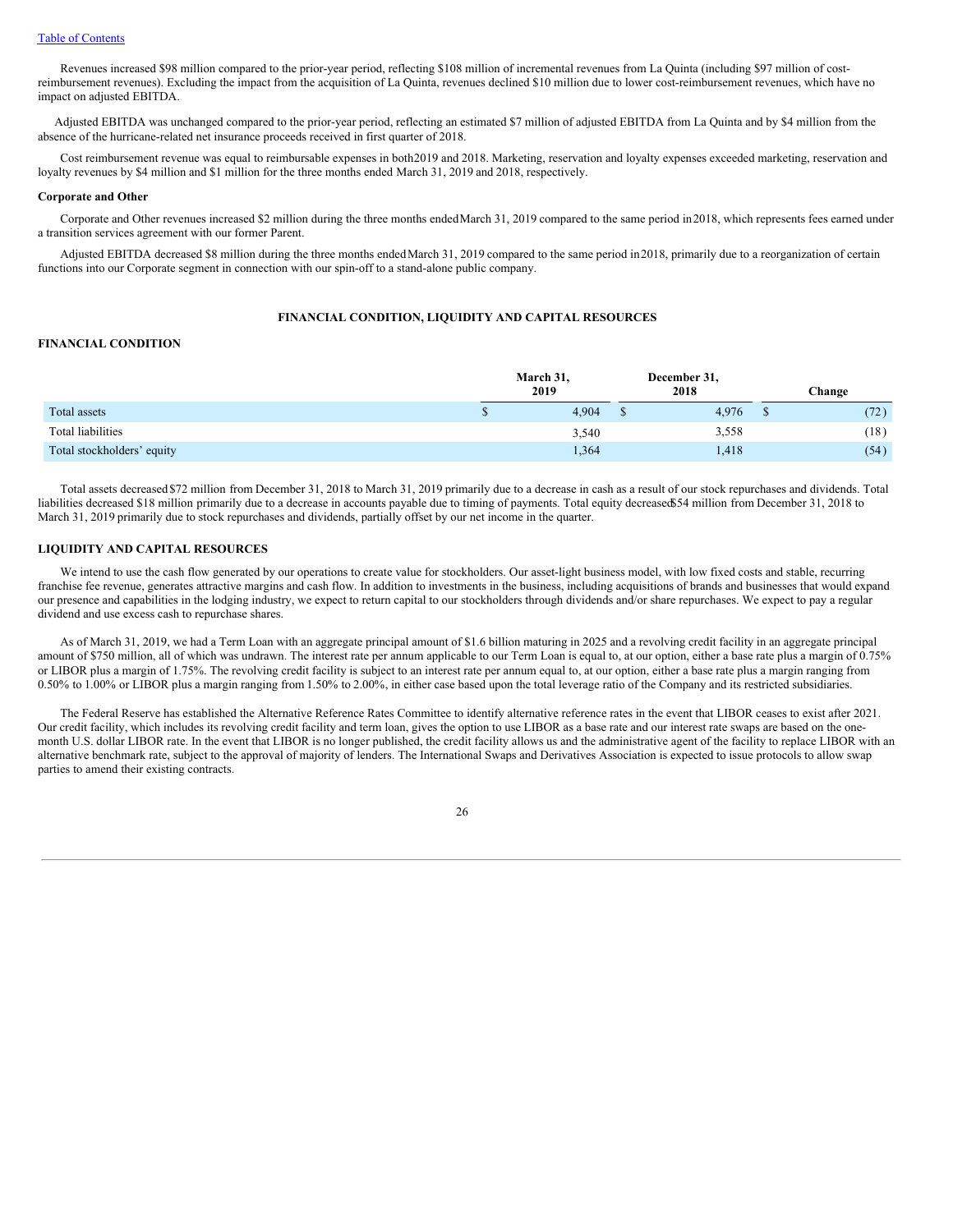Our liquidity and access to capital may be impacted by our credit rating, financial performance and global credit market conditions. We believe that our existing cash, cash equivalents, cash generated through operations and our expected access to financing facilities, together with funding through our revolving credit facility, will be sufficient to fund our operating activities, anticipated capital expenditures and growth needs.

# **CASH FLOW**

The following table summarizes the changes in cash, cash equivalents and restricted cash during the three months endedMarch 31, 2019 and 2018:

|                                                                                    | Three Months Ended March 31, |  |      |        |  |  |  |
|------------------------------------------------------------------------------------|------------------------------|--|------|--------|--|--|--|
|                                                                                    | 2019                         |  | 2018 | Change |  |  |  |
| Cash provided by/(used in)                                                         |                              |  |      |        |  |  |  |
| Operating activities                                                               |                              |  | 16   | (9)    |  |  |  |
| Investing activities                                                               | (11)                         |  |      | (11)   |  |  |  |
| Financing activities                                                               | (78)                         |  | (1)  | (77)   |  |  |  |
| Effects of changes in exchange rates on cash, cash equivalents and restricted cash |                              |  | (1)  |        |  |  |  |
| Net change in cash, cash equivalents and restricted cash                           | (82)                         |  | 14   | (96)   |  |  |  |

During the three months ended March 31, 2019, net cash provided by operating activities decreased\$9 million compared to the prior-year period primarily due to lower net income resulting from separation-related and transaction-related costs.

Net cash used in investing activities increased \$11 million compared to the prior-year period, primarily due to the absence of insurance proceeds received in the prior-year period, partially offset by lower property and equipment additions in the current period.

Net cash used in financing activities increased \$77 million compared to the prior-year period, primarily reflecting our stock repurchases and dividends paid to our shareholders.

### *Capital Deployment*

We focus on optimizing cash flow and seeking to deploy capital to generate attractive risk-adjusted returns in ways that are consistent with, and further, our strategic objectives. We intend to continue to invest in select capital and technological improvements across our business. We may also seek to obtain additional franchise agreements and hotel management contracts on a strategic and selective basis as well as grow our business through acquisitions. In addition, we expect to return cash to stockholders through the payment of dividends and the repurchase of common stock.

During the three months ended March 31, 2019, we spent \$9 million on capital expenditures primarily for the integration of La Quinta. During2019, we anticipate spending \$60 to \$65 million on capital expenditures, including expenditures of \$10 to \$15 million to integrate La Quinta.

In addition, during the three months ended March 31, 2019, we spent \$6 million net of repayments on development advance notes to acquire new franchise and management agreements. In an effort to support growth in our business, we intend to continue to provide development advance notes, which may include agreements with multi-unit owners, from time to time. We may also continue to provide other forms of financial support.

We expect that the majority of the expenditures that will be required to pursue our capital spending programs and strategic investments (other than any significant acquisitions) will be financed with cash flow generated through operations. Additional expenditures will be financed with general unsecured corporate borrowings.

### *Stock Repurchase Program*

In May 2018, our Board of Directors approved a share repurchase plan, effective immediately following the Distribution, pursuant to which we have been authorized to purchase up to \$300 million of our common stock. Under the plan, we may, from time to time, purchase our common stock through various means, including, without limitation, open market transactions,

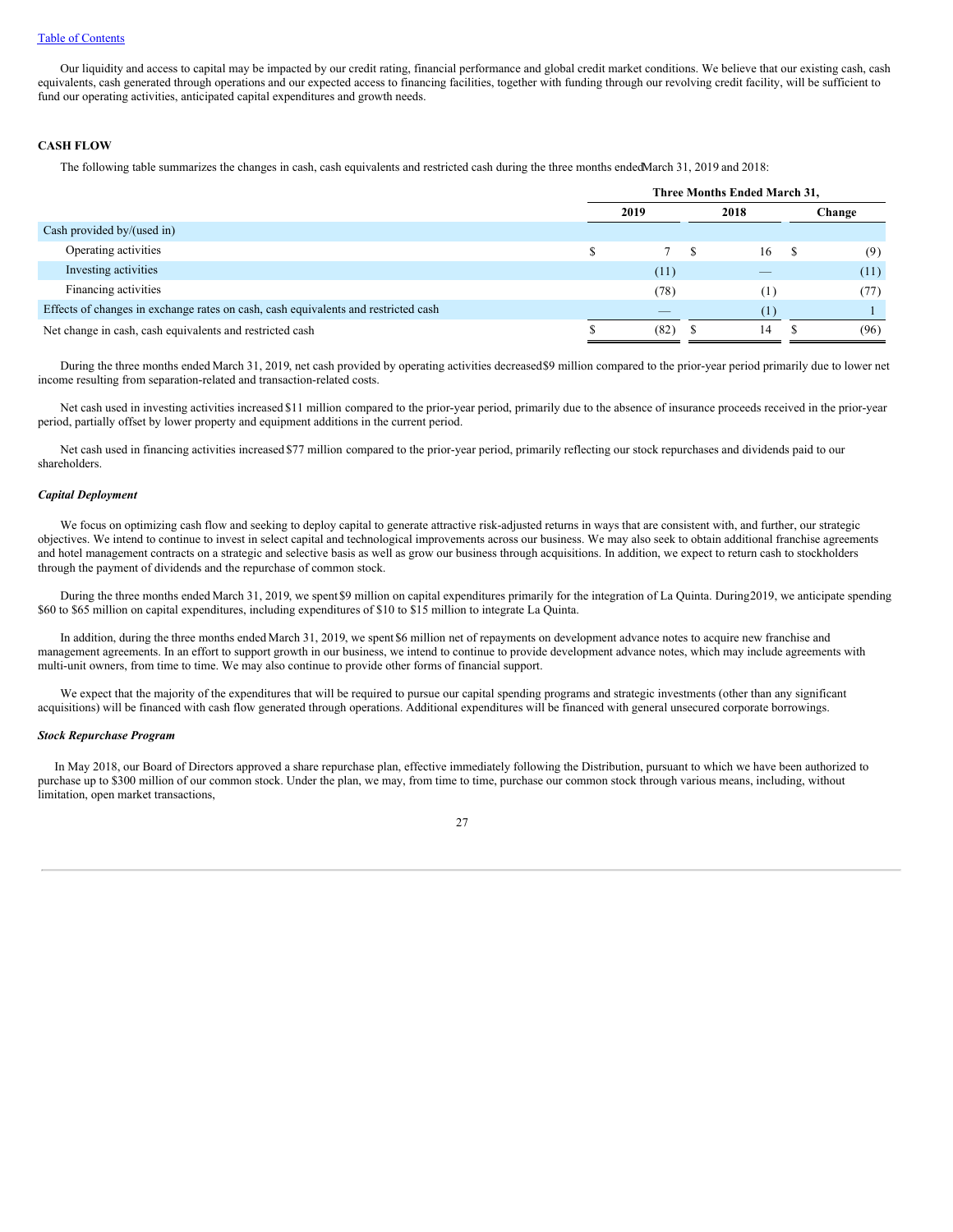privately negotiated transactions or tender offers, subject to the terms of the tax matters agreement entered into in connection with our spin-off.

Under our current stock repurchase program, we repurchased approximately0.9 million shares at an average price of\$50.75 for a cost of \$44 million during the three months ended March 31, 2019. We had \$136 million of remaining availability under our program as ofMarch 31, 2019.

### *Dividend Policy*

During the quarter ended March 31, 2019, we declared cash dividends of \$0.29 per share (\$29 million in aggregate). This represented a 16% increase in our quarterly dividend rate, which was \$0.25 per share in the three months ended December 31, 2018.

The declaration and payment of future dividends to holders of our common stock are at the discretion of our Board of Directors and depend upon many factors, including our financial condition, earnings, capital requirements of our business, covenants associated with certain debt obligations, legal requirements, regulatory constraints, industry practice and other factors that our Board of Directors deems relevant. There is no assurance that a payment of a dividend will occur in the future.

### **LONG-TERM DEBT COVENANTS**

Our credit facilities contain customary covenants that, among other things, impose limitations on indebtedness; liens; mergers, consolidations, liquidations and dissolutions; dispositions, restricted debt payments, restricted payments and transactions with affiliates. Events of default in these credit facilities include, among others, failure to pay interest, principal and fees when due; breach of a covenant or warranty; acceleration of or failure to pay other debt in excess of a threshold amount; unpaid judgments in excess of a threshold amount, insolvency matters; and a change of control. The credit facilities require us to comply with a financial covenant to be tested quarterly, consisting of a maximum first-lien leverage ratio of 5.0 times. The ratio is calculated by dividing consolidated first lien indebtedness (as defined in the credit agreement) net of consolidated unrestricted cash as of the measurement date by consolidated EBITDA (as defined in the credit agreement), as measured on a trailing four-fiscal-quarter basis preceding the measurement date. As of March 31, 2019, our first-lien leverage ratio was 2.3 times.

The indenture under which the senior notes due 2026 were issued contains covenants that limit, among other things, Wyndham Hotels & Resorts, Inc.'s ability and that of certain of its subsidiaries to (i) create liens on certain assets; (ii) enter into sale and leaseback transactions; and (iii) merge, consolidate or sell all or substantially all of Wyndham Hotels & Resorts, Inc.'s assets. These covenants are subject to a number of important exceptions and qualifications.

As of March 31, 2019, we were in compliance with the financial covenants described above.

### **SEASONALITY**

While the hotel industry is seasonal in nature, periods of higher revenues vary property-by-property and performance is dependent on location and guest base. Based on historical performance, revenues from franchise and management contracts are generally higher in the second and third quarters than in the first or fourth quarters due to increased leisure travel during the spring and summer months. The seasonality of our business may cause fluctuations in our quarterly operating results, earnings and profit margins. As we expand into new markets and geographical locations, we may experience increased or different seasonality dynamics that create fluctuations in operating results different from the fluctuations we have experienced in the past.

### **COMMITMENTS AND CONTINGENCIES**

We are involved in claims, legal and regulatory proceedings and governmental inquiries related to our business. Litigation is inherently unpredictable and, although we believe that our accruals are adequate and/or that we have valid defenses in these matters, unfavorable results could occur. As such, an adverse outcome from such proceedings for which claims are awarded in excess of the amounts accrued, if any, could be material to us with respect to earnings and/or cash flows in any given reporting period. As of March 31, 2019, the potential exposure resulting from adverse outcomes of such legal proceedings could, in the aggregate, range up to \$5 million in excess of recorded accruals, a significant portion of which is expected to be covered by insurance. However, we do not believe that the impact of such litigation should result in a material liability to us in relation to our financial position or liquidity. For a more detailed description of our commitments and contingencies see Note 9 -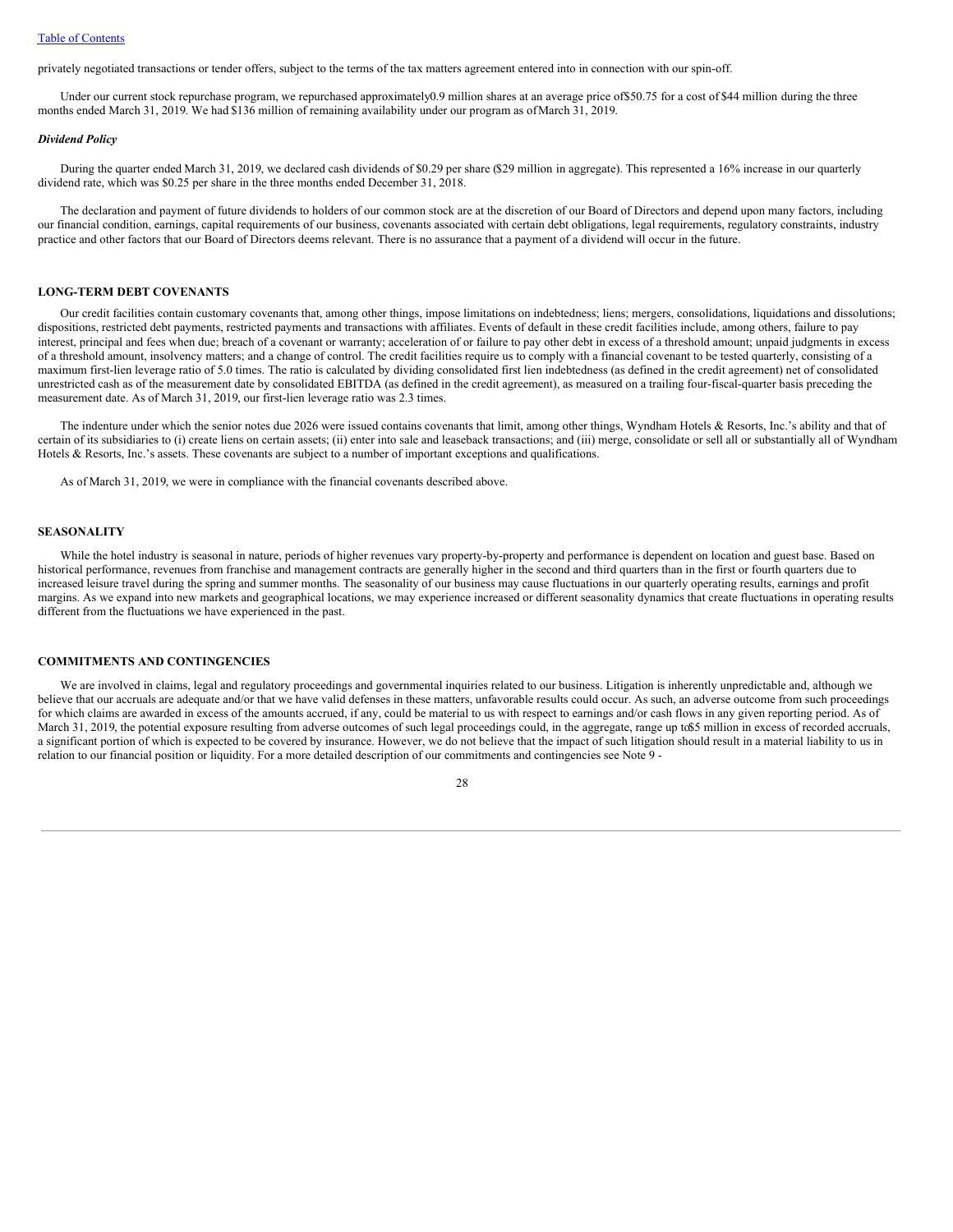Commitments and Contingencies to the Condensed Consolidated and Combined Financial Statements contained in Part I, Item 1 of this report.

### **CRITICAL ACCOUNTING POLICIES**

In presenting our financial statements in conformity with generally accepted accounting principles, we are required to make estimates and assumptions that affect the amounts reported therein. Several of the estimates and assumptions we are required to make relate to matters that are inherently uncertain as they pertain to future events. However, events that are outside of our control cannot be predicted and, as such, they cannot be contemplated in evaluating such estimates and assumptions. If there is a significant unfavorable change to current conditions, it could result in a material impact to our combined results of operations, financial position and liquidity. We believe that the estimates and assumptions we used when preparing our financial statements were the most appropriate at that time. These Condensed Consolidated and Combined Financial Statements should be read in conjunction with the Company's 2018 Consolidated and Combined Financial Statements included in its Annual Report on [Form](http://www.sec.gov/Archives/edgar/data/1722684/000172268419000008/wh-20181231x10k.htm) 10-K, filed with the U.S. Securities and Exchange Commission on February 14, 2019, which includes a description of our critical accounting policies that involve subjective and complex judgments that could potentially affect reported results.

### <span id="page-30-0"></span>**Item 3. Quantitative and Qualitative Disclosures About Market Risks.**

We use various financial instruments, including interest swap contracts, to reduce the interest rate risk related to our debt. We also use foreign currency forwards to manage and reduce the foreign currency exchange rate risk associated with our foreign currency denominated receivables and payables, and forecasted royalties, forecasted earnings and cash flows of foreign subsidiaries and other transactions.

We are exclusively an end user of these instruments, which are commonly referred to as derivatives. We do not engage in trading, market making or other speculative activities in the derivatives markets. More detailed information about these financial instruments is provided in Note 8 - Fair Value to the Condensed Consolidated and Combined Financial Statements. Our principal market exposures are interest and foreign currency rate risks.

We assess our exposures to changes in interest rates utilizing a sensitivity analysis. The sensitivity analysis measures the potential impact in earnings, fair values and cash flows based on a hypothetical 10% change (increase and decrease) in interest rates. Our variable-rate borrowings, which consists of our Term Loan, a portion of which has been swapped to a fixed interest rate, and any borrowings we make under our revolving credit facility, expose us to risks caused by fluctuations in the applicable interest rates. The total outstanding balance of such variable-rate borrowings, net of swaps, was \$592 million as of March 31, 2019. A hypothetical 10% change in our effective weighted average interest rate on our variable-rate borrowings would result in approximately a \$1 million increase or decrease to our annual long-term debt interest expense, and a one-point change in the underlying interest rates would result in approximately a \$6 million increase or decrease in our annual interest expense.

The fair values of cash and cash equivalents, trade receivables, accounts payable and accrued expenses and other current liabilities approximate their carrying values due to the short-term nature of these assets and liabilities.

We have foreign currency rate exposure to exchange rate fluctuations worldwide, particularly with respect to the Canadian Dollar, the Chinese Yuan, the Euro, the British Pound and the Argentine Peso. We anticipate that such foreign currency exchange rate risk will remain a market risk exposure for the foreseeable future.

We use a current market pricing model to assess the changes in the value of our foreign currency derivatives used by us to hedge underlying exposure that primarily consists of our non-functional-currency current assets and liabilities. The primary assumption used in these models is a hypothetical 10% weakening or strengthening of the U.S. dollar against all our currency exposures as of March 31, 2019. The gains and losses on the hedging instruments are largely offset by the gains and losses on the underlying assets, liabilities or expected cash flows. As of March 31, 2019, the absolute notional amount of our outstanding foreign exchange hedging instruments was \$54 million. We have determined through such analyses, that a hypothetical 10% change in foreign currency exchange rates would have resulted in approximately a \$5 million increase or decrease to the fair value of our outstanding forward foreign currency exchange contracts, which would generally be offset by an opposite effect on the underlying exposure being economically hedged.

Argentina is now considered to be a highly inflationary economy. As ofMarch 31, 2019, we had total net assets of \$11 million in Argentina.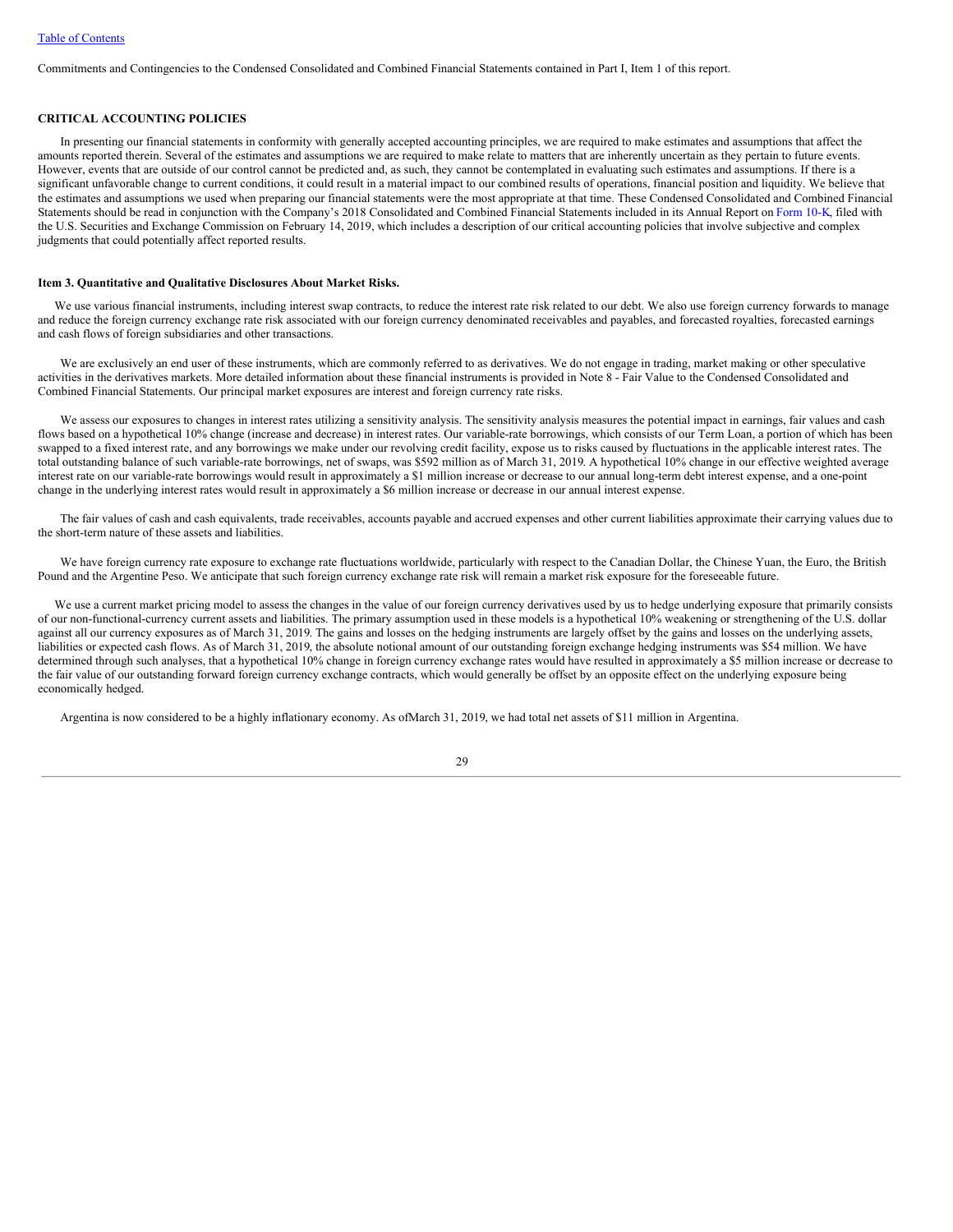Our total market risk is influenced by a wide variety of factors including the volatility present within the markets and the liquidity of the markets. There are certain limitations inherent in the sensitivity analyses presented. While probably the most meaningful analysis, these "shock tests" are constrained by several factors, including the necessity to conduct the analysis based on a single point in time and the inability to include the complex market reactions that normally would arise from the market shifts modeled.

### <span id="page-31-0"></span>**Item 4. Controls and Procedures.**

- (a) *Disclosure Controls and Procedures*. As of the end of the period covered by this report, we carried out an evaluation, under the supervision and with the participation of our management, including our principal executive and principal financial officers, of the effectiveness of the design and operation of our disclosure controls and procedures (as such term is defined in Rule 13(a)-15(e) of the Securities Exchange Act of 1934 (the "Exchange Act")). Based on such evaluation, our principal executive and principal financial officers concluded that our disclosure controls and procedures were effective and operating to provide reasonable assurance that information required to be disclosed by us in the reports we file or submit under the Exchange Act is recorded, processed, summarized and reported within the time periods specified in the rules and forms of the SEC, and to provide reasonable assurance that such information is accumulated and communicated to our management, including our principal executive and principal financial officers, as appropriate, to allow timely decisions regarding required disclosure.
- (b) *Internal Control Over Financial Reporting.* There have been no changes in our internal control over financial reporting (as such term is defined in Rule 13a-15(f) under the Exchange Act) during the period to which this report relates that have materially affected, or are reasonably likely to materially affect, our internal control over financial reporting. As of March 31, 2019, we utilized the criteria established in *Internal Control-Integrated Framework (2013)* issued by the Committee of Sponsoring Organizations of the Treadway Commission.

### <span id="page-31-1"></span>**PART II – OTHER INFORMATION**

### **Item 1. Legal Proceedings.**

We are involved in various claims, legal and regulatory proceedings arising in the ordinary course of business, none of which, in the opinion of management, is expected to have a material adverse effect on our results of operations or financial condition. See Note 9 - Commitments and Contingencies to the Condensed Consolidated and Combined Financial Statements for a description of claims and legal actions arising in the ordinary course of our business.

### <span id="page-31-2"></span>**Item 1A. Risk Factors.**

The discussion of our business and operations should be read together with the risk factors under the section titled "Item 1A. Risk Factors" in the Company's Annual Report on [Form](http://www.sec.gov/Archives/edgar/data/1722684/000172268419000008/wh-20181231x10k.htm) 10-K, filed with the U.S. Securities and Exchange Commission on February 14, 2019, which describe various risks and uncertainties to which we are or may become subject. These risks and uncertainties have the potential to affect our business, financial condition, results of operations, cash flows, strategies or prospects in a material and adverse manner.

### <span id="page-31-3"></span>**Item 2. Unregistered Sales of Equity Securities and Use of Proceeds.**

On May 9, 2018, our Board of Directors authorized a stock repurchase program that enables us to repurchase up to \$300 million of our common stock. Below is a summary of our common stock repurchases by month for the quarter ended March 31, 2019:

| Period   | <b>Total Number of Shares</b><br>Purchased | <b>Average Price Paid per Share</b> | <b>Total Number of Shares</b><br><b>Purchased as Part of Publicly</b><br><b>Announced Plan</b> | <b>Approximate Dollar Value of</b><br><b>Shares that May Yet Be</b><br><b>Purchased Under Plan</b> |
|----------|--------------------------------------------|-------------------------------------|------------------------------------------------------------------------------------------------|----------------------------------------------------------------------------------------------------|
| January  | 222,871                                    | 48.22                               | 222,871                                                                                        | 170, 105, 387                                                                                      |
| February | 214.538                                    | 52.08                               | 214.538                                                                                        | 158,931,309                                                                                        |
| March    | 436,700                                    | 51.38                               | 436,700                                                                                        | 136,492,603                                                                                        |
| Total    | 874,109                                    | 50.75                               | 874.109                                                                                        | 136,492,603                                                                                        |

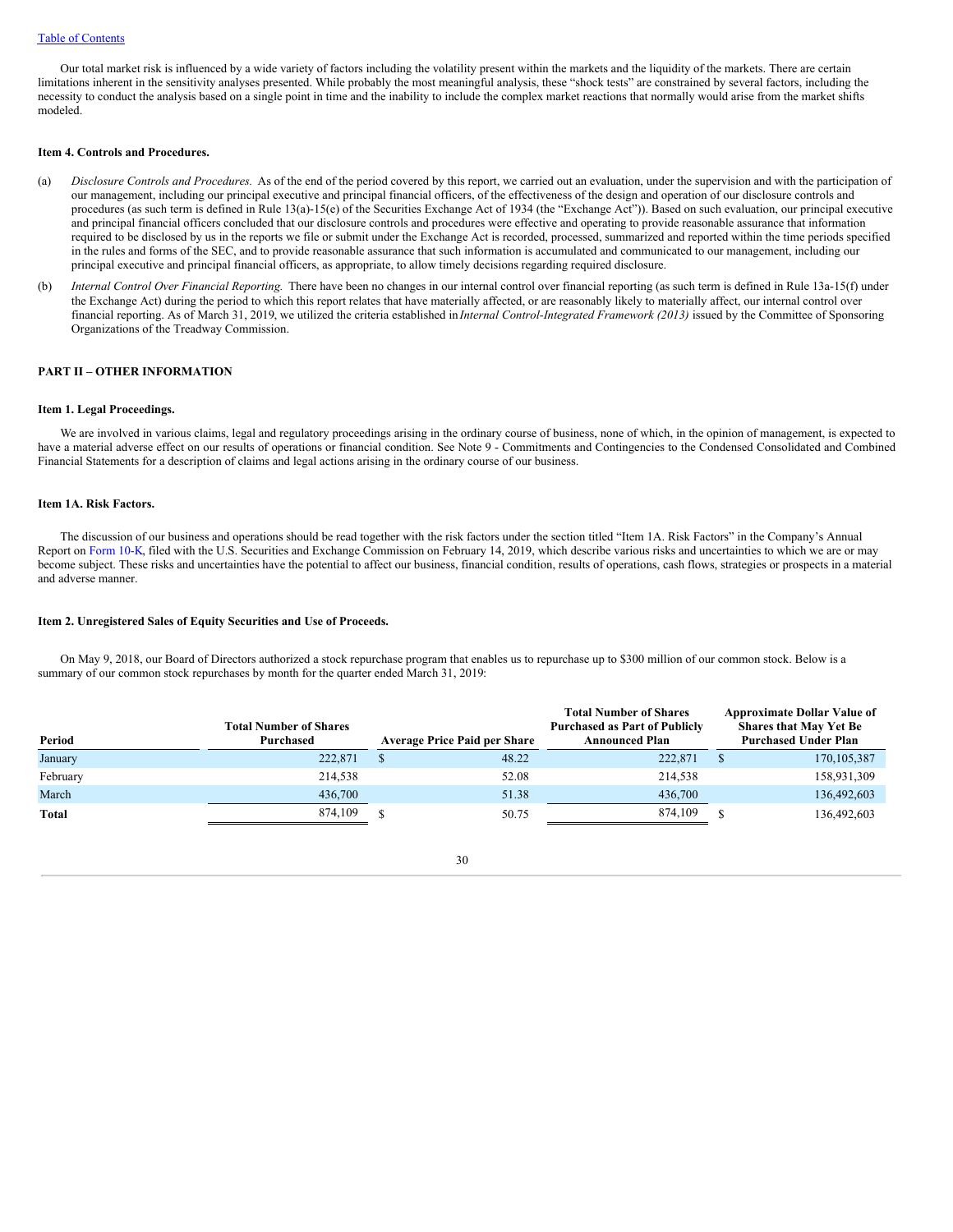# <span id="page-32-0"></span>**Item 3. Defaults Upon Senior Securities.**

<span id="page-32-1"></span>None.

# **Item 4. Mine Safety Disclosures.**

Not applicable.

# <span id="page-32-2"></span>**Item 5. Other Information.**

None.

# <span id="page-32-3"></span>**Item 6. Exhibits.**

The exhibit index appears on the page immediately following the signature page of this report.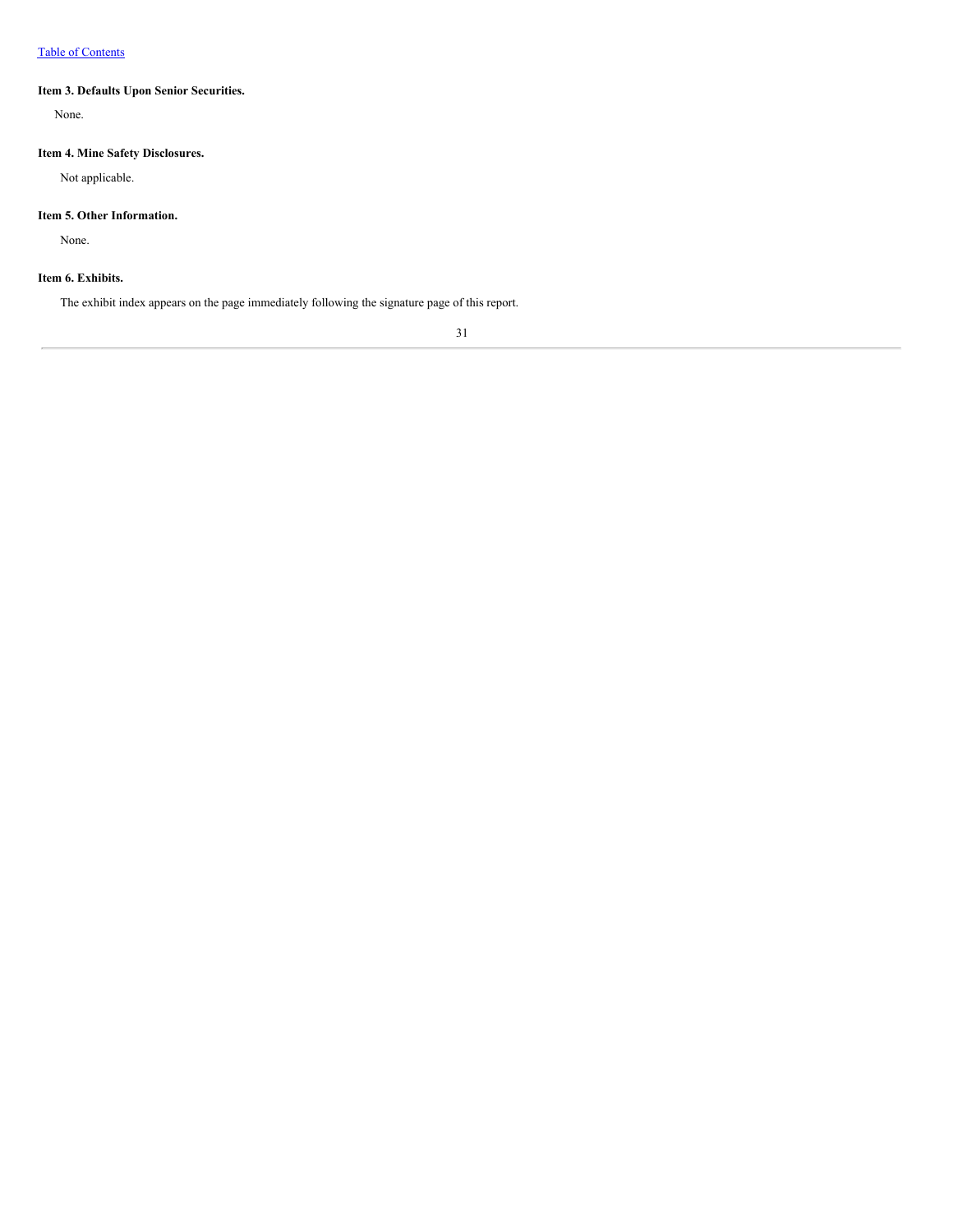# <span id="page-33-0"></span>**SIGNATURES**

Pursuant to the requirements of the Securities Exchange Act of 1934, the registrant has duly caused this report to be signed on its behalf by the undersigned thereunto duly authorized.

|                      |     | WYNDHAM HOTELS & RESORTS, INC. |  |
|----------------------|-----|--------------------------------|--|
| Date: April 30, 2019 | By: | /s/ David B. Wyshner           |  |
|                      |     | David B. Wyshner               |  |
|                      |     | Chief Financial Officer        |  |
| Date: April 30, 2019 | By: | /s/ Nicola Rossi               |  |
|                      |     | Nicola Rossi                   |  |
|                      |     | Chief Accounting Officer       |  |
|                      | 32  |                                |  |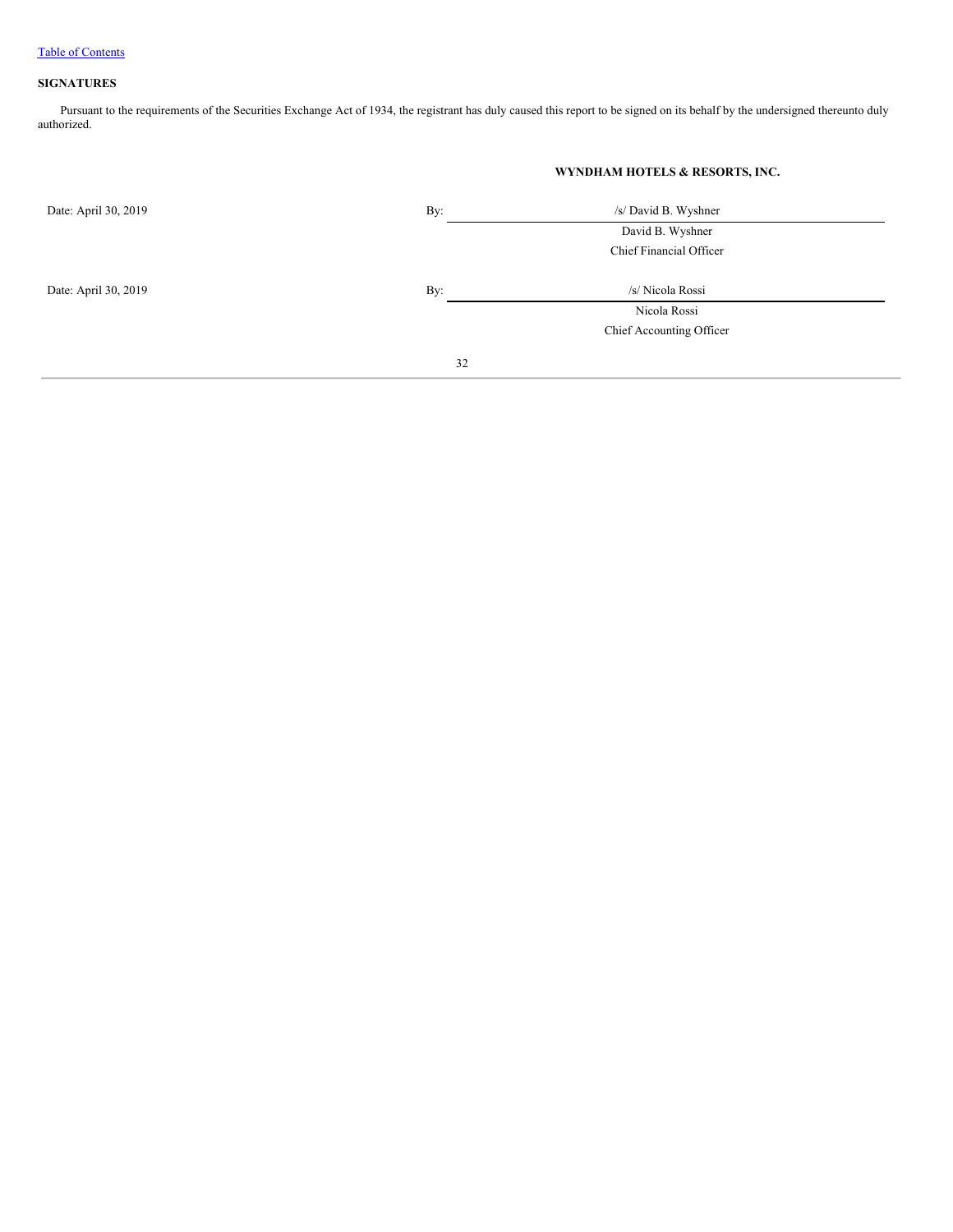# Table of [Contents](#page-1-0)

# **Exhibit Index**

# **Exhibit No. Description**

| $15.1*$     | Letter re: Unaudited Interim Financial Information                                                                          |
|-------------|-----------------------------------------------------------------------------------------------------------------------------|
| $31.1*$     | Certification of President and Chief Executive Officer Pursuant to Rule 13a-14(a) Under the Securities Exchange Act of 1934 |
| $31.2*$     | Certification of Chief Financial Officer Pursuant to Rule 13a-14(a) Under the Securities Exchange Act of 1934               |
| $32**$      | Certification of President and Chief Executive Officer and Chief Financial Officer pursuant to 18 U.S.C. Section 1350       |
| $101.$ INS* | <b>XBRL</b> Instance Document                                                                                               |
| $101.SCH*$  | <b>XBRL Taxonomy Extension Schema Document</b>                                                                              |
| $101.CAL*$  | XBRL Taxonomy Extension Calculation Linkbase Document                                                                       |
| $101.$ DEF* | XBRL Taxonomy Extension Definition Linkbase Document                                                                        |
| $101.LAB*$  | XBRL Taxonomy Extension Label Linkbase Document                                                                             |
| $101.PRE*$  | XBRL Taxonomy Extension Presentation Linkbase Document                                                                      |

\* Filed herewith.

\*\* Furnished with this report.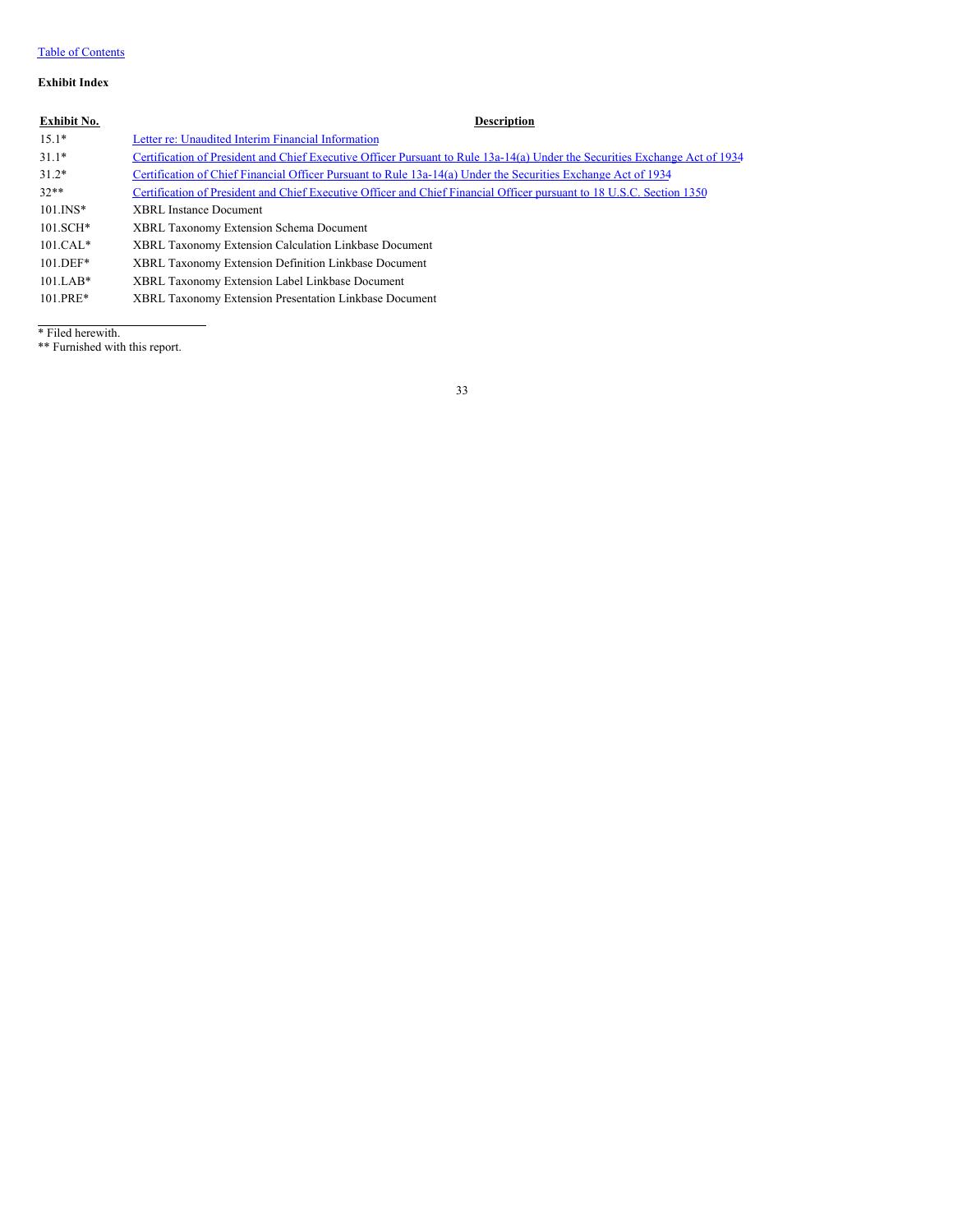<span id="page-35-0"></span>April 30, 2019

Wyndham Hotels & Resorts, Inc. 22 Sylvan Way Parsippany, New Jersey 07054

We have reviewed, in accordance with the standards of the Public Company Accounting Oversight Board (United States), the unaudited interim condensed consolidated and combined financial statements of Wyndham Hotels & Resorts, Inc. and subsidiaries for the three-month periods ended March 31, 2019 and 2018, as indicated in our report dated April 30, 2019. As indicated in such report, because we did not perform an audit, we expressed no opinion on those financial statements.

We are aware that our report referred to above, which is included in your Quarterly Report on Form 10-Q for the quarter ended March 31, 2019, is incorporated by reference in Registration Statement No. 333-224923 on Form S-8.

We also are aware that the aforementioned report, pursuant to Rule 436(c) under the Securities Act of 1933, is not considered a part of the Registration Statement prepared or certified by an accountant or a report prepared or certified by an accountant within the meaning of Sections 7 and 11 of that Act.

/s/ Deloitte & Touche LLP New York, New York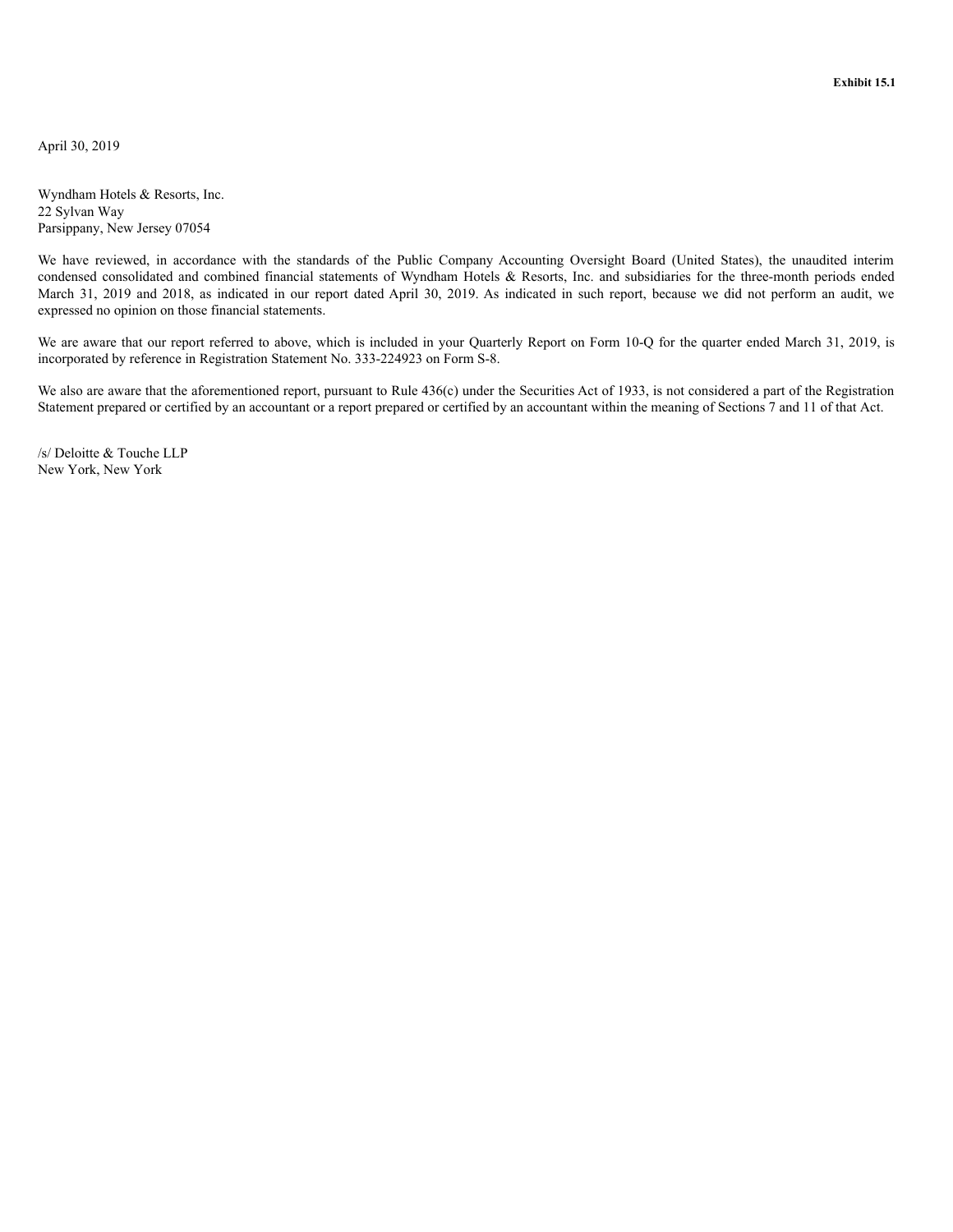# **CERTIFICATION**

<span id="page-36-0"></span>I, Geoffrey A. Ballotti, certify that:

- 1. I have reviewed this quarterly report on Form 10-Q of Wyndham Hotels & Resorts, Inc.;
- 2. Based on my knowledge, this report does not contain any untrue statement of a material fact or omit to state a material fact necessary to make the statements made, in light of the circumstances under which such statements were made, not misleading with respect to the period covered by this report;
- 3. Based on my knowledge, the financial statements, and other financial information included in this report, fairly present in all material respects the financial condition, results of operations and cash flows of the registrant as of, and for, the periods presented in this report;
- 4. The registrant's other certifying officer(s) and I are responsible for establishing and maintaining disclosure controls and procedures (as defined in Exchange Act Rules  $13a-15(e)$  and  $15d-15(e)$ ) and internal control over financial reporting (as defined in Exchange Act Rules  $13a-15(f)$  and  $15d-15(f)$ ) for the registrant and have:
	- a) Designed such disclosure controls and procedures, or caused such disclosure controls and procedures to be designed under our supervision, to ensure that material information relating to the registrant, including its consolidated subsidiaries, is made known to us by others within those entities, particularly during the period in which this report is being prepared;
	- b) Designed such internal control over financial reporting, or caused such internal control over financial reporting to be designed under our supervision, to provide reasonable assurance regarding the reliability of financial reporting and the preparation of financial statements for external purposes in accordance with generally accepted accounting principles;
	- c) Evaluated the effectiveness of the registrant's disclosure controls and procedures and presented in this report our conclusions about the effectiveness of the disclosure controls and procedures, as of the end of the period covered by this report based on such evaluation; and
	- d) Disclosed in this report any change in the registrant's internal control over financial reporting that occurred during the registrant's most recent fiscal quarter (the registrant's fourth fiscal quarter in the case of an annual report) that has materially affected, or is reasonably likely to materially affect, the registrant's internal control over financial reporting; and
- 5. The registrant's other certifying officer(s) and I have disclosed, based on our most recent evaluation of internal control over financial reporting, to the registrant's auditors and the audit committee of the registrant's Board of Directors (or persons performing the equivalent functions):
	- a) All significant deficiencies and material weaknesses in the design or operation of internal control over financial reporting which are reasonably likely to adversely affect the registrant's ability to record, process, summarize and report financial information; and
	- b) Any fraud, whether or not material, that involves management or other employees who have a significant role in the registrant's internal control over financial reporting.

Date: April 30, 2019

/S/ GEOFFREY A. BALLOTTI

PRESIDENT AND CHIEF EXECUTIVE OFFICER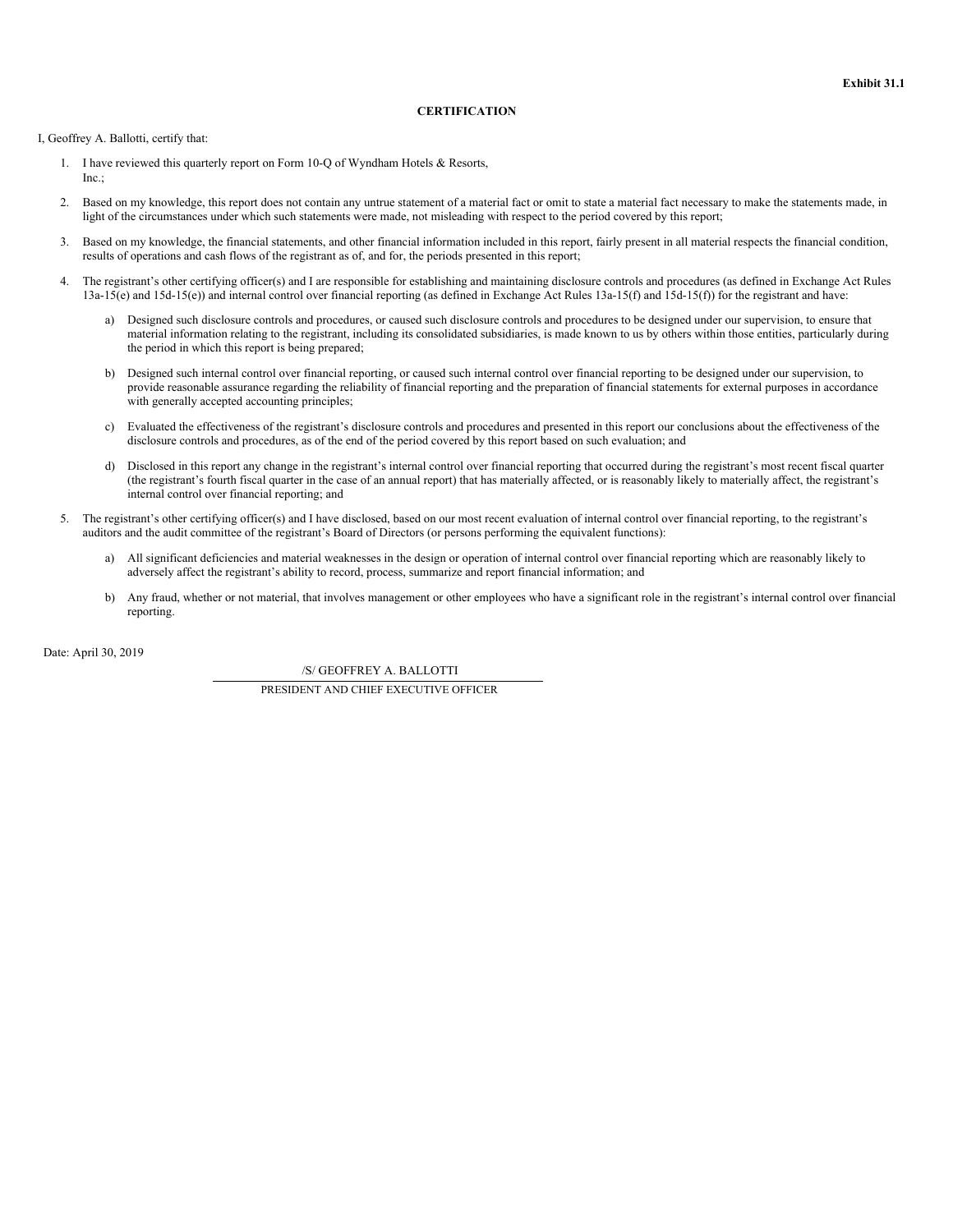# **CERTIFICATION**

<span id="page-37-0"></span>I, David B. Wyshner, certify that:

- 1. I have reviewed this quarterly report on Form 10-Q of Wyndham Hotels & Resorts, Inc.;
- 2. Based on my knowledge, this report does not contain any untrue statement of a material fact or omit to state a material fact necessary to make the statements made, in light of the circumstances under which such statements were made, not misleading with respect to the period covered by this report;
- 3. Based on my knowledge, the financial statements, and other financial information included in this report, fairly present in all material respects the financial condition, results of operations and cash flows of the registrant as of, and for, the periods presented in this report;
- 4. The registrant's other certifying officer(s) and I are responsible for establishing and maintaining disclosure controls and procedures (as defined in Exchange Act Rules  $13a-15(e)$  and  $15d-15(e)$ ) and internal control over financial reporting (as defined in Exchange Act Rules  $13a-15(f)$  and  $15d-15(f)$ ) for the registrant and have:
	- a) Designed such disclosure controls and procedures, or caused such disclosure controls and procedures to be designed under our supervision, to ensure that material information relating to the registrant, including its consolidated subsidiaries, is made known to us by others within those entities, particularly during the period in which this report is being prepared;
	- b) Designed such internal control over financial reporting, or caused such internal control over financial reporting to be designed under our supervision, to provide reasonable assurance regarding the reliability of financial reporting and the preparation of financial statements for external purposes in accordance with generally accepted accounting principles;
	- c) Evaluated the effectiveness of the registrant's disclosure controls and procedures and presented in this report our conclusions about the effectiveness of the disclosure controls and procedures, as of the end of the period covered by this report based on such evaluation; and
	- d) Disclosed in this report any change in the registrant's internal control over financial reporting that occurred during the registrant's most recent fiscal quarter (the registrant's fourth fiscal quarter in the case of an annual report) that has materially affected, or is reasonably likely to materially affect, the registrant's internal control over financial reporting; and
- 5. The registrant's other certifying officer(s) and I have disclosed, based on our most recent evaluation of internal control over financial reporting, to the registrant's auditors and the audit committee of the registrant's Board of Directors (or persons performing the equivalent functions):
	- a) All significant deficiencies and material weaknesses in the design or operation of internal control over financial reporting which are reasonably likely to adversely affect the registrant's ability to record, process, summarize and report financial information; and
	- b) Any fraud, whether or not material, that involves management or other employees who have a significant role in the registrant's internal control over financial reporting.

Date: April 30, 2019

/S/ DAVID B. WYSHNER

CHIEF FINANCIAL OFFICER